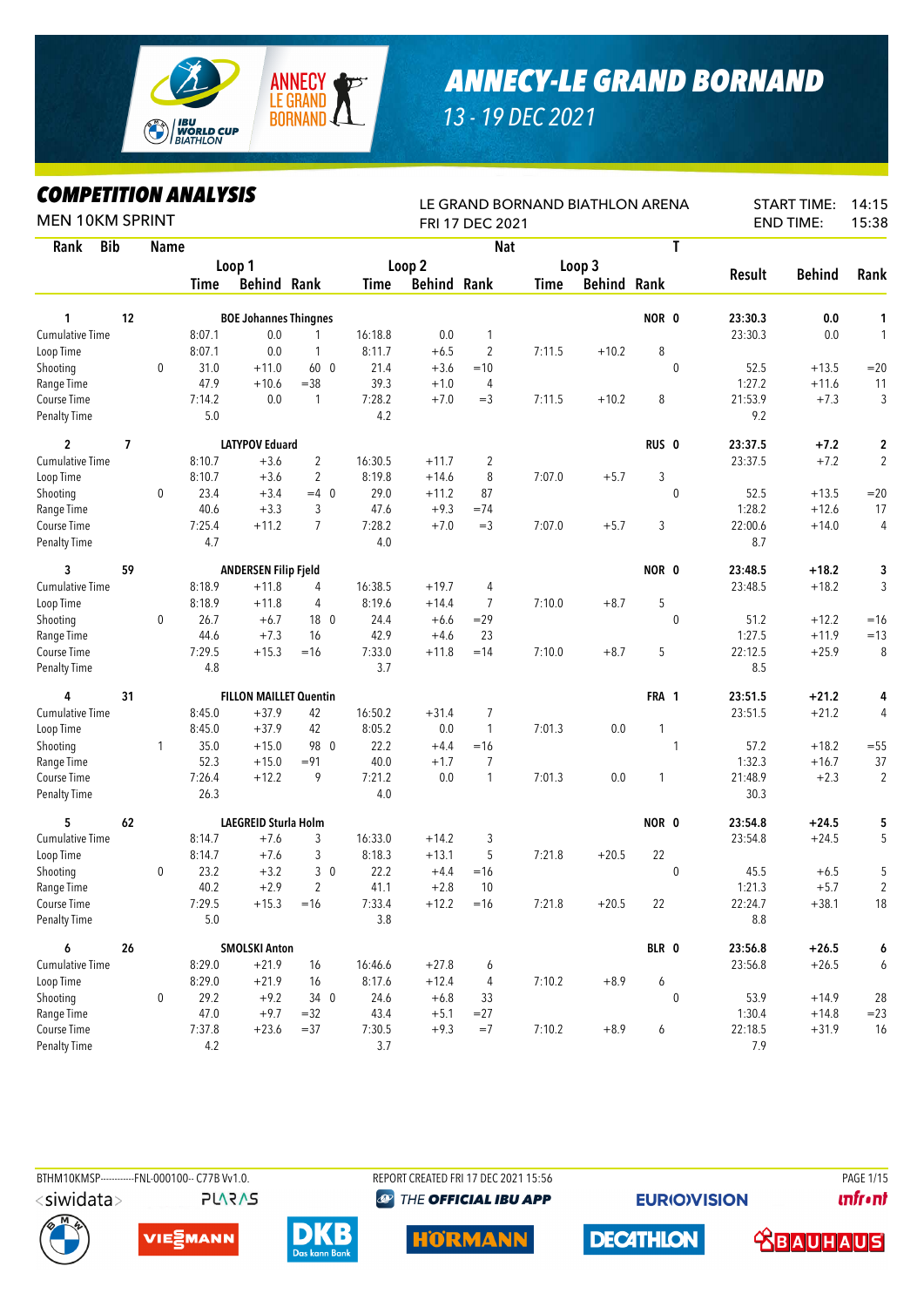| Rank                               | <b>Bib</b> | <b>Name</b> |                |                                    |                 |                |                    | <b>Nat</b>     |        |             |                  | T              |                   |                    |                |
|------------------------------------|------------|-------------|----------------|------------------------------------|-----------------|----------------|--------------------|----------------|--------|-------------|------------------|----------------|-------------------|--------------------|----------------|
|                                    |            |             |                | Loop 1                             |                 |                | Loop 2             |                |        | Loop 3      |                  |                | <b>Result</b>     | <b>Behind</b>      |                |
|                                    |            |             | Time           | <b>Behind Rank</b>                 |                 | Time           | <b>Behind Rank</b> |                | Time   | Behind Rank |                  |                |                   |                    | Rank           |
| $\overline{ }$                     | 34         |             |                | <b>JACQUELIN Emilien</b>           |                 |                |                    |                |        |             | FRA 2            |                | 24:03.3           | $+33.0$            | 7              |
| <b>Cumulative Time</b>             |            |             | 8:31.0         | $+23.9$                            | 20              | 16:59.5        | $+40.7$            | 11             |        |             |                  |                | 24:03.3           | $+33.0$            | $\overline{7}$ |
| Loop Time                          |            |             | 8:31.0         | $+23.9$                            | 20              | 8:28.5         | $+23.3$            | 12             | 7:03.8 | $+2.5$      | $\sqrt{2}$       |                |                   |                    |                |
| Shooting                           |            | 1           | 31.4           | $+11.4$                            | $=68$ 1         | 22.5           | $+4.7$             | 18             |        |             |                  | $\overline{2}$ | 54.0              | $+15.0$            | 29             |
| Range Time                         |            |             | 50.1           | $+12.8$                            | $=68$           | 40.8           | $+2.5$             | 8              |        |             |                  |                | 1:30.9            | $+15.3$            | 28             |
| Course Time                        |            |             | 7:17.3         | $+3.1$                             | $\overline{2}$  | 7:25.5         | $+4.3$             | $\overline{c}$ | 7:03.8 | $+2.5$      | 2                |                | 21:46.6           | 0.0                | $\mathbf{1}$   |
| <b>Penalty Time</b>                |            |             | 23.6           |                                    |                 | 22.2           |                    |                |        |             |                  |                | 45.8              |                    |                |
| 8                                  | 29         |             |                | <b>CHRISTIANSEN Vetle Sjaastad</b> |                 |                |                    |                |        |             | NOR 1            |                | 24:09.1           | $+38.8$            | 8              |
| <b>Cumulative Time</b>             |            |             | 8:37.5         | $+30.4$                            | 30              | 16:56.8        | $+38.0$            | 9              |        |             |                  |                | 24:09.1           | $+38.8$            | 8              |
| Loop Time                          |            |             | 8:37.5         | $+30.4$                            | 30              | 8:19.3         | $+14.1$            | 6              | 7:12.3 | $+11.0$     | 10               |                |                   |                    |                |
| Shooting                           |            | 1           | 29.4           | $+9.4$                             | 37 0            | 23.7           | $+5.9$             | $= 21$         |        |             |                  | 1              | 53.1              | $+14.1$            | 24             |
| Range Time                         |            |             | 47.0           | $+9.7$                             | $= 32$          | 43.5           | $+5.2$             | 29             |        |             |                  |                | 1:30.5            | $+14.9$            | 25             |
| Course Time                        |            |             | 7:25.5         | $+11.3$                            | 8               | 7:31.9         | $+10.7$            | $=10$          | 7:12.3 | $+11.0$     | 10               |                | 22:09.7           | $+23.1$            | 7              |
| Penalty Time                       |            |             | 25.0           |                                    |                 | 3.9            |                    |                |        |             |                  |                | 28.9              |                    |                |
| 9                                  | 16         |             |                | <b>SAMUELSSON Sebastian</b>        |                 |                |                    |                |        |             | SWE 1            |                | 24:11.0           | $+40.7$            | 9              |
| <b>Cumulative Time</b>             |            |             | 8:41.8         | $+34.7$                            | 37              | 16:59.1        | $+40.3$            | 10             |        |             |                  |                | 24:11.0           | $+40.7$            | 9              |
| Loop Time                          |            |             | 8:41.8         | $+34.7$                            | 37              | 8:17.3         | $+12.1$            | 3              | 7:11.9 | $+10.6$     | 9                |                |                   |                    |                |
| Shooting                           |            | 1           | 33.1           | $+13.1$                            | $= 86$ 0        | 23.7           | $+5.9$             | $= 21$         |        |             |                  | 1              | 56.9              | $+17.9$            | $=52$          |
| Range Time                         |            |             | 51.5           | $+14.2$                            | 87              | 41.9           | $+3.6$             | $=14$          |        |             |                  |                | 1:33.4            | $+17.8$            | $=41$          |
| Course Time<br><b>Penalty Time</b> |            |             | 7:25.1<br>25.2 | $+10.9$                            | 6               | 7:31.8<br>3.6  | $+10.6$            | 9              | 7:11.9 | $+10.6$     | 9                |                | 22:08.8<br>28.8   | $+22.2$            | 6              |
| 10                                 | 17         |             |                | <b>LAPSHIN Timofei</b>             |                 |                |                    |                |        |             | KOR <sub>0</sub> |                | 24:13.0           | $+42.7$            | 10             |
| <b>Cumulative Time</b>             |            |             | 8:20.6         | $+13.5$                            | 6               | 16:46.0        | $+27.2$            | 5              |        |             |                  |                | 24:13.0           | $+42.7$            | 10             |
| Loop Time                          |            |             | 8:20.6         | $+13.5$                            | 6               | 8:25.4         | $+20.2$            | 10             | 7:27.0 | $+25.7$     | 32               |                |                   |                    |                |
| Shooting                           |            | 0           | 20.0           | 0.0                                | 1 <sub>0</sub>  | 19.0           | $+1.2$             | $\overline{2}$ |        |             |                  | $\mathbf{0}$   | 39.0              | 0.0                | 1              |
| Range Time                         |            |             | 37.3           | 0.0                                | $\mathbf{1}$    | 38.3           | 0.0                | $\mathbf{1}$   |        |             |                  |                | 1:15.6            | 0.0                | $\mathbf{1}$   |
| Course Time                        |            |             | 7:39.2         | $+25.0$                            | 42              | 7:42.8         | $+21.6$            | 39             | 7:27.0 | $+25.7$     | 32               |                | 22:49.0           | $+1:02.4$          | 37             |
| <b>Penalty Time</b>                |            |             | 4.1            |                                    |                 | 4.3            |                    |                |        |             |                  |                | 8.4               |                    |                |
| 11                                 | 45         |             |                | <b>KHALILI Said Karimulla</b>      |                 |                |                    |                |        |             | RUS <sub>1</sub> |                | 24:18.5           | $+48.2$            | 11             |
| <b>Cumulative Time</b>             |            |             | 8:26.0         | $+18.9$                            | 13              | 17:05.0        | $+46.2$            | 14             |        |             |                  |                | 24:18.5           | $+48.2$            | 11             |
| Loop Time                          |            |             | 8:26.0         | $+18.9$                            | 13              | 8:39.0         | $+33.8$            | 19             | 7:13.5 | $+12.2$     | 13               |                |                   |                    |                |
| Shooting                           |            | $\mathbf 0$ | 29.1           | $+9.1$                             | 33 1            | 24.5           | $+6.7$             | 32             |        |             |                  | 1              | 53.6              | $+14.6$            | $=25$          |
| Range Time                         |            |             | 47.1           | $+9.8$                             | 35              | 43.3           | $+5.0$             | 26             |        |             |                  |                | 1:30.4            | $+14.8$            | $= 23$         |
| Course Time                        |            |             | 7:34.1         | $+19.9$                            | 28              | 7:30.5         | $+9.3$             | $=7$           | 7:13.5 | $+12.2$     | 13               |                | 22:18.1           | $+31.5$            | 13             |
| <b>Penalty Time</b>                |            |             | 4.8            |                                    |                 | 25.2           |                    |                |        |             |                  |                | 30.0              |                    |                |
| 12                                 | 37         |             |                | <b>LOGINOV Alexander</b>           |                 |                |                    |                |        |             | RUS <sub>1</sub> |                | 24:19.4           | $+49.1$            | 12             |
| <b>Cumulative Time</b>             |            |             | 8:21.3         | $+14.2$                            | 8               | 17:00.6        | $+41.8$            | 12             |        |             |                  |                | 24:19.4           | $+49.1$            | 12             |
| Loop Time                          |            |             | 8:21.3         | $+14.2$                            | 8               | 8:39.3         | $+34.1$            | 20             | 7:18.8 | $+17.5$     | 18               |                |                   |                    |                |
| Shooting                           |            | $\mathbf 0$ | 30.8           | $+10.8$                            | $= 56$ 1        | 24.0           | $+6.2$             | $= 23$         |        |             |                  | 1              | 54.9              | $+15.9$            | 38             |
| Range Time<br>Course Time          |            |             | 49.2<br>7:27.3 | $+11.9$<br>$+13.1$                 | $= 58$<br>11    | 43.2<br>7:32.2 | $+4.9$<br>$+11.0$  | 25<br>12       | 7:18.8 | $+17.5$     | 18               |                | 1:32.4<br>22:18.3 | $+16.8$<br>$+31.7$ | 38<br>14       |
| Penalty Time                       |            |             | 4.8            |                                    |                 | 23.9           |                    |                |        |             |                  |                | 28.7              |                    |                |
| 13                                 | 39         |             |                | <b>DESTHIEUX Simon</b>             |                 |                |                    |                |        |             | FRA 1            |                | 24:22.4           | $+52.1$            | 13             |
| <b>Cumulative Time</b>             |            |             | 8:21.0         | $+13.9$                            | $\overline{7}$  | 17:11.5        | $+52.7$            | 18             |        |             |                  |                | 24:22.4           | $+52.1$            | 13             |
| Loop Time                          |            |             | 8:21.0         | $+13.9$                            | $\overline{7}$  | 8:50.5         | $+45.3$            | $=32$          | 7:10.9 | $+9.6$      | $\overline{7}$   |                |                   |                    |                |
| Shooting                           |            | $\mathbf 0$ | 30.3           | $+10.3$                            | 51 <sub>1</sub> | 33.8           | $+16.0$            | 103            |        |             |                  | 1              | 1:04.2            | $+25.2$            | 97             |
| Range Time                         |            |             | 48.1           | $+10.8$                            | $=41$           | 51.8           | $+13.5$            | 99             |        |             |                  |                | 1:39.9            | $+24.3$            | $= 89$         |
| Course Time                        |            |             | 7:27.6         | $+13.4$                            | 12              | 7:35.8         | $+14.6$            | 22             | 7:10.9 | $+9.6$      | $\overline{7}$   |                | 22:14.3           | $+27.7$            | 9              |
| <b>Penalty Time</b>                |            |             | 5.3            |                                    |                 | 22.9           |                    |                |        |             |                  |                | 28.2              |                    |                |
| 14                                 | 94         |             |                | <b>POVARNITSYN Alexander</b>       |                 |                |                    |                |        |             | RUS <sub>0</sub> |                | 24:22.6           | $+52.3$            | 14             |
| Cumulative Time                    |            |             | 8:25.3         | $+18.2$                            | 11              | 16:53.7        | $+34.9$            | 8              |        |             |                  |                | 24:22.6           | $+52.3$            | 14             |
| Loop Time                          |            |             | 8:25.3         | $+18.2$                            | 11              | 8:28.4         | $+23.2$            | 11             | 7:28.9 | $+27.6$     | 35               |                |                   |                    |                |
| Shooting                           |            | $\mathbf 0$ | 29.8           | $+9.8$                             | $=42$ 0         | 24.8           | $+7.0$             | $= 37$         |        |             |                  | $\mathbf{0}$   | 54.6              | $+15.6$            | $= 34$         |
| Range Time                         |            |             | 47.0           | $+9.7$                             | $= 32$          | 45.6           | $+7.3$             | $=49$          |        |             |                  |                | 1:32.6            | $+17.0$            | 39             |
| Course Time<br><b>Penalty Time</b> |            |             | 7:33.5<br>4.8  | $+19.3$                            | $=25$           | 7:38.7<br>4.1  | $+17.5$            | 26             | 7:28.9 | $+27.6$     | 35               |                | 22:41.1<br>8.9    | $+54.5$            | 28             |
|                                    |            |             |                |                                    |                 |                |                    |                |        |             |                  |                |                   |                    |                |



BTHM10KMSP------------FNL-000100-- C77B Vv1.0.

**PLARAS** 

REPORT CREATED FRI 17 DEC 2021 15:56 **<sup><sup>3</sup>** THE OFFICIAL IBU APP</sup>

**EURIOVISION** 

**DECATHLON** 

**PAGE 2/15** *<u><u>Infront</u>*</u>









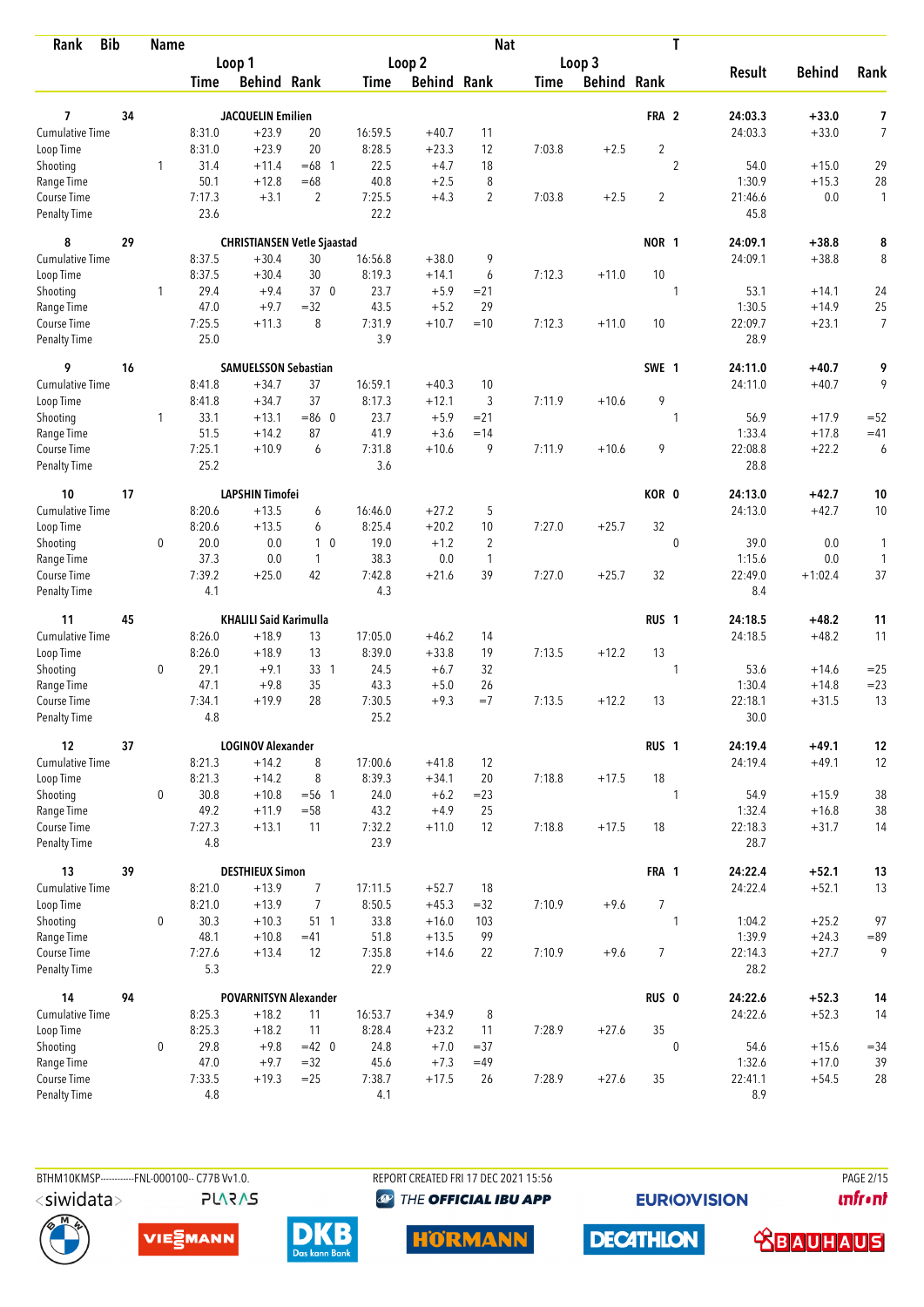| Rank                               | <b>Bib</b> | <b>Name</b> |               |                            |                 |                |                    | <b>Nat</b>  |        |                    |                  | T              |                 |                    |            |
|------------------------------------|------------|-------------|---------------|----------------------------|-----------------|----------------|--------------------|-------------|--------|--------------------|------------------|----------------|-----------------|--------------------|------------|
|                                    |            |             |               | Loop 1                     |                 |                | Loop 2             |             |        | Loop 3             |                  |                |                 |                    |            |
|                                    |            |             | Time          | <b>Behind Rank</b>         |                 | Time           | <b>Behind Rank</b> |             | Time   | <b>Behind Rank</b> |                  |                | <b>Result</b>   | <b>Behind</b>      | Rank       |
| 15                                 | 21         |             |               | <b>BOE Tarjei</b>          |                 |                |                    |             |        |                    | NOR <sub>2</sub> |                | 24:23.7         | $+53.4$            | 15         |
| Cumulative Time                    |            |             | 8:36.0        | $+28.9$                    | 28              | 17:10.5        | $+51.7$            | 16          |        |                    |                  |                | 24:23.7         | $+53.4$            | 15         |
| Loop Time                          |            |             | 8:36.0        | $+28.9$                    | 28              | 8:34.5         | $+29.3$            | 16          | 7:13.2 | $+11.9$            | 11               |                |                 |                    |            |
| Shooting                           |            | 1           | 28.4          | $+8.4$                     | $= 26$ 1        | 24.4           | $+6.6$             | $=29$       |        |                    |                  | $\overline{c}$ | 52.9            | $+13.9$            | 23         |
| Range Time                         |            |             | 46.1          | $+8.8$                     | $= 24$          | 42.7           | $+4.4$             | $= 21$      |        |                    |                  |                | 1:28.8          | $+13.2$            | 18         |
| Course Time                        |            |             | 7:23.9        | $+9.7$                     | $=4$            | 7:28.9         | $+7.7$             | 5           | 7:13.2 | $+11.9$            | 11               |                | 22:06.0         | $+19.4$            | 5          |
| <b>Penalty Time</b>                |            |             | 26.0          |                            |                 | 22.9           |                    |             |        |                    |                  |                | 48.9            |                    |            |
| 16                                 | 32         |             |               | <b>NAWRATH Philipp</b>     |                 |                |                    |             |        |                    | GER <sub>1</sub> |                | 24:24.1         | $+53.8$            | 16         |
| <b>Cumulative Time</b>             |            |             | 8:47.4        | $+40.3$                    | 46              | 17:10.8        | $+52.0$            | 17          |        |                    |                  |                | 24:24.1         | $+53.8$            | 16         |
| Loop Time                          |            |             | 8:47.4        | $+40.3$                    | 46              | 8:23.4         | $+18.2$            | 9           | 7:13.3 | $+12.0$            | 12               |                |                 |                    |            |
| Shooting                           |            | 1           | 33.2          | $+13.2$                    | $= 88$ 0        | 27.5           | $+9.7$             | 68          |        |                    |                  | 1              | 1:00.7          | $+21.7$            | 82         |
| Range Time                         |            |             | 50.2          | $+12.9$                    | $= 72$          | 46.6           | $+8.3$             | $=62$       |        |                    |                  |                | 1:36.8          | $+21.2$            | 66         |
| Course Time                        |            |             | 7:32.6        | $+18.4$                    | 23              | 7:33.0         | $+11.8$            | $=14$       | 7:13.3 | $+12.0$            | 12               |                | 22:18.9         | $+32.3$            | 17         |
| <b>Penalty Time</b>                |            |             | 24.6          |                            |                 | 3.8            |                    |             |        |                    |                  |                | 28.4            |                    |            |
| 17                                 | 71         |             |               | <b>BORMOLINI Thomas</b>    |                 |                |                    |             |        |                    | ITA 0            |                | 24:29.0         | $+58.7$            | 17         |
| <b>Cumulative Time</b>             |            |             | 8:32.2        | $+25.1$                    | 23              | 17:02.7        | $+43.9$            | 13          |        |                    |                  |                | 24:29.0         | $+58.7$            | 17         |
| Loop Time                          |            |             | 8:32.2        | $+25.1$                    | 23              | 8:30.5         | $+25.3$            | 13          | 7:26.3 | $+25.0$            | 30               |                |                 |                    |            |
| Shooting                           |            | 0           | 30.2          | $+10.2$                    | $=48$ 0         | 24.7           | $+6.9$             | $= 34$      |        |                    |                  | $\mathbf 0$    | 55.0            | $+16.0$            | $=39$      |
| Range Time                         |            |             | 47.2          | $+9.9$                     | 36              | 42.6           | $+4.3$             | $=19$       |        |                    |                  |                | 1:29.8          | $+14.2$            | 19         |
| Course Time<br>Penalty Time        |            |             | 7:40.7<br>4.3 | $+26.5$                    | $=47$           | 7:44.3<br>3.6  | $+23.1$            | 46          | 7:26.3 | $+25.0$            | 30               |                | 22:51.3<br>7.9  | $+1:04.7$          | 40         |
|                                    |            |             |               |                            |                 |                |                    |             |        |                    |                  |                |                 |                    |            |
| 18                                 | 95         |             |               | <b>SEROKHVOSTOV Daniil</b> |                 |                |                    |             |        |                    | RUS <sub>1</sub> |                | 24:29.1         | $+58.8$            | 18         |
| Cumulative Time                    |            |             | 8:21.5        | $+14.4$                    | 9               | 17:06.4        | $+47.6$            | 15          |        |                    |                  |                | 24:29.1         | $+58.8$            | 18         |
| Loop Time                          |            |             | 8:21.5        | $+14.4$                    | 9               | 8:44.9         | $+39.7$            | $=25$       | 7:22.7 | $+21.4$            | 25               |                |                 |                    |            |
| Shooting                           |            | 0           | 30.2<br>46.9  | $+10.2$<br>$+9.6$          | $=48$ 1<br>31   | 25.2           | $+7.4$             | $=43$<br>36 |        |                    |                  | 1              | 55.4<br>1:31.3  | $+16.4$<br>$+15.7$ | $=42$      |
| Range Time                         |            |             | 7:29.9        |                            | $=18$           | 44.4           | $+6.1$             | 21          | 7:22.7 |                    | 25               |                | 22:27.4         | $+40.8$            | $=30$      |
| Course Time<br><b>Penalty Time</b> |            |             | 4.7           | $+15.7$                    |                 | 7:34.8<br>25.7 | $+13.6$            |             |        | $+21.4$            |                  |                | 30.4            |                    | 20         |
| 19                                 | 8          |             |               | <b>LAZOUSKI Dzmitry</b>    |                 |                |                    |             |        |                    | BLR 0            |                | 24:36.7         | $+1:06.4$          | 19         |
| Cumulative Time                    |            |             | 8:33.1        | $+26.0$                    | $=26$           | 17:15.1        | $+56.3$            | 20          |        |                    |                  |                | 24:36.7         | $+1:06.4$          | 19         |
| Loop Time                          |            |             | 8:33.1        | $+26.0$                    | $=26$           | 8:42.0         | $+36.8$            | 21          | 7:21.6 | $+20.3$            | 21               |                |                 |                    |            |
| Shooting                           |            | $\mathbf 0$ | 28.4          | $+8.4$                     | $= 26$ 0        | 37.6           | $+19.8$            | 109         |        |                    |                  | $\mathbf 0$    | 1:06.1          | $+27.1$            | 102        |
| Range Time                         |            |             | 46.8          | $+9.5$                     | $= 28$          | 56.0           | $+17.7$            | 107         |        |                    |                  |                | 1:42.8          | $+27.2$            | $= 96$     |
| Course Time                        |            |             | 7:42.0        | $+27.8$                    | 52              | 7:41.5         | $+20.3$            | 35          | 7:21.6 | $+20.3$            | 21               |                | 22:45.1         | $+58.5$            | 33         |
| Penalty Time                       |            |             | 4.3           |                            |                 | 4.5            |                    |             |        |                    |                  |                | 8.8             |                    |            |
| 20                                 | 19         |             |               | <b>NELIN Jesper</b>        |                 |                |                    |             |        |                    | SWE 1            |                | 24:37.4         | $+1:07.1$          | ${\bf 20}$ |
| Cumulative Time                    |            |             | 8:31.5        | $+24.4$                    | 22              | 17:22.7        | $+1:03.9$          | 23          |        |                    |                  |                | 24:37.4         | $+1:07.1$          | 20         |
| Loop Time                          |            |             | 8:31.5        | $+24.4$                    | 22              | 8:51.2         | $+46.0$            | 37          | 7:14.7 | $+13.4$            | 16               |                |                 |                    |            |
| Shooting                           |            | 0           | 30.0          | $+10.0$                    | 45 1            | 25.2           | $+7.4$             | $=43$       |        |                    |                  | 1              | 55.2            | $+16.2$            | 41         |
| Range Time                         |            |             | 49.2          | $+11.9$                    | $= 58$          | 45.6           | $+7.3$             | $=49$       |        |                    |                  |                | 1:34.8          | $+19.2$            | $= 51$     |
| Course Time<br>Penalty Time        |            |             | 7:37.1<br>5.2 | $+22.9$                    | $= 34$          | 7:40.6<br>25.0 | $+19.4$            | 31          | 7:14.7 | $+13.4$            | 16               |                | 22:32.4<br>30.2 | $+45.8$            | 23         |
| 21                                 | 18         |             |               | <b>KUEHN Johannes</b>      |                 |                |                    |             |        |                    | GER 2            |                | 24:40.7         | $+1:10.4$          | 21         |
| Cumulative Time                    |            |             | 8:19.9        | $+12.8$                    | 5               | 17:24.7        | $+1:05.9$          | 26          |        |                    |                  |                | 24:40.7         | $+1:10.4$          | 21         |
| Loop Time                          |            |             | 8:19.9        | $+12.8$                    | 5               | 9:04.8         | $+59.6$            | $= 58$      | 7:16.0 | $+14.7$            | 17               |                |                 |                    |            |
| Shooting                           |            | 0           | 31.1          | $+11.1$                    | $=61$ 2         | 30.0           | $+12.2$            | 89          |        |                    |                  | $\overline{2}$ | 1:01.1          | $+22.1$            | $= 83$     |
| Range Time                         |            |             | 48.5          | $+11.2$                    | 44              | 48.6           | $+10.3$            | 83          |        |                    |                  |                | 1:37.1          | $+21.5$            | 69         |
| Course Time                        |            |             | 7:26.9        | $+12.7$                    | 10 <sup>°</sup> | 7:32.6         | $+11.4$            | 13          | 7:16.0 | $+14.7$            | 17               |                | 22:15.5         | $+28.9$            | 10         |
| Penalty Time                       |            |             | 4.5           |                            |                 | 43.6           |                    |             |        |                    |                  |                | 48.1            |                    |            |
| 22                                 | 47         |             |               | <b>GUIGONNAT Antonin</b>   |                 |                |                    |             |        |                    | FRA 2            |                | 24:42.6         | $+1:12.3$          | ${\bf 22}$ |
| Cumulative Time                    |            |             | 8:23.7        | $+16.6$                    | 10              | 17:28.5        | $+1:09.7$          | $= 27$      |        |                    |                  |                | 24:42.6         | $+1:12.3$          | 22         |
| Loop Time                          |            |             | 8:23.7        | $+16.6$                    | 10              | 9:04.8         | $+59.6$            | $=58$       | 7:14.1 | $+12.8$            | 15               |                |                 |                    |            |
| Shooting                           |            | 0           | 33.0          | $+13.0$                    | $= 84$ 2        | 25.1           | $+7.3$             | $=41$       |        |                    |                  | $\overline{c}$ | 58.1            | $+19.1$            | 65         |
| Range Time                         |            |             | 50.4          | $+13.1$                    | $=75$           | 47.2           | $+8.9$             | 70          |        |                    |                  |                | 1:37.6          | $+22.0$            | 71         |
| Course Time                        |            |             | 7:28.1        | $+13.9$                    | 13              | 7:34.4         | $+13.2$            | 18          | 7:14.1 | $+12.8$            | 15               |                | 22:16.6         | $+30.0$            | 12         |
| <b>Penalty Time</b>                |            |             | 5.2           |                            |                 | 43.2           |                    |             |        |                    |                  |                | 48.4            |                    |            |

BTHM10KMSP------------FNL-000100-- C77B Vv1.0. **PLARAS** 

REPORT CREATED FRI 17 DEC 2021 15:56 **<sup><sup>3</sup>** THE OFFICIAL IBU APP</sup>

**HORMANN** 

**EURIOVISION** 

PAGE 3/15 *<u><u>Infront</u>*</u>









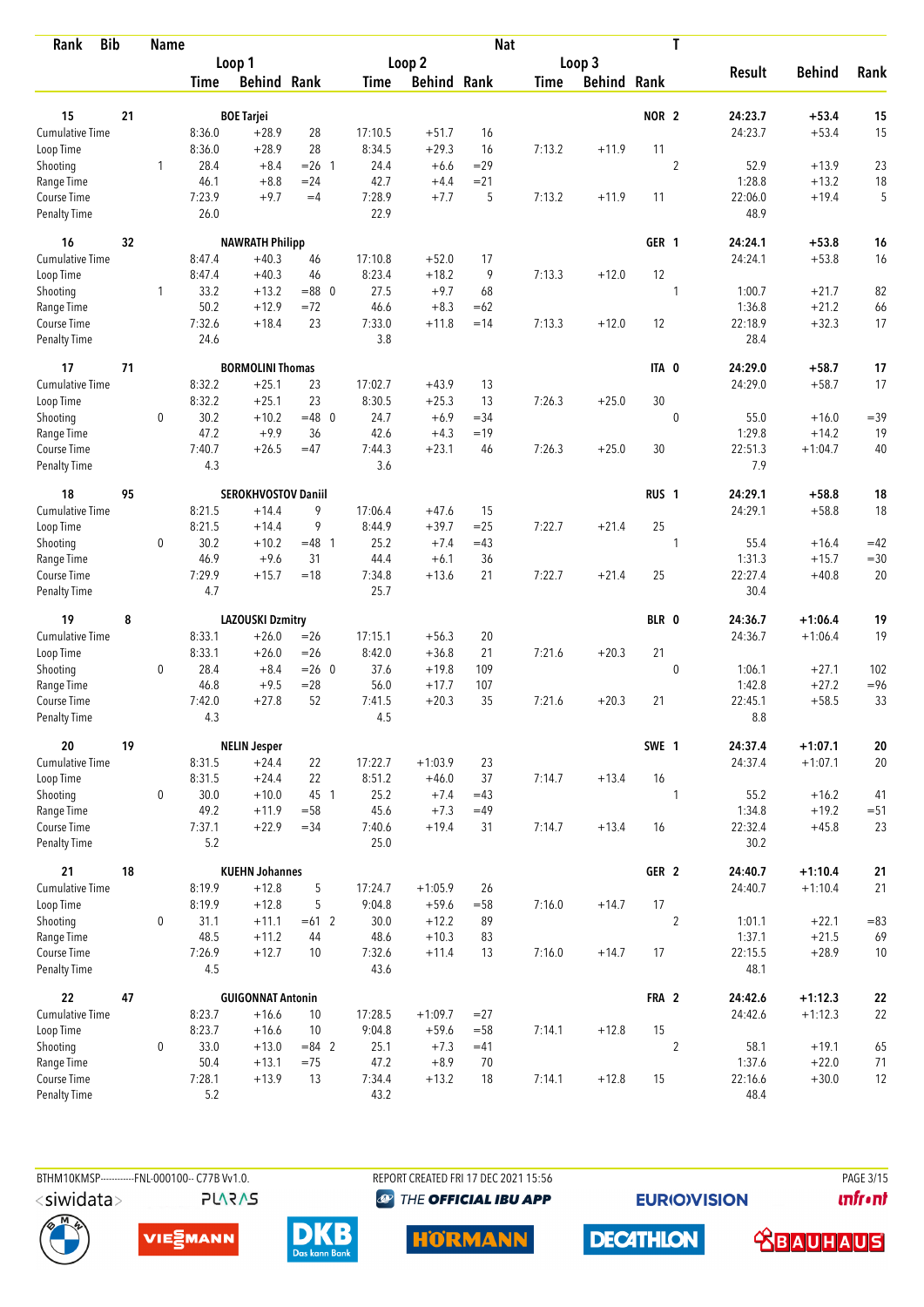| <b>Bib</b><br>Rank                 |     | <b>Name</b> |                |                        |                 |                |                    | <b>Nat</b> |             |                    | T                |                 |               |        |
|------------------------------------|-----|-------------|----------------|------------------------|-----------------|----------------|--------------------|------------|-------------|--------------------|------------------|-----------------|---------------|--------|
|                                    |     |             |                | Loop 1                 |                 |                | Loop 2             |            |             | Loop 3             |                  |                 |               |        |
|                                    |     |             | Time           | <b>Behind Rank</b>     |                 | Time           | <b>Behind Rank</b> |            | <b>Time</b> | <b>Behind Rank</b> |                  | <b>Result</b>   | <b>Behind</b> | Rank   |
| 23                                 | 42  |             |                | <b>LEITNER Felix</b>   |                 |                |                    |            |             |                    | AUT <sub>1</sub> | 24:43.9         | $+1:13.6$     | 23     |
| <b>Cumulative Time</b>             |     |             | 8:28.7         | $+21.6$                | 14              | 17:13.6        | $+54.8$            | 19         |             |                    |                  | 24:43.9         | $+1:13.6$     | 23     |
| Loop Time                          |     |             | 8:28.7         | $+21.6$                | 14              | 8:44.9         | $+39.7$            | $= 25$     | 7:30.3      | $+29.0$            | 43               |                 |               |        |
| Shooting                           |     | $\mathbf 0$ | 28.9           | $+8.9$                 | $32 \quad 1$    | 29.1           | $+11.3$            | 88         |             |                    | 1                | 58.0            | $+19.0$       | $=61$  |
| Range Time                         |     |             | 46.8           | $+9.5$                 | $= 28$          | 48.0           | $+9.7$             | $= 81$     |             |                    |                  | 1:34.8          | $+19.2$       | $=51$  |
| Course Time                        |     |             | 7:37.4         | $+23.2$                | 36              | 7:31.9         | $+10.7$            | $=10$      | 7:30.3      | $+29.0$            | 43               | 22:39.6         | $+53.0$       | $=25$  |
| <b>Penalty Time</b>                |     |             | 4.5            |                        |                 | 25.0           |                    |            |             |                    |                  | 29.5            |               |        |
| 24                                 | 51  |             |                | <b>DOLL Benedikt</b>   |                 |                |                    |            |             |                    | GER <sub>2</sub> | 24:44.2         | $+1:13.9$     | 24     |
| Cumulative Time                    |     |             | 8:45.3         | $+38.2$                | $=43$           | 17:30.2        | $+1:11.4$          | 30         |             |                    |                  | 24:44.2         | $+1:13.9$     | 24     |
| Loop Time                          |     |             | 8:45.3         | $+38.2$                | $=43$           | 8:44.9         | $+39.7$            | $= 25$     | 7:14.0      | $+12.7$            | 14               |                 |               |        |
| Shooting                           |     | 1           | 32.5           | $+12.5$                | 79 1            | 27.6           | $+9.8$             | $=69$      |             |                    | $\overline{2}$   | 1:00.1          | $+21.1$       | $=75$  |
| Range Time                         |     |             | 49.6           | $+12.3$                | $=62$           | 46.0           | $+7.7$             | 56         |             |                    |                  | 1:35.6          | $+20.0$       | 60     |
| Course Time                        |     |             | 7:29.9         | $+15.7$                | $=18$           | 7:34.5         | $+13.3$            | $=19$      | 7:14.0      | $+12.7$            | 14               | 22:18.4         | $+31.8$       | 15     |
| Penalty Time                       |     |             | 25.8           |                        |                 | 24.4           |                    |            |             |                    |                  | 50.2            |               |        |
| 25                                 | 25  |             |                | <b>TOMSHIN Vasilii</b> |                 |                |                    |            |             |                    | RUS <sub>1</sub> | 24:44.5         | $+1:14.2$     | 25     |
| <b>Cumulative Time</b>             |     |             | 8:53.0         | $+45.9$                | $=$ 56          | 17:23.8        | $+1:05.0$          | 24         |             |                    |                  | 24:44.5         | $+1:14.2$     | 25     |
| Loop Time                          |     |             | 8:53.0         | $+45.9$                | $=$ 56          | 8:30.8         | $+25.6$            | 14         | 7:20.7      | $+19.4$            | 19               |                 |               |        |
| Shooting                           |     | 1           | 25.1           | $+5.1$                 | 12 <sub>0</sub> | 24.8           | $+7.0$             | $= 37$     |             |                    | 1                | 50.0            | $+11.0$       | 14     |
| Range Time                         |     |             | 43.4           | $+6.1$                 | $=11$           | 43.6           | $+5.3$             | 30         |             |                    |                  | 1:27.0          | $+11.4$       | $=9$   |
| Course Time<br><b>Penalty Time</b> |     |             | 7:43.0<br>26.6 | $+28.8$                | 55              | 7:42.9<br>4.3  | $+21.7$            | $=40$      | 7:20.7      | $+19.4$            | 19               | 22:46.6<br>30.9 | $+1:00.0$     | 35     |
| 26                                 | 99  |             |                | <b>LESSER Erik</b>     |                 |                |                    |            |             |                    | GER 1            | 24:47.8         | $+1:17.5$     | 26     |
| Cumulative Time                    |     |             | 8:25.7         | $+18.6$                | 12              | 17:17.9        | $+59.1$            | 21         |             |                    |                  | 24:47.8         | $+1:17.5$     | 26     |
| Loop Time                          |     |             | 8:25.7         | $+18.6$                | 12              | 8:52.2         | $+47.0$            | $=39$      | 7:29.9      | $+28.6$            | $= 38$           |                 |               |        |
| Shooting                           |     | 0           | 27.6           | $+7.6$                 | 21 1            | 26.8           | $+9.0$             | $=62$      |             |                    | 1                | 54.5            | $+15.5$       | $= 32$ |
| Range Time                         |     |             | 45.4           | $+8.1$                 | 20              | 45.4           | $+7.1$             | 46         |             |                    |                  | 1:30.8          | $+15.2$       | $=26$  |
| Course Time                        |     |             | 7:35.8         | $+21.6$                | $=30$           | 7:41.9         | $+20.7$            | $=36$      | 7:29.9      | $+28.6$            | $= 38$           | 22:47.6         | $+1:01.0$     | 36     |
| <b>Penalty Time</b>                |     |             | 4.5            |                        |                 | 24.9           |                    |            |             |                    |                  | 29.4            |               |        |
| 27                                 | 111 |             |                | <b>LABASTAU Mikita</b> |                 |                |                    |            |             |                    | BLR 0            | 24:50.3         | $+1:20.0$     | $27$   |
| Cumulative Time                    |     |             | 8:42.4         | $+35.3$                | 38              | 17:20.1        | $+1:01.3$          | 22         |             |                    |                  | 24:50.3         | $+1:20.0$     | 27     |
| Loop Time                          |     |             | 8:42.4         | $+35.3$                | 38              | 8:37.7         | $+32.5$            | 17         | 7:30.2      | $+28.9$            | 42               |                 |               |        |
| Shooting                           |     | 0           | 24.7           | $+4.7$                 | 9 0             | 24.0           | $+6.2$             | $= 23$     |             |                    | $\mathbf 0$      | 48.7            | $+9.7$        | 10     |
| Range Time                         |     |             | 42.1           | $+4.8$                 | 6               | 42.1           | $+3.8$             | 16         |             |                    |                  | 1:24.2          | $+8.6$        | 7      |
| Course Time                        |     |             | 7:55.9         | $+41.7$                | $= 84$          | 7:51.6         | $+30.4$            | 56         | 7:30.2      | $+28.9$            | 42               | 23:17.7         | $+1:31.1$     | 62     |
| <b>Penalty Time</b>                |     |             | 4.4            |                        |                 | 4.0            |                    |            |             |                    |                  | 8.4             |               |        |
| 28                                 | 9   |             |                | <b>WEGER Benjamin</b>  |                 |                |                    |            |             |                    | SUI <sub>1</sub> | 24:52.9         | $+1:22.6$     | 28     |
| <b>Cumulative Time</b>             |     |             | 8:30.4         | $+23.3$                | 18              | 17:23.9        | $+1:05.1$          | 25         |             |                    |                  | 24:52.9         | $+1:22.6$     | 28     |
| Loop Time                          |     |             | 8:30.4         | $+23.3$                | 18              | 8:53.5         | $+48.3$            | 44         | 7:29.0      | $+27.7$            | 36               |                 |               |        |
| Shooting                           |     | 0           | 35.6           | $+15.6$                | $=100$ 1        | 28.7           | $+10.9$            | $= 80$     |             |                    | 1                | 1:04.4          | $+25.4$       | 98     |
| Range Time                         |     |             | 54.1           | $+16.8$                | 99              | 48.7           | $+10.4$            | 84         |             |                    |                  | 1:42.8          | $+27.2$       | $= 96$ |
| Course Time<br>Penalty Time        |     |             | 7:32.3<br>4.0  | $+18.1$                | 22              | 7:38.3<br>26.5 | $+17.1$            | 25         | 7:29.0      | $+27.7$            | 36               | 22:39.6<br>30.5 | $+53.0$       | $=25$  |
| 29                                 | 83  |             |                | <b>HORN Philipp</b>    |                 |                |                    |            |             |                    | GER 2            | 24:53.3         | $+1:23.0$     | 29     |
| Cumulative Time                    |     |             | 8:44.4         | $+37.3$                | 40              | 17:31.1        | $+1:12.3$          | $= 31$     |             |                    |                  | 24:53.3         | $+1:23.0$     | 29     |
| Loop Time                          |     |             | 8:44.4         | $+37.3$                | 40              | 8:46.7         | $+41.5$            | 29         | 7:22.2      | $+20.9$            | 24               |                 |               |        |
| Shooting                           |     | 1           | 32.6           | $+12.6$                | 80 1            | 27.9           | $+10.1$            | 74         |             |                    | $\overline{2}$   | 1:00.5          | $+21.5$       | $=79$  |
| Range Time                         |     |             | 50.1           | $+12.8$                | $=68$           | 47.6           | $+9.3$             | $= 74$     |             |                    |                  | 1:37.7          | $+22.1$       | $= 72$ |
| Course Time                        |     |             | 7:29.1         | $+14.9$                | $=14$           | 7:34.5         | $+13.3$            | $=19$      | 7:22.2      | $+20.9$            | 24               | 22:25.8         | $+39.2$       | 19     |
| Penalty Time                       |     |             | 25.2           |                        |                 | 24.6           |                    |            |             |                    |                  | 49.8            |               |        |
| 30                                 | 30  |             |                | <b>HOFER Lukas</b>     |                 |                |                    |            |             |                    | ITA <sub>2</sub> | 24:56.5         | $+1:26.2$     | 30     |
| Cumulative Time                    |     |             | 8:28.9         | $+21.8$                | 15              | 17:31.1        | $+1:12.3$          | $= 31$     |             |                    |                  | 24:56.5         | $+1:26.2$     | 30     |
| Loop Time                          |     |             | 8:28.9         | $+21.8$                | 15              | 9:02.2         | $+57.0$            | 54         | 7:25.4      | $+24.1$            | 28               |                 |               |        |
| Shooting                           |     | 0           | 33.0           | $+13.0$                | $= 84$ 2        | 25.0           | $+7.2$             | 40         |             |                    | $\overline{2}$   | 58.0            | $+19.0$       | $=61$  |
| Range Time                         |     |             | 51.2           | $+13.9$                | $= 84$          | 46.1           | $+7.8$             | 57         |             |                    |                  | 1:37.3          | $+21.7$       | 70     |
| Course Time                        |     |             | 7:33.5         | $+19.3$                | $=25$           | 7:33.4         | $+12.2$            | $=16$      | 7:25.4      | $+24.1$            | 28               | 22:32.3         | $+45.7$       | 22     |
| Penalty Time                       |     |             | 4.2            |                        |                 | 42.7           |                    |            |             |                    |                  | 46.9            |               |        |

BTHM10KMSP------------FNL-000100-- C77B Vv1.0. **PLARAS**  REPORT CREATED FRI 17 DEC 2021 15:56 **<sup><sup>3</sup>** THE OFFICIAL IBU APP</sup>

**EURIOVISION** 











 **<u>CBAUHAUS</u>** 

**PAGE 4/15** 

*<u><u>Infront</u>*</u>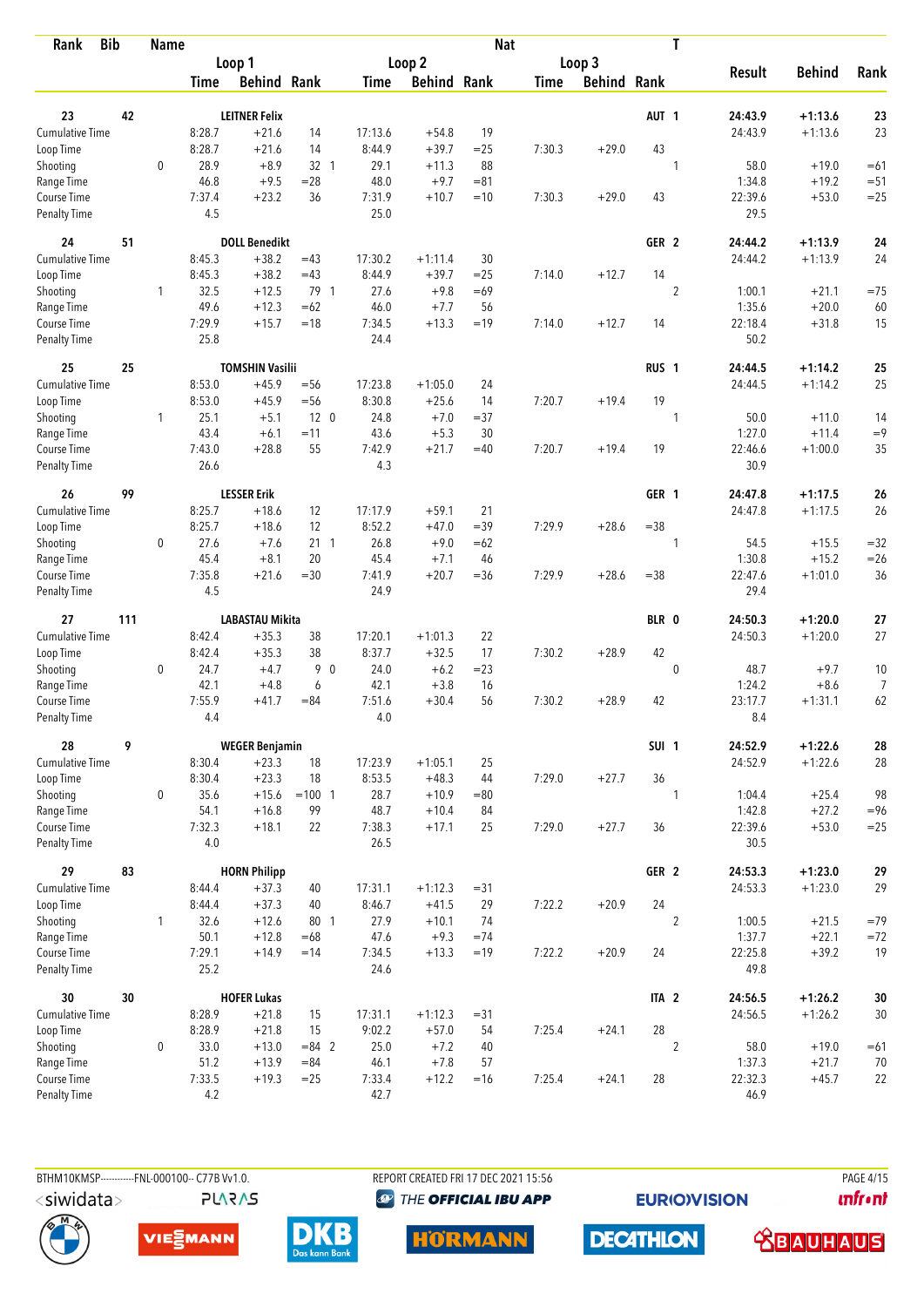| <b>Bib</b><br>Rank          |     | <b>Name</b>    |               |                         |                |                |                    | <b>Nat</b>     |             |                    |                  | T              |                 |               |        |
|-----------------------------|-----|----------------|---------------|-------------------------|----------------|----------------|--------------------|----------------|-------------|--------------------|------------------|----------------|-----------------|---------------|--------|
|                             |     |                |               | Loop 1                  |                |                | Loop 2             |                |             | Loop 3             |                  |                |                 |               |        |
|                             |     |                | Time          | <b>Behind Rank</b>      |                | Time           | <b>Behind Rank</b> |                | <b>Time</b> | <b>Behind Rank</b> |                  |                | <b>Result</b>   | <b>Behind</b> | Rank   |
| 31                          | 97  |                |               | <b>RUNNALLS Adam</b>    |                |                |                    |                |             |                    | CAN 0            |                | 25:03.7         | $+1:33.4$     | 31     |
| <b>Cumulative Time</b>      |     |                | 8:49.6        | $+42.5$                 | 49             | 17:28.5        | $+1:09.7$          | $= 27$         |             |                    |                  |                | 25:03.7         | $+1:33.4$     | 31     |
| Loop Time                   |     |                | 8:49.6        | $+42.5$                 | 49             | 8:38.9         | $+33.7$            | 18             | 7:35.2      | $+33.9$            | 55               |                |                 |               |        |
| Shooting                    |     | 0              | 23.7          | $+3.7$                  | 6 0            | 21.9           | $+4.1$             | 14             |             |                    |                  | $\mathbf 0$    | 45.6            | $+6.6$        | 6      |
| Range Time                  |     |                | 43.8          | $+6.5$                  | 14             | 41.2           | $+2.9$             | 11             |             |                    |                  |                | 1:25.0          | $+9.4$        | 8      |
| Course Time                 |     |                | 8:00.9        | $+46.7$                 | 96             | 7:53.5         | $+32.3$            | 59             | 7:35.2      | $+33.9$            | 55               |                | 23:29.6         | $+1:43.0$     | $70$   |
| <b>Penalty Time</b>         |     |                | 4.9           |                         |                | 4.2            |                    |                |             |                    |                  |                | 9.1             |               |        |
| 32                          | 4   |                |               | <b>SEPPALA Tero</b>     |                |                |                    |                |             |                    | FIN <sub>1</sub> |                | 25:05.2         | $+1:34.9$     | 32     |
| Cumulative Time             |     |                | 8:38.6        | $+31.5$                 | 32             | 17:32.7        | $+1:13.9$          | 33             |             |                    |                  |                | 25:05.2         | $+1:34.9$     | 32     |
| Loop Time                   |     |                | 8:38.6        | $+31.5$                 | 32             | 8:54.1         | $+48.9$            | 45             | 7:32.5      | $+31.2$            | 46               |                |                 |               |        |
| Shooting                    |     | 0              | 30.6          | $+10.6$                 | $= 52 \quad 1$ | 24.7           | $+6.9$             | $=34$          |             |                    |                  | 1              | 55.4            | $+16.4$       | $=42$  |
| Range Time                  |     |                | 47.8          | $+10.5$                 | 37             | 45.7           | $+7.4$             | $= 51$         |             |                    |                  |                | 1:33.5          | $+17.9$       | $=43$  |
| Course Time                 |     |                | 7:46.1        | $+31.9$                 | 58             | 7:43.1         | $+21.9$            | 44             | 7:32.5      | $+31.2$            | 46               |                | 23:01.7         | $+1:15.1$     | 48     |
| Penalty Time                |     |                | 4.7           |                         |                | 25.3           |                    |                |             |                    |                  |                | 30.0            |               |        |
| 33                          | 108 |                |               | <b>JAEGER Martin</b>    |                |                |                    |                |             |                    | SUI <sub>1</sub> |                | 25:06.9         | $+1:36.6$     | 33     |
| <b>Cumulative Time</b>      |     |                | 8:53.4        | $+46.3$                 | 58             | 17:37.7        | $+1:18.9$          | 36             |             |                    |                  |                | 25:06.9         | $+1:36.6$     | 33     |
| Loop Time                   |     |                | 8:53.4        | $+46.3$                 | 58             | 8:44.3         | $+39.1$            | 24             | 7:29.2      | $+27.9$            | 37               |                |                 |               |        |
| Shooting                    |     | 1              | 29.5          | $+9.5$                  | $=38$ 0        | 23.2           | $+5.4$             | 19             |             |                    |                  | 1              | 52.8            | $+13.8$       | 22     |
| Range Time                  |     |                | 48.2          | $+10.9$                 | 43             | 43.7           | $+5.4$             | 31             |             |                    |                  |                | 1:31.9          | $+16.3$       | 34     |
| Course Time                 |     |                | 7:40.4        | $+26.2$                 | 45             | 7:56.9         | $+35.7$            | 67             | 7:29.2      | $+27.9$            | 37               |                | 23:06.5         | $+1:19.9$     | 49     |
| <b>Penalty Time</b>         |     |                | 24.8          |                         |                | 3.7            |                    |                |             |                    |                  |                | 28.5            |               |        |
| 34                          | 14  |                |               | <b>EDER Simon</b>       |                |                |                    |                |             |                    | AUT <sub>2</sub> |                | 25:08.0         | $+1:37.7$     | 34     |
| <b>Cumulative Time</b>      |     |                | 8:53.8        | $+46.7$                 | 61             | 17:43.5        | $+1:24.7$          | $=42$          |             |                    |                  |                | 25:08.0         | $+1:37.7$     | 34     |
| Loop Time                   |     |                | 8:53.8        | $+46.7$                 | 61             | 8:49.7         | $+44.5$            | 30             | 7:24.5      | $+23.2$            | 27               |                |                 |               |        |
| Shooting                    |     | $\mathbf{1}$   | 23.4          | $+3.4$                  | $=4$ 1         | 26.2           | $+8.4$             | $= 54$         |             |                    |                  | $\overline{2}$ | 49.6            | $+10.6$       | 12     |
| Range Time                  |     |                | 42.2          | $+4.9$                  | $\overline{7}$ | 45.2           | $+6.9$             | $=43$          |             |                    |                  |                | 1:27.4          | $+11.8$       | 12     |
| Course Time                 |     |                | 7:46.9        | $+32.7$                 | 65             | 7:39.4         | $+18.2$            | $= 28$         | 7:24.5      | $+23.2$            | 27               |                | 22:50.8         | $+1:04.2$     | 39     |
| <b>Penalty Time</b>         |     |                | 24.7          |                         |                | 25.1           |                    |                |             |                    |                  |                | 49.8            |               |        |
| 35                          | 61  |                |               | <b>SCHOMMER Paul</b>    |                |                |                    |                |             |                    | USA 1            |                | 25:13.8         | $+1:43.5$     | 35     |
| Cumulative Time             |     |                | 8:37.7        | $+30.6$                 | 31             | 17:40.0        | $+1:21.2$          | 39             |             |                    |                  |                | 25:13.8         | $+1:43.5$     | 35     |
| Loop Time                   |     |                | 8:37.7        | $+30.6$                 | 31             | 9:02.3         | $+57.1$            | 55             | 7:33.8      | $+32.5$            | 51               |                |                 |               |        |
| Shooting                    |     | 0              | 29.5          | $+9.5$                  | $= 38$ 1       | 25.1           | $+7.3$             | $=41$          |             |                    |                  | 1              | 54.6            | $+15.6$       | $= 34$ |
| Range Time                  |     |                | 48.6          | $+11.3$                 | $=45$          | 44.8           | $+6.5$             | $= 38$         |             |                    |                  |                | 1:33.4          | $+17.8$       | $=41$  |
| Course Time                 |     |                | 7:45.0        | $+30.8$                 | 57             | 7:52.6         | $+31.4$            | 57             | 7:33.8      | $+32.5$            | 51               |                | 23:11.4         | $+1:24.8$     | 54     |
| <b>Penalty Time</b>         |     |                | 4.1           |                         |                | 24.9           |                    |                |             |                    |                  |                | 29.0            |               |        |
| 36                          | 54  |                |               | <b>GOW Christian</b>    |                |                |                    |                |             |                    | CAN 1            |                | 25:16.4         | $+1:46.1$     | 36     |
| <b>Cumulative Time</b>      |     |                | 8:41.0        | $+33.9$                 | 36             | 17:40.7        | $+1:21.9$          | 40             |             |                    |                  |                | 25:16.4         | $+1:46.1$     | 36     |
| Loop Time                   |     |                | 8:41.0        | $+33.9$                 | 36             | 8:59.7         | $+54.5$            | 50             | 7:35.7      | $+34.4$            | 56               |                |                 |               |        |
| Shooting                    |     | 0              | 25.2          | $+5.2$                  | $= 13 \quad 1$ | 30.8           | $+13.0$            | 94             |             |                    |                  | 1              | 56.0            | $+17.0$       | 46     |
| Range Time                  |     |                | 44.5          | $+7.2$                  | 15             | 50.8           | $+12.5$            | 95             |             |                    |                  |                | 1:35.3          | $+19.7$       | $= 53$ |
| Course Time<br>Penalty Time |     |                | 7:51.9<br>4.6 | $+37.7$                 | 75             | 7:44.0<br>24.9 | $+22.8$            | 45             | 7:35.7      | $+34.4$            | 56               |                | 23:11.6<br>29.5 | $+1:25.0$     | 55     |
| 37                          | 56  |                |               | YALIOTNAU Raman         |                |                |                    |                |             |                    | BLR 3            |                | 25:17.4         | $+1:47.1$     | $37\,$ |
| Cumulative Time             |     |                | 9:19.4        | $+1:12.3$               | 88             | 18:10.0        | $+1:51.2$          | 61             |             |                    |                  |                | 25:17.4         | $+1:47.1$     | 37     |
| Loop Time                   |     |                | 9:19.4        | $+1:12.3$               | 88             | 8:50.6         | $+45.4$            | 34             | 7:07.4      | $+6.1$             | 4                |                |                 |               |        |
| Shooting                    |     | $\overline{2}$ | 38.4          | $+18.4$                 | $105 - 1$      | 17.8           | $0.0\,$            | $\overline{1}$ |             |                    |                  | $\mathfrak{Z}$ | 56.3            | $+17.3$       | 49     |
| Range Time                  |     |                | 56.1          | $+18.8$                 | 105            | 43.4           | $+5.1$             | $= 27$         |             |                    |                  |                | 1:39.5          | $+23.9$       | 83     |
| Course Time                 |     |                | 7:39.0        | $+24.8$                 | 41             | 7:43.0         | $+21.8$            | $=42$          | 7:07.4      | $+6.1$             | 4                |                | 22:29.4         | $+42.8$       | 21     |
| Penalty Time                |     |                | 44.3          |                         |                | 24.2           |                    |                |             |                    |                  |                | 1:08.5          |               |        |
| 38                          | 27  |                |               | <b>STROLIA Vytautas</b> |                |                |                    |                |             |                    | LTU <sub>2</sub> |                | 25:17.8         | $+1:47.5$     | 38     |
| Cumulative Time             |     |                | 8:32.7        | $+25.6$                 | 25             | 17:50.2        | $+1:31.4$          | 48             |             |                    |                  |                | 25:17.8         | $+1:47.5$     | 38     |
| Loop Time                   |     |                | 8:32.7        | $+25.6$                 | 25             | 9:17.5         | $+1:12.3$          | 72             | 7:27.6      | $+26.3$            | 33               |                |                 |               |        |
| Shooting                    |     | 0              | 32.9          | $+12.9$                 | $= 81$ 2       | 35.8           | $+18.0$            | 107            |             |                    |                  | $\overline{2}$ | 1:08.7          | $+29.7$       | 105    |
| Range Time                  |     |                | 51.2          | $+13.9$                 | $= 84$         | 54.4           | $+16.1$            | $=105$         |             |                    |                  |                | 1:45.6          | $+30.0$       | 102    |
| Course Time                 |     |                | 7:37.1        | $+22.9$                 | $= 34$         | 7:37.3         | $+16.1$            | 24             | 7:27.6      | $+26.3$            | 33               |                | 22:42.0         | $+55.4$       | 29     |
| <b>Penalty Time</b>         |     |                | 4.4           |                         |                | 45.8           |                    |                |             |                    |                  |                | 50.2            |               |        |

**PLARAS** 

BTHM10KMSP-----------FNL-000100-- C77B Vv1.0. REPORT CREATED FRI 17 DEC 2021 15:56 PAGE 5/15 **<sup><sup>3</sup>** THE OFFICIAL IBU APP</sup>

**EURIOVISION** 

*<u><u>Infront</u>*</u>











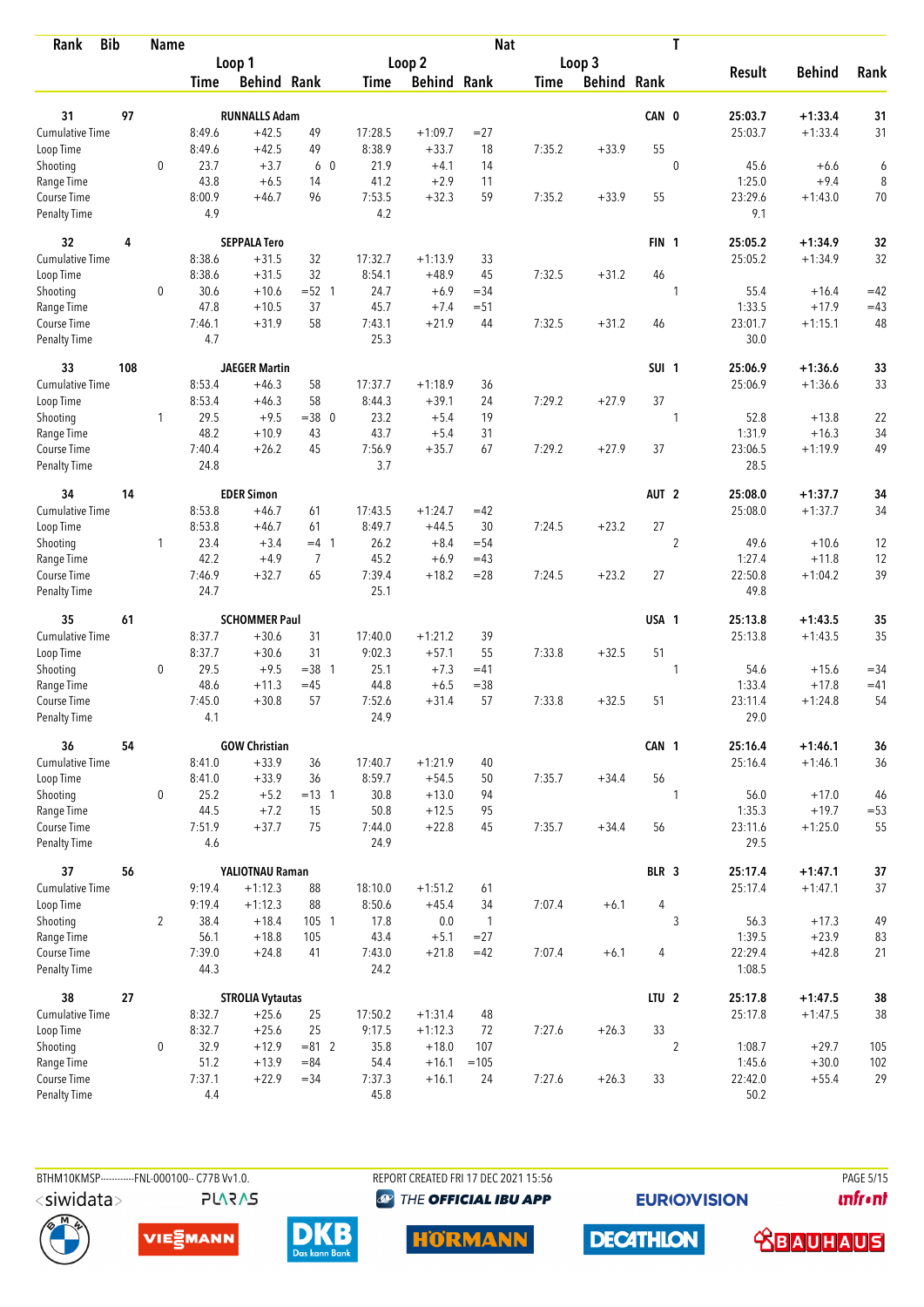| Rank                               | <b>Bib</b> | <b>Name</b>    |                |                         |              |                |                    | <b>Nat</b> |             |                    |                  | T              |                   |                      |        |
|------------------------------------|------------|----------------|----------------|-------------------------|--------------|----------------|--------------------|------------|-------------|--------------------|------------------|----------------|-------------------|----------------------|--------|
|                                    |            |                |                | Loop 1                  |              |                | Loop <sub>2</sub>  |            |             | Loop 3             |                  |                |                   |                      |        |
|                                    |            |                | <b>Time</b>    | <b>Behind Rank</b>      |              | <b>Time</b>    | <b>Behind Rank</b> |            | <b>Time</b> | <b>Behind Rank</b> |                  |                | <b>Result</b>     | <b>Behind</b>        | Rank   |
| 39                                 | 73         |                |                | <b>BURNOTTE Jules</b>   |              |                |                    |            |             |                    | CAN <sub>1</sub> |                | 25:18.3           | $+1:48.0$            | 39     |
| Cumulative Time                    |            |                | 8:32.3         | $+25.2$                 | 24           | 17:29.4        | $+1:10.6$          | 29         |             |                    |                  |                | 25:18.3           | $+1:48.0$            | 39     |
| Loop Time                          |            |                | 8:32.3         | $+25.2$                 | 24           | 8:57.1         | $+51.9$            | 46         | 7:48.9      | $+47.6$            | 77               |                |                   |                      |        |
| Shooting                           |            | $\mathbf 0$    | 32.1           | $+12.1$                 | 78 1         | 25.9           | $+8.1$             | $=49$      |             |                    |                  | $\mathbf{1}$   | 58.0              | $+19.0$              | $=61$  |
| Range Time                         |            |                | 51.0           | $+13.7$                 | $=79$        | 45.2           | $+6.9$             | $=43$      |             |                    |                  |                | 1:36.2            | $+20.6$              | 62     |
| Course Time                        |            |                | 7:36.8         | $+22.6$                 | 32           | 7:46.1         | $+24.9$            | 50         | 7:48.9      | $+47.6$            | 77               |                | 23:11.8           | $+1:25.2$            | 56     |
| <b>Penalty Time</b>                |            |                | 4.5            |                         |              | 25.8           |                    |            |             |                    |                  |                | 30.3              |                      |        |
| 40                                 | 49         |                |                | <b>CLAUDE Fabien</b>    |              |                |                    |            |             |                    | FRA 4            |                | 25:19.5           | $+1:49.2$            | 40     |
| Cumulative Time                    |            |                | 8:58.1         | $+51.0$                 | $=68$        | 17:57.5        | $+1:38.7$          | 50         |             |                    |                  |                | 25:19.5           | $+1:49.2$            | 40     |
| Loop Time                          |            |                | 8:58.1         | $+51.0$                 | $=68$        | 8:59.4         | $+54.2$            | 48         | 7:22.0      | $+20.7$            | 23               |                |                   |                      |        |
| Shooting                           |            | $\overline{2}$ | 30.8           | $+10.8$                 | $= 56$ 2     | 28.8           | $+11.0$            | $=83$      |             |                    |                  | $\overline{4}$ | 59.6              | $+20.6$              | $= 71$ |
| Range Time                         |            |                | 48.6           | $+11.3$                 | $=45$        | 46.7           | $+8.4$             | $=65$      |             |                    |                  |                | 1:35.3            | $+19.7$              | $= 53$ |
| Course Time                        |            |                | 7:23.9         | $+9.7$                  | $=4$         | 7:30.2         | $+9.0$             | 6          | 7:22.0      | $+20.7$            | 23               |                | 22:16.1           | $+29.5$              | 11     |
| <b>Penalty Time</b>                |            |                | 45.6           |                         |              | 42.5           |                    |            |             |                    |                  |                | 1:28.1            |                      |        |
| 41                                 | 89         |                |                | <b>DOHERTY Sean</b>     |              |                |                    |            |             |                    | USA 1            |                | 25:19.6           | $+1:49.3$            | 41     |
| Cumulative Time                    |            |                | 8:40.7         | $+33.6$                 | 35           | 17:46.4        | $+1:27.6$          | 44         |             |                    |                  |                | 25:19.6           | $+1:49.3$            | 41     |
| Loop Time                          |            |                | 8:40.7         | $+33.6$                 | 35           | 9:05.7         | $+1:00.5$          | 60         | 7:33.2      | $+31.9$            | 50               |                |                   |                      |        |
| Shooting                           |            | 0              | 33.2           | $+13.2$                 | $= 88$ 1     | 26.2           | $+8.4$             | $= 54$     |             |                    |                  | 1              | 59.5              | $+20.5$              | 70     |
| Range Time                         |            |                | 49.0           | $+11.7$                 | $= 54$       | 45.1           | $+6.8$             | 42         |             |                    |                  |                | 1:34.1            | $+18.5$              | $=45$  |
| Course Time<br><b>Penalty Time</b> |            |                | 7:47.9<br>3.8  | $+33.7$                 | 69           | 7:55.7<br>24.9 | $+34.5$            | 65         | 7:33.2      | $+31.9$            | 50               |                | 23:16.8<br>28.7   | $+1:30.2$            | 60     |
| 42                                 | 6          |                |                | <b>KOBONOKI Tsukasa</b> |              |                |                    |            |             |                    | JPN 0            |                | 25:20.5           | $+1:50.2$            | 42     |
| Cumulative Time                    |            |                | 8:51.7         | $+44.6$                 | 55           | 17:43.3        | $+1:24.5$          | 41         |             |                    |                  |                | 25:20.5           | $+1:50.2$            | 42     |
| Loop Time                          |            |                | 8:51.7         | $+44.6$                 | 55           | 8:51.6         | $+46.4$            | 38         | 7:37.2      | $+35.9$            | $= 59$           |                |                   |                      |        |
| Shooting                           |            | 0              | 31.2           | $+11.2$                 | $=64$ 0      | 28.8           | $+11.0$            | $= 83$     |             |                    |                  | $\mathbf 0$    | 1:00.1            | $+21.1$              | $=75$  |
| Range Time                         |            |                | 49.5           | $+12.2$                 | 61           | 47.5           | $+9.2$             | $=72$      |             |                    |                  |                | 1:37.0            | $+21.4$              | $=67$  |
| Course Time                        |            |                | 7:57.7         | $+43.5$                 | 90           | 8:00.1         | $+38.9$            | 73         | 7:37.2      | $+35.9$            | $= 59$           |                | 23:35.0           | $+1:48.4$            | 75     |
| <b>Penalty Time</b>                |            |                | 4.5            |                         |              | 4.0            |                    |            |             |                    |                  |                | 8.5               |                      |        |
| 43                                 | 91         |                |                | <b>KOMATZ David</b>     |              |                |                    |            |             |                    | AUT 0            |                | 25:21.5           | $+1:51.2$            | 43     |
| Cumulative Time                    |            |                | 8:48.7         | $+41.6$                 | 48           | 17:46.7        | $+1:27.9$          | 45         |             |                    |                  |                | 25:21.5           | $+1:51.2$            | 43     |
| Loop Time                          |            |                | 8:48.7         | $+41.6$                 | 48           | 8:58.0         | $+52.8$            | 47         | 7:34.8      | $+33.5$            | 52               |                |                   |                      |        |
| Shooting                           |            | 0              | 29.7           | $+9.7$                  | 41 0         | 24.0           | $+6.2$             | $= 23$     |             |                    |                  | $\mathbf 0$    | 53.7              | $+14.7$              | 27     |
| Range Time                         |            |                | 48.7           | $+11.4$                 | $=47$        | 42.6           | $+4.3$             | $=19$      |             |                    |                  |                | 1:31.3            | $+15.7$              | $= 30$ |
| Course Time                        |            |                | 7:55.6         | $+41.4$                 | 83           | 8:11.6         | $+50.4$            | 94         | 7:34.8      | $+33.5$            | 52               |                | 23:42.0           | $+1:55.4$            | 79     |
| <b>Penalty Time</b>                |            |                | 4.4            |                         |              | 3.8            |                    |            |             |                    |                  |                | 8.2               |                      |        |
| 44                                 | 35         |                |                | <b>MUKHIN Alexandr</b>  |              |                |                    |            |             |                    | KAZ 1            |                | 25:23.5           | $+1:53.2$            | 44     |
| <b>Cumulative Time</b>             |            |                | 9:12.4         | $+1:05.3$               | 81           | 17:43.5        | $+1:24.7$          | $=42$      |             |                    |                  |                | 25:23.5           | $+1:53.2$            | 44     |
| Loop Time                          |            |                | 9:12.4         | $+1:05.3$               | 81           | 8:31.1         | $+25.9$            | 15         | 7:40.0      | $+38.7$            | 65               |                |                   |                      |        |
| Shooting                           |            | $\mathbf{1}$   | 32.9           | $+12.9$                 | $= 81$ 0     | 25.6           | $+7.8$             | $=45$      |             |                    |                  | 1              | 58.6              | $+19.6$              | 66     |
| Range Time<br>Course Time          |            |                | 53.4<br>7:52.9 | $+16.1$<br>$+38.7$      | 98<br>$= 77$ | 45.8<br>7:41.2 | $+7.5$<br>$+20.0$  | $= 53$     |             |                    | 65               |                | 1:39.2<br>23:14.1 | $+23.6$<br>$+1:27.5$ | $= 81$ |
| Penalty Time                       |            |                | 26.1           |                         |              | 4.1            |                    | 34         | 7:40.0      | $+38.7$            |                  |                | 30.2              |                      | 58     |
| 45                                 | 55         |                |                | <b>FEMLING Peppe</b>    |              |                |                    |            |             |                    | SWE 1            |                | 25:24.2           | $+1:53.9$            | 45     |
| <b>Cumulative Time</b>             |            |                | 8:30.3         | $+23.2$                 | 17           | 17:33.4        | $+1:14.6$          | 34         |             |                    |                  |                | 25:24.2           | $+1:53.9$            | 45     |
| Loop Time                          |            |                | 8:30.3         | $+23.2$                 | 17           | 9:03.1         | $+57.9$            | 56         | 7:50.8      | $+49.5$            | 83               |                |                   |                      |        |
| Shooting                           |            | 0              | 31.1           | $+11.1$                 | $=61$ 1      | 28.2           | $+10.4$            | $=76$      |             |                    |                  | 1              | 59.3              | $+20.3$              | 69     |
| Range Time                         |            |                | 50.0           | $+12.7$                 | 67           | 47.7           | $+9.4$             | 77         |             |                    |                  |                | 1:37.7            | $+22.1$              | $= 72$ |
| Course Time                        |            |                | 7:35.3         | $+21.1$                 | 29           | 7:50.4         | $+29.2$            | 53         | 7:50.8      | $+49.5$            | 83               |                | 23:16.5           | $+1:29.9$            | 59     |
| Penalty Time                       |            |                | $5.0\,$        |                         |              | 25.0           |                    |            |             |                    |                  |                | 30.0              |                      |        |
| 46                                 | 69         |                |                | <b>LESIUK Taras</b>     |              |                |                    |            |             |                    | UKR 0            |                | 25:28.5           | $+1:58.2$            | 46     |
| <b>Cumulative Time</b>             |            |                | 8:46.1         | $+39.0$                 | 45           | 17:38.9        | $+1:20.1$          | 37         |             |                    |                  |                | 25:28.5           | $+1:58.2$            | 46     |
| Loop Time                          |            |                | 8:46.1         | $+39.0$                 | 45           | 8:52.8         | $+47.6$            | 41         | 7:49.6      | $+48.3$            | 81               |                |                   |                      |        |
| Shooting                           |            | 0              | 27.7           | $+7.7$                  | $= 22 \ 0$   | 26.6           | $+8.8$             | $= 59$     |             |                    |                  | $\mathbf{0}$   | 54.3              | $+15.3$              | 31     |
| Range Time                         |            |                | 45.2           | $+7.9$                  | 18           | 44.8           | $+6.5$             | $= 38$     |             |                    |                  |                | 1:30.0            | $+14.4$              | $=20$  |
| Course Time                        |            |                | 7:56.3         | $+42.1$                 | 87           | 8:03.7         | $+42.5$            | 83         | 7:49.6      | $+48.3$            | 81               |                | 23:49.6           | $+2:03.0$            | 84     |
| Penalty Time                       |            |                | 4.6            |                         |              | 4.3            |                    |            |             |                    |                  |                | 8.9               |                      |        |

BTHM10KMSP------------FNL-000100-- C77B Vv1.0. **PLARAS**  REPORT CREATED FRI 17 DEC 2021 15:56 **<sup><sup>3</sup>** THE OFFICIAL IBU APP</sup>

**EURIOVISION** 

PAGE 6/15 *<u><u>Infront</u>*</u>







**HORMANN** 



 **<u>CBAUHAUS</u>**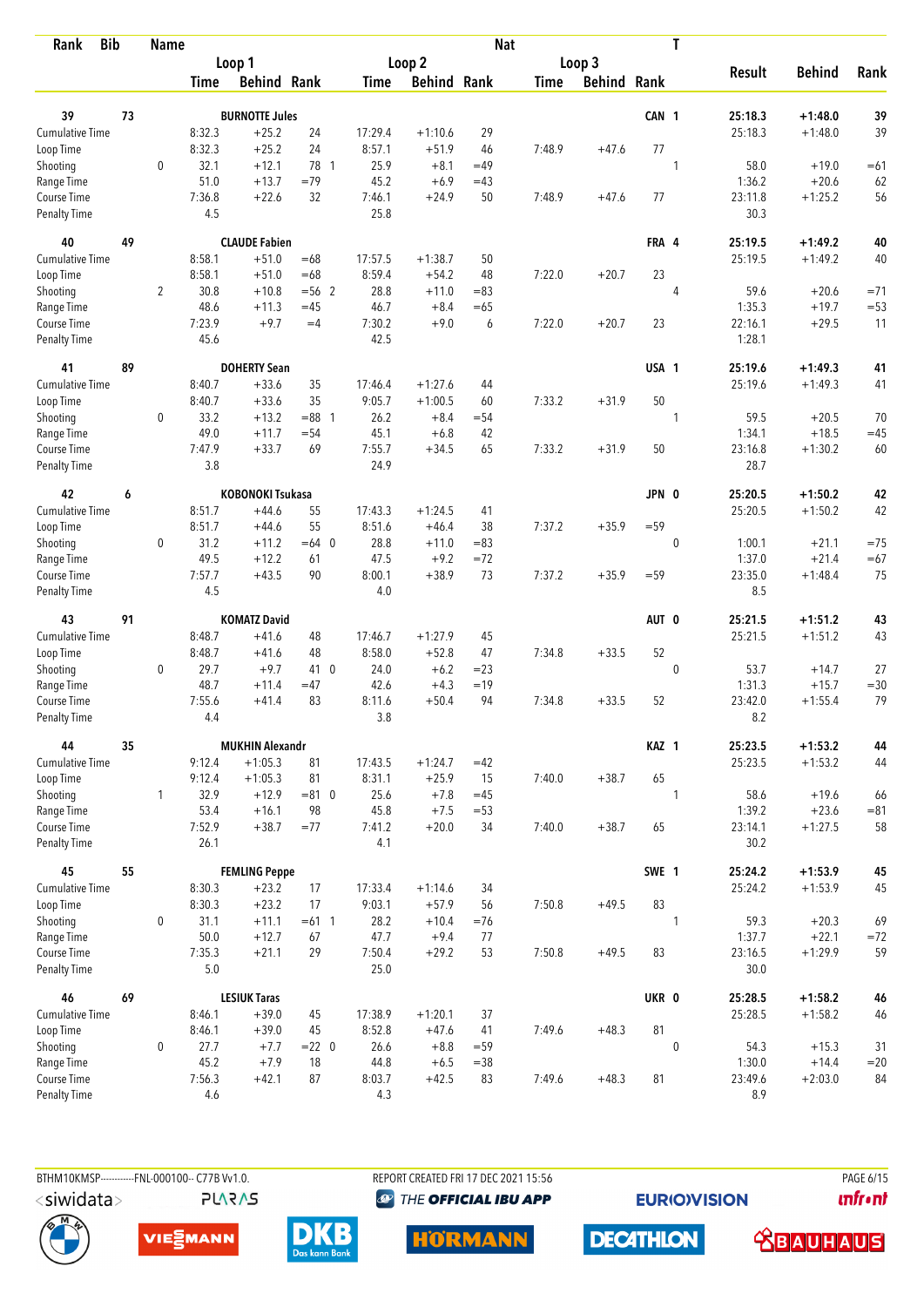| <b>Bib</b><br>Rank          |                         | <b>Name</b>    |                  |                              |                 |                |                      | <b>Nat</b>    |             |                    |                  | T              |                 |                  |        |
|-----------------------------|-------------------------|----------------|------------------|------------------------------|-----------------|----------------|----------------------|---------------|-------------|--------------------|------------------|----------------|-----------------|------------------|--------|
|                             |                         |                |                  | Loop 1                       |                 |                | Loop 2               |               |             | Loop 3             |                  |                |                 |                  |        |
|                             |                         |                | Time             | <b>Behind Rank</b>           |                 | Time           | <b>Behind Rank</b>   |               | <b>Time</b> | <b>Behind Rank</b> |                  |                | <b>Result</b>   | <b>Behind</b>    | Rank   |
| 47                          | $\overline{\mathbf{2}}$ |                |                  | <b>REES Roman</b>            |                 |                |                      |               |             |                    | GER <sub>2</sub> |                | 25:32.0         | $+2:01.7$        | 47     |
| Cumulative Time             |                         |                | 8:39.6           | $+32.5$                      | 34              | 18:01.2        | $+1:42.4$            | 51            |             |                    |                  |                | 25:32.0         | $+2:01.7$        | 47     |
| Loop Time                   |                         |                | 8:39.6           | $+32.5$                      | 34              | 9:21.6         | $+1:16.4$            | 82            | 7:30.8      | $+29.5$            | 44               |                |                 |                  |        |
| Shooting                    |                         | 0              | 30.7             | $+10.7$                      | $= 54$ 2        | 32.2           | $+14.4$              | 98            |             |                    |                  | $\overline{2}$ | 1:02.9          | $+23.9$          | 90     |
| Range Time                  |                         |                | 48.8             | $+11.5$                      | $=49$           | 50.0           | $+11.7$              | $= 88$        |             |                    |                  |                | 1:38.8          | $+23.2$          | 77     |
| Course Time                 |                         |                | 7:46.2           | $+32.0$                      | $= 59$          | 7:44.6         | $+23.4$              | 48            | 7:30.8      | $+29.5$            | 44               |                | 23:01.6         | $+1:15.0$        | $=46$  |
| <b>Penalty Time</b>         |                         |                | 4.6              |                              |                 | 47.0           |                      |               |             |                    |                  |                | 51.6            |                  |        |
| 48                          | 36                      |                |                  | <b>KRCMAR Michal</b>         |                 |                |                      |               |             |                    | $CZE$ 3          |                | 25:32.4         | $+2:02.1$        | 48     |
| Cumulative Time             |                         |                | 9:12.1           | $+1:05.0$                    | 80              | 18:04.3        | $+1:45.5$            | $= 54$        |             |                    |                  |                | 25:32.4         | $+2:02.1$        | 48     |
| Loop Time                   |                         |                | 9:12.1           | $+1:05.0$                    | 80              | 8:52.2         | $+47.0$              | $=39$         | 7:28.1      | $+26.8$            | 34               |                |                 |                  |        |
| Shooting                    |                         | 2              | 34.3             | $+14.3$                      | 95 1            | 27.8           | $+10.0$              | 73            |             |                    |                  | 3              | 1:02.2          | $+23.2$          | 88     |
| Range Time                  |                         |                | 52.4             | $+15.1$                      | 93              | 46.3           | $+8.0$               | $= 58$        |             |                    |                  |                | 1:38.7          | $+23.1$          | 76     |
| Course Time                 |                         |                | 7:35.8           | $+21.6$                      | $=30$           | 7:42.3         | $+21.1$              | 38            | 7:28.1      | $+26.8$            | 34               |                | 22:46.2         | $+59.6$          | 34     |
| <b>Penalty Time</b>         |                         |                | 43.9             |                              |                 | 23.6           |                      |               |             |                    |                  |                | 1:07.5          |                  |        |
| 49                          | 57                      |                |                  | <b>BAKKEN Sivert Guttorm</b> |                 |                |                      |               |             |                    | NOR <sub>3</sub> |                | 25:33.8         | $+2:03.5$        | 49     |
| <b>Cumulative Time</b>      |                         |                | 8:48.5<br>8:48.5 | $+41.4$                      | 47<br>47        | 17:39.0        | $+1:20.2$<br>$+45.3$ | 38            | 7:54.8      | $+53.5$            | 87               |                | 25:33.8         | $+2:03.5$        | 49     |
| Loop Time                   |                         |                | 24.8             | $+41.4$<br>$+4.8$            | 10 <sub>1</sub> | 8:50.5<br>21.2 | $+3.4$               | $=32$<br>$=8$ |             |                    |                  |                |                 |                  |        |
| Shooting<br>Range Time      |                         | $\overline{2}$ | 42.0             | $+4.7$                       | 5               | 41.6           | $+3.3$               | 13            |             |                    |                  | 3              | 46.1<br>1:23.6  | $+7.1$<br>$+8.0$ | 7<br>6 |
| Course Time                 |                         |                | 7:19.6           | $+5.4$                       | 3               | 7:42.9         | $+21.7$              | $=40$         | 7:54.8      | $+53.5$            | 87               |                | 22:57.3         | $+1:10.7$        | 42     |
| Penalty Time                |                         |                | 46.9             |                              |                 | 26.0           |                      |               |             |                    |                  |                | 1:12.9          |                  |        |
| 50                          | 63                      |                |                  | <b>BARTKO Simon</b>          |                 |                |                      |               |             |                    | SVK <sub>3</sub> |                | 25:33.9         | $+2:03.6$        | 50     |
| Cumulative Time             |                         |                | 9:22.1           | $+1:15.0$                    | 90              | 18:12.5        | $+1:53.7$            | 64            |             |                    |                  |                | 25:33.9         | $+2:03.6$        | 50     |
| Loop Time                   |                         |                | 9:22.1           | $+1:15.0$                    | 90              | 8:50.4         | $+45.2$              | 31            | 7:21.4      | $+20.1$            | 20               |                |                 |                  |        |
| Shooting                    |                         | $\overline{2}$ | 34.7             | $+14.7$                      | 97 1            | 24.8           | $+7.0$               | $= 37$        |             |                    |                  | 3              | 59.6            | $+20.6$          | $=71$  |
| Range Time                  |                         |                | 55.1             | $+17.8$                      | 100             | 44.8           | $+6.5$               | $= 38$        |             |                    |                  |                | 1:39.9          | $+24.3$          | $= 89$ |
| Course Time                 |                         |                | 7:40.7           | $+26.5$                      | $=47$           | 7:41.0         | $+19.8$              | $= 32$        | 7:21.4      | $+20.1$            | 20               |                | 22:43.1         | $+56.5$          | 31     |
| <b>Penalty Time</b>         |                         |                | 46.3             |                              |                 | 24.6           |                      |               |             |                    |                  |                | 1:10.9          |                  |        |
| 51                          | 85                      |                |                  | <b>HARTWEG Niklas</b>        |                 |                |                      |               |             |                    | SUI <sub>1</sub> |                | 25:34.1         | $+2:03.8$        | 51     |
| <b>Cumulative Time</b>      |                         |                | 8:56.1           | $+49.0$                      | 64              | 17:47.2        | $+1:28.4$            | 46            |             |                    |                  |                | 25:34.1         | $+2:03.8$        | 51     |
| Loop Time                   |                         |                | 8:56.1           | $+49.0$                      | 64              | 8:51.1         | $+45.9$              | 36            | 7:46.9      | $+45.6$            | 76               |                |                 |                  |        |
| Shooting                    |                         | 1              | 26.5             | $+6.5$                       | 17 <sub>0</sub> | 21.2           | $+3.4$               | $= 8$         |             |                    |                  | 1              | 47.7            | $+8.7$           | 8      |
| Range Time                  |                         |                | 43.5             | $+6.2$                       | 13              | 44.3           | $+6.0$               | $=34$         |             |                    |                  |                | 1:27.8          | $+12.2$          | 15     |
| Course Time<br>Penalty Time |                         |                | 7:46.2<br>26.4   | $+32.0$                      | $= 59$          | 8:02.3<br>4.5  | $+41.1$              | 79            | 7:46.9      | $+45.6$            | 76               |                | 23:35.4<br>30.9 | $+1:48.8$        | 76     |
| 52                          | 22                      |                |                  | <b>BROWN Jake</b>            |                 |                |                      |               |             |                    | USA 3            |                | 25:35.8         | $+2:05.5$        | 52     |
| Cumulative Time             |                         |                | 8:33.1           | $+26.0$                      | $=26$           | 18:12.1        | $+1:53.3$            | 63            |             |                    |                  |                | 25:35.8         | $+2:05.5$        | 52     |
| Loop Time                   |                         |                | 8:33.1           | $+26.0$                      | $=26$           | 9:39.0         | $+1:33.8$            | 98            | 7:23.7      | $+22.4$            | 26               |                |                 |                  |        |
| Shooting                    |                         | $\mathbf 0$    | 31.7             | $+11.7$                      | $=73.3$         | 32.0           | $+14.2$              | 97            |             |                    |                  | 3              | 1:03.7          | $+24.7$          | 94     |
| Range Time                  |                         |                | 51.0             | $+13.7$                      | $=79$           | 51.2           | $+12.9$              | 96            |             |                    |                  |                | 1:42.2          | $+26.6$          | $= 93$ |
| Course Time                 |                         |                | 7:37.8           | $+23.6$                      | $= 37$          | 7:39.1         | $+17.9$              | 27            | 7:23.7      | $+22.4$            | 26               |                | 22:40.6         | $+54.0$          | 27     |
| Penalty Time                |                         |                | 4.3              |                              |                 | 1:08.7         |                      |               |             |                    |                  |                | 1:13.0          |                  |        |
| 53                          | 15                      |                |                  | <b>WRIGHT Campbell</b>       |                 |                |                      |               |             |                    | NZL 1            |                | 25:35.9         | $+2:05.6$        | 53     |
| Cumulative Time             |                         |                | 9:05.9           | $+58.8$                      | 73              | 17:49.8        | $+1:31.0$            | 47            |             |                    |                  |                | 25:35.9         | $+2:05.6$        | 53     |
| Loop Time                   |                         |                | 9:05.9           | $+58.8$                      | 73              | 8:43.9         | $+38.7$              | 23            | 7:46.1      | $+44.8$            | $=73$            |                |                 |                  |        |
| Shooting                    |                         | 1              | 33.8             | $+13.8$                      | $= 93.0$        | 26.7           | $+8.9$               | 61            |             |                    |                  | 1              | 1:00.6          | $+21.6$          | 81     |
| Range Time                  |                         |                | 51.1             | $+13.8$                      | $= 81$          | 45.5           | $+7.2$               | $=47$         |             |                    |                  |                | 1:36.6          | $+21.0$          | 64     |
| Course Time<br>Penalty Time |                         |                | 7:47.5<br>27.3   | $+33.3$                      | 68              | 7:54.4<br>4.0  | $+33.2$              | 62            | 7:46.1      | $+44.8$            | $=73$            |                | 23:28.0<br>31.3 | $+1:41.4$        | 69     |
| 54                          | 79                      |                |                  | <b>VARABEI Maksim</b>        |                 |                |                      |               |             |                    | BLR 3            |                | 25:37.8         | $+2:07.5$        | 54     |
| Cumulative Time             |                         |                | 8:45.3           | $+38.2$                      | $=43$           | 18:04.8        | $+1:46.0$            | 56            |             |                    |                  |                | 25:37.8         | $+2:07.5$        | 54     |
| Loop Time                   |                         |                | 8:45.3           | $+38.2$                      | $=43$           | 9:19.5         | $+1:14.3$            | 75            | 7:33.0      | $+31.7$            | 49               |                |                 |                  |        |
| Shooting                    |                         | $\mathbf{1}$   | 31.3             | $+11.3$                      | $= 66$ 2        | 33.4           | $+15.6$              | 102           |             |                    |                  | 3              | 1:04.8          | $+25.8$          | 99     |
| Range Time                  |                         |                | 48.9             | $+11.6$                      | $=52$           | 53.2           | $+14.9$              | 103           |             |                    |                  |                | 1:42.1          | $+26.5$          | 92     |
| Course Time                 |                         |                | 7:31.2           | $+17.0$                      | 21              | 7:39.4         | $+18.2$              | $= 28$        | 7:33.0      | $+31.7$            | 49               |                | 22:43.6         | $+57.0$          | 32     |
| <b>Penalty Time</b>         |                         |                | 25.2             |                              |                 | 46.9           |                      |               |             |                    |                  |                | 1:12.1          |                  |        |

BTHM10KMSP------------FNL-000100-- C77B Vv1.0. **PLARAS**  REPORT CREATED FRI 17 DEC 2021 15:56 **<sup><sup>3</sup>** THE OFFICIAL IBU APP</sup>

**EURIOVISION** 

**PAGE 7/15** *<u><u>Infront</u>*</u>









**DECATHLON** 

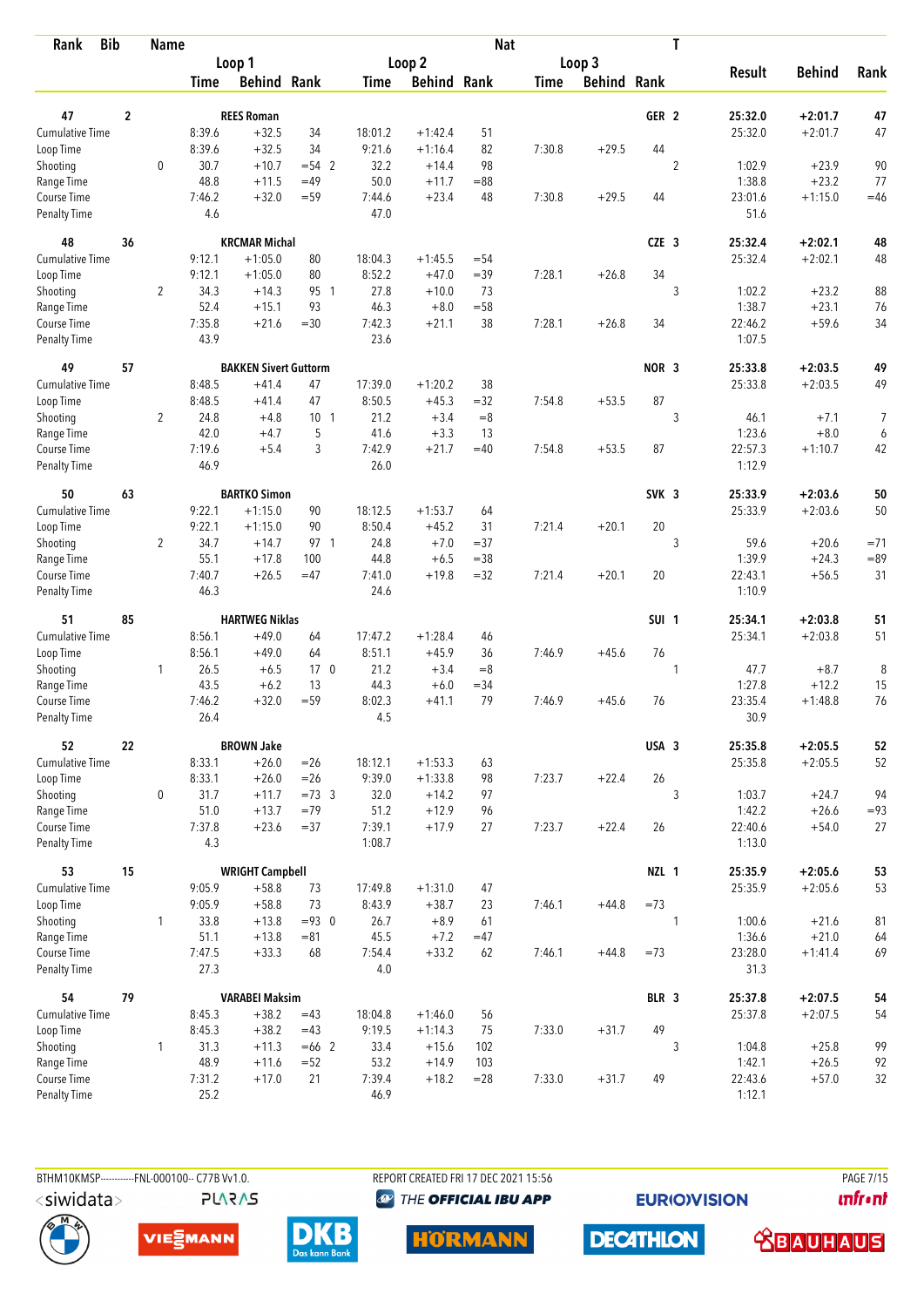| <b>Bib</b><br>Rank                 |    | <b>Name</b>    |                |                         |                |                |                    | <b>Nat</b> |             |                    |                  | T              |                   |               |        |
|------------------------------------|----|----------------|----------------|-------------------------|----------------|----------------|--------------------|------------|-------------|--------------------|------------------|----------------|-------------------|---------------|--------|
|                                    |    |                |                | Loop 1                  |                |                | Loop 2             |            |             | Loop 3             |                  |                |                   |               |        |
|                                    |    |                | Time           | <b>Behind Rank</b>      |                | Time           | <b>Behind Rank</b> |            | <b>Time</b> | <b>Behind Rank</b> |                  |                | <b>Result</b>     | <b>Behind</b> | Rank   |
| 55                                 | 40 |                |                | <b>TYSHCHENKO Artem</b> |                |                |                    |            |             |                    | UKR 0            |                | 25:41.4           | $+2:11.1$     | 55     |
| <b>Cumulative Time</b>             |    |                | 8:44.6         | $+37.5$                 | 41             | 17:37.6        | $+1:18.8$          | 35         |             |                    |                  |                | 25:41.4           | $+2:11.1$     | 55     |
| Loop Time                          |    |                | 8:44.6         | $+37.5$                 | 41             | 8:53.0         | $+47.8$            | 42         | 8:03.8      | $+1:02.5$          | 96               |                |                   |               |        |
|                                    |    | 0              | 24.6           | $+4.6$                  | $=7$ 0         | 26.1           | $+8.3$             | 53         |             |                    |                  | $\mathbf 0$    | 50.8              | $+11.8$       | 15     |
| Shooting<br>Range Time             |    |                | 42.5           | $+5.2$                  | 8              | 45.0           | $+6.7$             | 41         |             |                    |                  |                | 1:27.5            | $+11.9$       | $=13$  |
| Course Time                        |    |                | 7:57.4         | $+43.2$                 | 89             | 8:03.9         | $+42.7$            | $= 84$     | 8:03.8      | $+1:02.5$          | 96               |                | 24:05.1           | $+2:18.5$     | 92     |
| <b>Penalty Time</b>                |    |                | 4.7            |                         |                | 4.1            |                    |            |             |                    |                  |                | 8.8               |               |        |
| 56                                 | 1  |                |                | <b>CLAUDE Florent</b>   |                |                |                    |            |             |                    | BEL 2            |                | 25:42.1           | $+2:11.8$     | 56     |
| Cumulative Time                    |    |                | 9:22.4         | $+1:15.3$               | 93             | 18:15.7        | $+1:56.9$          | 70         |             |                    |                  |                | 25:42.1           | $+2:11.8$     | 56     |
| Loop Time                          |    |                | 9:22.4         | $+1:15.3$               | 93             | 8:53.3         | $+48.1$            | 43         | 7:26.4      | $+25.1$            | 31               |                |                   |               |        |
| Shooting                           |    | 2              | 30.9           | $+10.9$                 | $= 580$        | 31.6           | $+13.8$            | 96         |             |                    |                  | $\overline{2}$ | 1:02.6            | $+23.6$       | 89     |
| Range Time                         |    |                | 49.4           | $+12.1$                 | 60             | 50.3           | $+12.0$            | 92         |             |                    |                  |                | 1:39.7            | $+24.1$       | $= 85$ |
| Course Time                        |    |                | 7:46.8         | $+32.6$                 | $=63$          | 7:59.1         | $+37.9$            | $=70$      | 7:26.4      | $+25.1$            | 31               |                | 23:12.3           | $+1:25.7$     | 57     |
| Penalty Time                       |    |                | 46.2           |                         |                | 3.9            |                    |            |             |                    |                  |                | 50.1              |               |        |
| 57                                 | 87 |                |                | <b>STEFANSSON Malte</b> |                |                |                    |            |             |                    | SWE 2            |                | 25:42.9           | $+2:12.6$     | 57     |
| Cumulative Time                    |    |                | 9:11.2         | $+1:04.1$               | 79             | 18:13.0        | $+1:54.2$          | 67         |             |                    |                  |                | 25:42.9           | $+2:12.6$     | 57     |
| Loop Time                          |    |                | 9:11.2         | $+1:04.1$               | 79             | 9:01.8         | $+56.6$            | 53         | 7:29.9      | $+28.6$            | $= 38$           |                |                   |               |        |
| Shooting                           |    | 1              | 39.1           | $+19.1$                 | 106 1          | 26.3           | $+8.5$             | $=$ 56     |             |                    |                  | $\sqrt{2}$     | 1:05.4            | $+26.4$       | $=100$ |
| Range Time                         |    |                | 57.1           | $+19.8$                 | 106            | 45.7           | $+7.4$             | $= 51$     |             |                    |                  |                | 1:42.8            | $+27.2$       | $= 96$ |
| Course Time                        |    |                | 7:46.8         | $+32.6$                 | $=63$          | 7:50.5         | $+29.3$            | 54         | 7:29.9      | $+28.6$            | $= 38$           |                | 23:07.2           | $+1:20.6$     | 50     |
| Penalty Time                       |    |                | 27.3           |                         |                | 25.6           |                    |            |             |                    |                  |                | 52.9              |               |        |
| 58                                 | 53 |                |                | <b>DOVZAN Miha</b>      |                |                |                    |            |             |                    | SLO 2            |                | 25:45.0           | $+2:14.7$     | 58     |
| <b>Cumulative Time</b>             |    |                | 8:39.2         | $+32.1$                 | 33             | 18:07.4        | $+1:48.6$          | 60         |             |                    |                  |                | 25:45.0           | $+2:14.7$     | 58     |
| Loop Time                          |    |                | 8:39.2         | $+32.1$                 | 33             | 9:28.2         | $+1:23.0$          | 90         | 7:37.6      | $+36.3$            | 62               |                |                   |               |        |
| Shooting                           |    | 0              | 23.1           | $+3.1$                  | 2 <sub>2</sub> | 21.5           | $+3.7$             | 12         |             |                    |                  | $\overline{2}$ | 44.7              | $+5.7$        | 3      |
| Range Time                         |    |                | 41.4           | $+4.1$                  | 4              | 40.9           | $+2.6$             | 9          |             |                    |                  |                | 1:22.3            | $+6.7$        | 4      |
| Course Time                        |    |                | 7:53.1         | $+38.9$                 | 80             | 8:00.0         | $+38.8$            | 72         | 7:37.6      | $+36.3$            | 62               |                | 23:30.7           | $+1:44.1$     | 73     |
| <b>Penalty Time</b>                |    |                | 4.7            |                         |                | 47.3           |                    |            |             |                    |                  |                | 52.0              |               |        |
| 59                                 | 44 |                |                | <b>OZAKI Kosuke</b>     |                |                |                    |            |             |                    | JPN <sub>2</sub> |                | 25:45.1           | $+2:14.8$     | 59     |
| Cumulative Time                    |    |                | 8:37.3         | $+30.2$                 | 29             | 18:04.3        | $+1:45.5$          | $= 54$     |             |                    |                  |                | 25:45.1           | $+2:14.8$     | 59     |
| Loop Time                          |    |                | 8:37.3         | $+30.2$                 | 29             | 9:27.0         | $+1:21.8$          | 88         | 7:40.8      | $+39.5$            | 66               |                |                   |               |        |
| Shooting                           |    | 0              | 31.9           | $+11.9$                 | $=76$ 2        | 27.1           | $+9.3$             | $=65$      |             |                    |                  | $\overline{2}$ | 59.1              | $+20.1$       | 68     |
| Range Time                         |    |                | 50.4           | $+13.1$                 | $= 75$         | 46.3           | $+8.0$             | $= 58$     |             |                    |                  |                | 1:36.7            | $+21.1$       | 65     |
| Course Time<br><b>Penalty Time</b> |    |                | 7:42.3<br>4.6  | $+28.1$                 | 53             | 7:54.0<br>46.7 | $+32.8$            | 60         | 7:40.8      | $+39.5$            | 66               |                | 23:17.1<br>51.3   | $+1:30.5$     | 61     |
|                                    |    |                |                |                         |                |                |                    |            |             |                    |                  |                |                   |               |        |
| 60                                 | 65 |                |                | <b>LANGER Thierry</b>   |                |                |                    |            |             |                    | BEL 1            |                | 25:46.7           | $+2:16.4$     | 60     |
| <b>Cumulative Time</b>             |    |                | 8:31.4         | $+24.3$                 | 21             | 17:51.5        | $+1:32.7$          | 49         |             |                    |                  |                | 25:46.7           | $+2:16.4$     | 60     |
| Loop Time                          |    |                | 8:31.4         | $+24.3$                 | 21             | 9:20.1         | $+1:14.9$          | 77         | 7:55.2      | $+53.9$            | 88               |                |                   |               |        |
| Shooting                           |    | 0              | 28.6           | $+8.6$                  | $=30$ 1        | 33.2           | $+15.4$            | 101        |             |                    |                  | 1              | 1:01.9            | $+22.9$       | $= 86$ |
| Range Time                         |    |                | 46.1           | $+8.8$                  | $= 24$         | 53.0           | $+14.7$            | $=101$     |             |                    |                  |                | 1:39.1            | $+23.5$       | $=79$  |
| Course Time<br>Penalty Time        |    |                | 7:40.8<br>4.5  | $+26.6$                 | 49             | 8:00.8<br>26.3 | $+39.6$            | 76         | 7:55.2      | $+53.9$            | 88               |                | 23:36.8<br>30.8   | $+1:50.2$     | 77     |
|                                    |    |                |                |                         |                |                |                    |            |             |                    |                  |                |                   |               |        |
| 61<br><b>Cumulative Time</b>       | 38 |                |                | <b>ILIEV Vladimir</b>   |                |                |                    |            |             |                    | BUL 4            |                | 25:46.8           | $+2:16.5$     | $61\,$ |
|                                    |    |                | 9:07.1         | $+1:00.0$               | 75<br>75       | 18:16.8        | $+1:58.0$          | 75         |             |                    | $=40$            |                | 25:46.8           | $+2:16.5$     | 61     |
| Loop Time                          |    |                | 9:07.1         | $+1:00.0$               |                | 9:09.7         | $+1:04.5$          | 62         | 7:30.0      | $+28.7$            |                  |                |                   |               |        |
| Shooting                           |    | $\overline{2}$ | 30.9           | $+10.9$                 | $= 58$ 2       | 26.9           | $+9.1$             | 64         |             |                    |                  | 4              | 57.8              | $+18.8$       | 60     |
| Range Time<br>Course Time          |    |                | 48.8           | $+11.5$                 | $=49$          | 46.6           | $+8.3$             | $=62$      |             | $+28.7$            |                  |                | 1:35.4            | $+19.8$       | 58     |
| Penalty Time                       |    |                | 7:32.7<br>45.6 | $+18.5$                 | 24             | 7:36.3<br>46.8 | $+15.1$            | 23         | 7:30.0      |                    | $=40$            |                | 22:39.0<br>1:32.4 | $+52.4$       | 24     |
| 62                                 | 28 |                |                | <b>ZAHKNA Rene</b>      |                |                |                    |            |             |                    | EST <sub>1</sub> |                | 25:47.9           | $+2:17.6$     | 62     |
| Cumulative Time                    |    |                | 8:43.4         | $+36.3$                 | 39             | 18:01.8        | $+1:43.0$          | 52         |             |                    |                  |                | 25:47.9           | $+2:17.6$     | 62     |
| Loop Time                          |    |                | 8:43.4         | $+36.3$                 | 39             | 9:18.4         | $+1:13.2$          | 73         | 7:46.1      | $+44.8$            | $=73$            |                |                   |               |        |
| Shooting                           |    | $\mathbf 0$    | 28.0           | $+8.0$                  | 24 1           | 28.7           | $+10.9$            | $= 80$     |             |                    |                  | 1              | 56.8              | $+17.8$       | $=50$  |
| Range Time                         |    |                | 46.4           | $+9.1$                  | 27             | 48.9           | $+10.6$            | 85         |             |                    |                  |                | 1:35.3            | $+19.7$       | $= 53$ |
| Course Time                        |    |                | 7:52.9         | $+38.7$                 | $= 77$         | 8:02.9         | $+41.7$            | 80         | 7:46.1      | $+44.8$            | $=73$            |                | 23:41.9           | $+1:55.3$     | 78     |
| Penalty Time                       |    |                | 4.1            |                         |                | 26.6           |                    |            |             |                    |                  |                | 30.7              |               |        |

BTHM10KMSP------------FNL-000100-- C77B Vv1.0. **PLARAS**  REPORT CREATED FRI 17 DEC 2021 15:56 **<sup><sup>3</sup>** THE OFFICIAL IBU APP</sup>

**EURIOVISION** 

**PAGE 8/15** *<u><u>Infront</u>*</u>









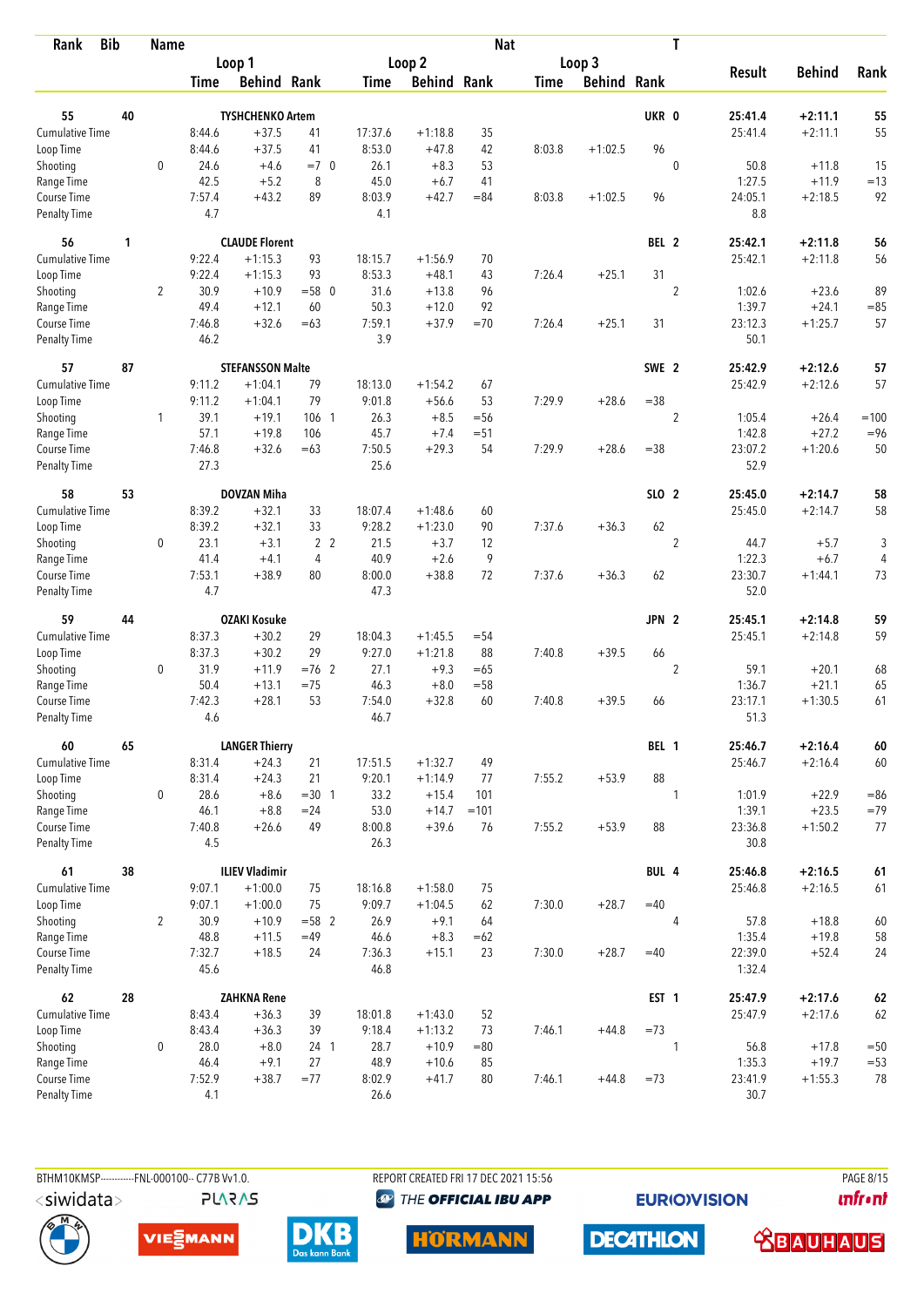| Rank                        | <b>Bib</b> | <b>Name</b>    |                |                           |                |                |                    | <b>Nat</b> |             |                    |                  | T              |                   |               |            |
|-----------------------------|------------|----------------|----------------|---------------------------|----------------|----------------|--------------------|------------|-------------|--------------------|------------------|----------------|-------------------|---------------|------------|
|                             |            |                |                | Loop 1                    |                |                | Loop 2             |            |             | Loop 3             |                  |                |                   |               |            |
|                             |            |                | Time           | <b>Behind Rank</b>        |                | Time           | <b>Behind Rank</b> |            | <b>Time</b> | <b>Behind Rank</b> |                  |                | <b>Result</b>     | <b>Behind</b> | Rank       |
| 63                          | 107        |                |                | <b>BRANDT Oskar</b>       |                |                |                    |            |             |                    | SWE 3            |                | 25:49.4           | $+2:19.1$     | 63         |
| <b>Cumulative Time</b>      |            |                | 8:53.7         | $+46.6$                   | $= 59$         | 18:13.5        | $+1:54.7$          | 69         |             |                    |                  |                | 25:49.4           | $+2:19.1$     | 63         |
| Loop Time                   |            |                | 8:53.7         | $+46.6$                   | $= 59$         | 9:19.8         | $+1:14.6$          | 76         | 7:35.9      | $+34.6$            | $= 57$           |                |                   |               |            |
| Shooting                    |            | 1              | 31.5           | $+11.5$                   | 712            | 30.3           | $+12.5$            | 92         |             |                    |                  | 3              | 1:01.9            | $+22.9$       | $=86$      |
| Range Time                  |            |                | 50.3           | $+13.0$                   | 74             | 50.5           | $+12.2$            | 93         |             |                    |                  |                | 1:40.8            | $+25.2$       | 91         |
| Course Time                 |            |                | 7:36.9         | $+22.7$                   | 33             | 7:43.0         | $+21.8$            | $=42$      | 7:35.9      | $+34.6$            | $= 57$           |                | 22:55.8           | $+1:09.2$     | 41         |
| <b>Penalty Time</b>         |            |                | 26.5           |                           |                | 46.3           |                    |            |             |                    |                  |                | 1:12.8            |               |            |
| 64                          | 11         |                |                | <b>KARLIK Mikulas</b>     |                |                |                    |            |             |                    | CZE <sub>3</sub> |                | 25:52.1           | $+2:21.8$     | 64         |
| Cumulative Time             |            |                | 8:30.9         | $+23.8$                   | 19             | 18:16.2        | $+1:57.4$          | $=72$      |             |                    |                  |                | 25:52.1           | $+2:21.8$     | 64         |
| Loop Time                   |            |                | 8:30.9         | $+23.8$                   | 19             | 9:45.3         | $+1:40.1$          | 104        | 7:35.9      | $+34.6$            | $= 57$           |                |                   |               |            |
| Shooting                    |            | 0              | 33.7           | $+13.7$                   | 92 3           | 36.1           | $+18.3$            | 108        |             |                    |                  | 3              | 1:09.8            | $+30.8$       | 106        |
| Range Time                  |            |                | 52.6           | $+15.3$                   | 94             | 56.3           | $+18.0$            | 108        |             |                    |                  |                | 1:48.9            | $+33.3$       | 106        |
| Course Time                 |            |                | 7:33.7         | $+19.5$                   | 27             | 7:40.5         | $+19.3$            | 30         | 7:35.9      | $+34.6$            | $= 57$           |                | 22:50.1           | $+1:03.5$     | 38         |
| Penalty Time                |            |                | 4.6            |                           |                | 1:08.5         |                    |            |             |                    |                  |                | 1:13.1            |               |            |
| 65                          | 52         |                |                | <b>STVRTECKY Jakub</b>    |                |                |                    |            |             |                    | CZE <sub>3</sub> |                | 25:52.8           | $+2:22.5$     | 65         |
| Cumulative Time             |            |                | 9:23.3         | $+1:16.2$                 | 94             | 18:22.8        | $+2:04.0$          | 76         |             |                    |                  |                | 25:52.8           | $+2:22.5$     | 65         |
| Loop Time                   |            |                | 9:23.3         | $+1:16.2$                 | 94             | 8:59.5         | $+54.3$            | 49         | 7:30.0      | $+28.7$            | $=40$            |                |                   |               |            |
| Shooting                    |            | $\overline{2}$ | 35.7           | $+15.7$                   | $=102$ 1       | 27.6           | $+9.8$             | $=69$      |             |                    |                  | 3              | 1:03.3            | $+24.3$       | 91         |
| Range Time                  |            |                | 55.4           | $+18.1$                   | $=101$         | 47.5           | $+9.2$             | $=72$      |             |                    |                  |                | 1:42.9            | $+27.3$       | 99         |
| Course Time                 |            |                | 7:40.6         | $+26.4$                   | 46             | 7:47.9         | $+26.7$            | 52         | 7:30.0      | $+28.7$            | $=40$            |                | 22:58.5           | $+1:11.9$     | 43         |
| Penalty Time                |            |                | 47.3           |                           |                | 24.1           |                    |            |             |                    |                  |                | 1:11.4            |               |            |
| 66                          | 10         |                |                | <b>CRNKOVIC Kresimir</b>  |                |                |                    |            |             |                    | CRO <sub>2</sub> |                | 25:53.6           | $+2:23.3$     | 66         |
| Cumulative Time             |            |                | 9:08.5         | $+1:01.4$                 | 77             | 18:16.4        | $+1:57.6$          | 74         |             |                    |                  |                | 25:53.6           | $+2:23.3$     | 66         |
| Loop Time                   |            |                | 9:08.5         | $+1:01.4$                 | 77             | 9:07.9         | $+1:02.7$          | 61         | 7:37.2      | $+35.9$            | $= 59$           |                |                   |               |            |
| Shooting                    |            | $\mathbf{1}$   | 27.1           | $+7.1$                    | $19-1$         | 28.9           | $+11.1$            | 86         |             |                    |                  | $\overline{2}$ | 56.1              | $+17.1$       | 47         |
| Range Time                  |            |                | 46.3           | $+9.0$                    | 26             | 49.0           | $+10.7$            | 86         |             |                    |                  |                | 1:35.3            | $+19.7$       | $= 53$     |
| Course Time                 |            |                | 7:55.4         | $+41.2$                   | 82             | 7:53.3         | $+32.1$            | 58         | 7:37.2      | $+35.9$            | $= 59$           |                | 23:25.9           | $+1:39.3$     | 68         |
| <b>Penalty Time</b>         |            |                | 26.8           |                           |                | 25.6           |                    |            |             |                    |                  |                | 52.4              |               |            |
| 67                          | 92         |                |                | YAN Xingyuan              |                |                |                    |            |             |                    | CHN <sub>2</sub> |                | 25:53.7           | $+2:23.4$     | 67         |
| <b>Cumulative Time</b>      |            |                | 8:59.6         | $+52.5$                   | 70             | 18:16.2        | $+1:57.4$          | $= 72$     |             |                    |                  |                | 25:53.7           | $+2:23.4$     | 67         |
| Loop Time                   |            |                | 8:59.6         | $+52.5$                   | 70             | 9:16.6         | $+1:11.4$          | 71         | 7:37.5      | $+36.2$            | 61               |                |                   |               |            |
| Shooting                    |            | 1              | 29.6           | $+9.6$                    | 40 1           | 30.1           | $+12.3$            | $= 90$     |             |                    |                  | $\overline{2}$ | 59.8              | $+20.8$       | 73         |
| Range Time                  |            |                | 48.1           | $+10.8$                   | $=41$          | 47.9           | $+9.6$             | 80         |             |                    |                  |                | 1:36.0            | $+20.4$       | 61         |
| Course Time                 |            |                | 7:44.9         | $+30.7$                   | 56             | 8:03.0         | $+41.8$            | 81         | 7:37.5      | $+36.2$            | 61               |                | 23:25.4           | $+1:38.8$     | 67         |
| Penalty Time                |            |                | 26.6           |                           |                | 25.7           |                    |            |             |                    |                  |                | 52.3              |               |            |
| 68                          | 81         |                |                | <b>PERROT Eric</b>        |                |                |                    |            |             |                    | FRA 3            |                | 25:54.2           | $+2:23.9$     | 68         |
| <b>Cumulative Time</b>      |            |                | 9:26.4         | $+1:19.3$                 | 100            | 18:28.1        | $+2:09.3$          | 81         |             |                    |                  |                | 25:54.2           | $+2:23.9$     | 68         |
| Loop Time                   |            |                | 9:26.4         | $+1:19.3$                 | 100            | 9:01.7         | $+56.5$            | 52         | 7:26.1      | $+24.8$            | 29               |                |                   |               |            |
| Shooting                    |            | $\overline{2}$ | 35.6           | $+15.6$                   | $=100$ 1       | 24.3           | $+6.5$             | 28         |             |                    |                  | 3              | 1:00.0            | $+21.0$       | 74         |
| Range Time                  |            |                | 55.8           | $+18.5$                   | 103            | 44.0           | $+5.7$             | 32         |             |                    |                  |                | 1:39.8            | $+24.2$       | $= 87$     |
| Course Time<br>Penalty Time |            |                | 7:41.5<br>49.1 | $+27.3$                   | 50             | 7:51.4<br>26.3 | $+30.2$            | 55         | 7:26.1      | $+24.8$            | 29               |                | 22:59.0<br>1:15.4 | $+1:12.4$     | $=44$      |
| 69                          | 101        |                |                | <b>GERDZHIKOV Dimitar</b> |                |                |                    |            |             |                    | BUL 1            |                | 25:54.4           | $+2:24.1$     | 69         |
| <b>Cumulative Time</b>      |            |                | 8:51.5         | $+44.4$                   | 53             | 18:03.4        | $+1:44.6$          | 53         |             |                    |                  |                | 25:54.4           | $+2:24.1$     | 69         |
| Loop Time                   |            |                | 8:51.5         | $+44.4$                   | 53             | 9:11.9         | $+1:06.7$          | $=65$      | 7:51.0      | $+49.7$            | 84               |                |                   |               |            |
| Shooting                    |            | 0              | 27.7           | $+7.7$                    | $= 22 \quad 1$ | 25.8           | $+8.0$             | 48         |             |                    |                  | 1              | 53.6              | $+14.6$       | $=25$      |
| Range Time                  |            |                | 45.8           | $+8.5$                    | 22             | 44.2           | $+5.9$             | 33         |             |                    |                  |                | 1:30.0            | $+14.4$       | $=20$      |
| Course Time                 |            |                | 8:01.5         | $+47.3$                   | 98             | 8:03.2         | $+42.0$            | 82         | 7:51.0      | $+49.7$            | 84               |                | 23:55.7           | $+2:09.1$     | 89         |
| Penalty Time                |            |                | 4.2            |                           |                | 24.5           |                    |            |             |                    |                  |                | 28.7              |               |            |
| 70                          | 66         |                |                | <b>HIIDENSALO Olli</b>    |                |                |                    |            |             |                    | FIN <sub>2</sub> |                | 25:56.3           | $+2:26.0$     | ${\bf 70}$ |
| <b>Cumulative Time</b>      |            |                | 9:16.2         | $+1:09.1$                 | 83             | 18:07.2        | $+1:48.4$          | 59         |             |                    |                  |                | 25:56.3           | $+2:26.0$     | 70         |
| Loop Time                   |            |                | 9:16.2         | $+1:09.1$                 | 83             | 8:51.0         | $+45.8$            | 35         | 7:49.1      | $+47.8$            | 78               |                |                   |               |            |
| Shooting                    |            | $\overline{2}$ | 33.3           | $+13.3$                   | 91 0           | 24.7           | $+6.9$             | $= 34$     |             |                    |                  | $\overline{c}$ | 58.0              | $+19.0$       | $=61$      |
| Range Time                  |            |                | 50.1           | $+12.8$                   | $=68$          | 45.2           | $+6.9$             | $=43$      |             |                    |                  |                | 1:35.3            | $+19.7$       | $= 53$     |
| Course Time                 |            |                | 7:39.4         | $+25.2$                   | 43             | 8:01.4         | $+40.2$            | $= 77$     | 7:49.1      | $+47.8$            | 78               |                | 23:29.9           | $+1:43.3$     | 71         |
| <b>Penalty Time</b>         |            |                | 46.7           |                           |                | 4.4            |                    |            |             |                    |                  |                | 51.1              |               |            |

**PLARAS** 

BTHM10KMSP-----------FNL-000100-- C77B Vv1.0. REPORT CREATED FRI 17 DEC 2021 15:56 PAGE 9/15 **<sup><sup>3</sup>** THE OFFICIAL IBU APP</sup>

**EURIOVISION** 

*<u><u>Infront</u>*</u>







**HORMANN** 



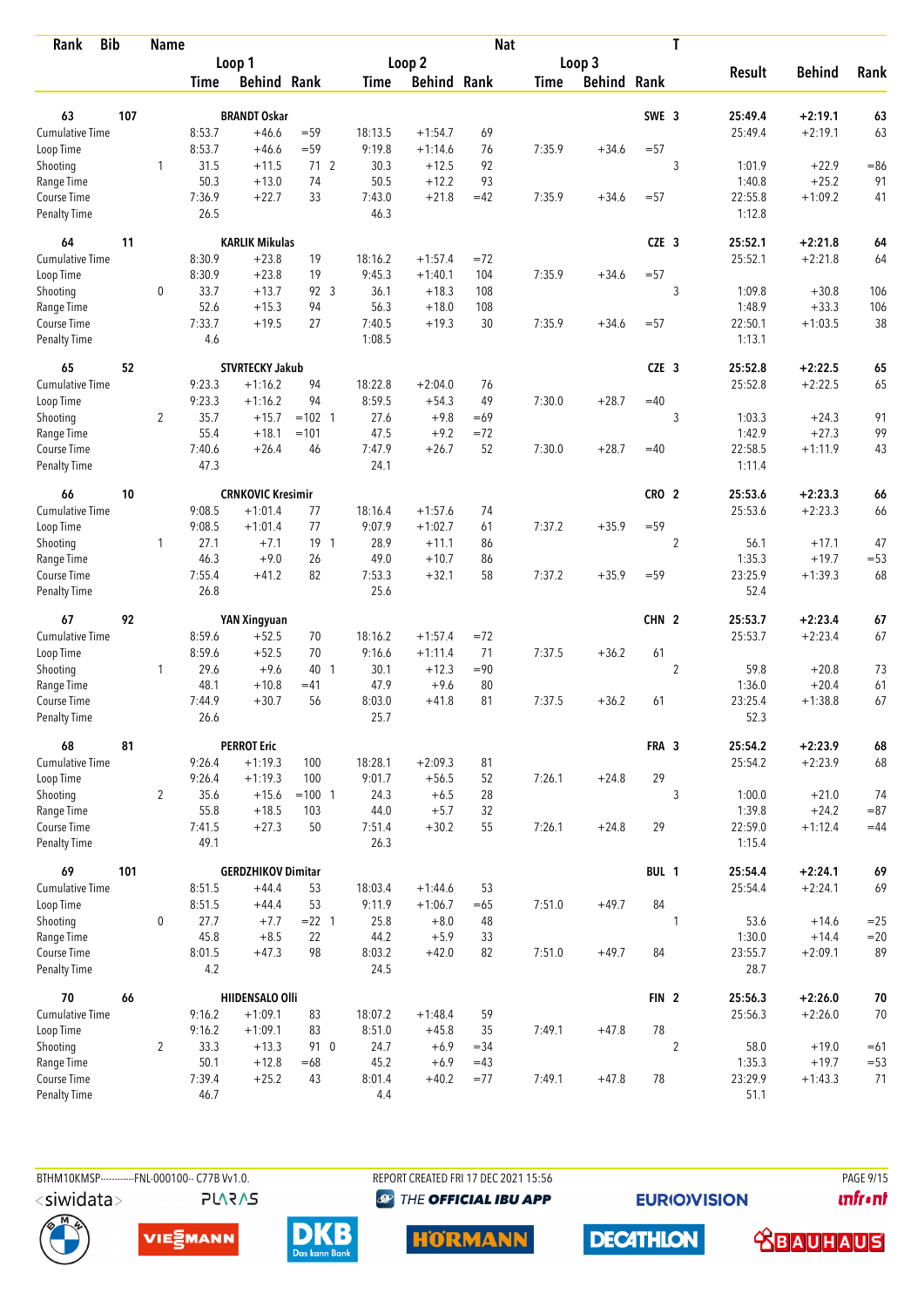| <b>Bib</b><br>Rank                 |     | <b>Name</b>    |                  |                          |                 |                   |                     | <b>Nat</b>     |        |                    |                  | T           |                   |               |             |
|------------------------------------|-----|----------------|------------------|--------------------------|-----------------|-------------------|---------------------|----------------|--------|--------------------|------------------|-------------|-------------------|---------------|-------------|
|                                    |     |                |                  | Loop 1                   |                 |                   | Loop 2              |                |        | Loop 3             |                  |             |                   |               |             |
|                                    |     |                | Time             | <b>Behind Rank</b>       |                 | Time              | <b>Behind Rank</b>  |                | Time   | <b>Behind Rank</b> |                  |             | <b>Result</b>     | <b>Behind</b> | Rank        |
| 71                                 | 24  |                |                  | <b>PONSILUOMA Martin</b> |                 |                   |                     |                |        |                    | SWE 3            |             | 25:57.5           | $+2:27.2$     | 71          |
| <b>Cumulative Time</b>             |     |                | 8:53.0           | $+45.9$                  | $= 56$          | 18:13.2           | $+1:54.4$           | 68             |        |                    |                  |             | 25:57.5           | $+2:27.2$     | 71          |
| Loop Time                          |     |                | 8:53.0           | $+45.9$                  | $=$ 56          | 9:20.2            | $+1:15.0$           | $=78$          | 7:44.3 | $+43.0$            | 69               |             |                   |               |             |
| Shooting                           |     | 1              | 28.4             | $+8.4$                   | $= 26$ 2        | 27.1              | $+9.3$              | $=65$          |        |                    |                  | 3           | 55.6              | $+16.6$       | 44          |
| Range Time                         |     |                | 45.9             | $+8.6$                   | 23              | 47.6              | $+9.3$              | $=74$          |        |                    |                  |             | 1:33.5            | $+17.9$       | $=43$       |
| Course Time                        |     |                | 7:41.8           | $+27.6$                  | 51              | 7:45.1            | $+23.9$             | 49             | 7:44.3 | $+43.0$            | 69               |             | 23:11.2           | $+1:24.6$     | 53          |
| <b>Penalty Time</b>                |     |                | 25.3             |                          |                 | 47.5              |                     |                |        |                    |                  |             | 1:12.8            |               |             |
| 72                                 | 43  |                |                  | <b>ERMITS Kalev</b>      |                 |                   |                     |                |        |                    | EST <sub>3</sub> |             | 25:57.6           | $+2:27.3$     | 72          |
| <b>Cumulative Time</b>             |     |                | 9:33.7           | $+1:26.6$                | 105             | 18:15.9           | $+1:57.1$           | 71             |        |                    |                  |             | 25:57.6           | $+2:27.3$     | 72          |
| Loop Time                          |     |                | 9:33.7           | $+1:26.6$                | 105             | 8:42.2            | $+37.0$             | 22             | 7:41.7 | $+40.4$            | 67               |             |                   |               |             |
| Shooting                           |     | 3              | 34.4             | $+14.4$                  | 96 0            | 20.6              | $+2.8$              | 6              |        |                    |                  | 3           | 55.0              | $+16.0$       | $= 39$      |
| Range Time                         |     |                | 52.3             | $+15.0$                  | $= 91$          | 39.9              | $+1.6$              | 6              |        |                    |                  |             | 1:32.2            | $+16.6$       | 36          |
| Course Time                        |     |                | 7:30.1           | $+15.9$                  | 20              | 7:57.9            | $+36.7$             | 68             | 7:41.7 | $+40.4$            | 67               |             | 23:09.7           | $+1:23.1$     | 52          |
| <b>Penalty Time</b>                |     |                | 1:11.3           |                          |                 | 4.4               |                     |                |        |                    |                  |             | 1:15.7            |               |             |
| 73                                 | 106 |                |                  | <b>ZEMLICKA Milan</b>    |                 |                   |                     |                |        |                    | CZE 0            |             | 26:00.4           | $+2:30.1$     | 73          |
| <b>Cumulative Time</b>             |     |                | 8:54.6           | $+47.5$<br>$+47.5$       | 63<br>63        | 18:04.9<br>9:10.3 | $+1:46.1$           | 57<br>63       | 7:55.5 | $+54.2$            | 89               |             | 26:00.4           | $+2:30.1$     | 73          |
| Loop Time                          |     | 0              | 8:54.6<br>29.8   | $+9.8$                   | $=42$ 0         | 21.4              | $+1:05.1$<br>$+3.6$ | $=10$          |        |                    |                  | $\mathbf 0$ | 51.2              | $+12.2$       |             |
| Shooting<br>Range Time             |     |                | 48.9             | $+11.6$                  | $= 52$          | 42.7              | $+4.4$              | $= 21$         |        |                    |                  |             | 1:31.6            | $+16.0$       | $=16$<br>32 |
| Course Time                        |     |                | 8:01.1           | $+46.9$                  | 97              | 8:23.1            | $+1:01.9$           | 103            | 7:55.5 | $+54.2$            | 89               |             | 24:19.7           | $+2:33.1$     | 98          |
| Penalty Time                       |     |                | 4.6              |                          |                 | 4.5               |                     |                |        |                    |                  |             | 9.1               |               |             |
| 74                                 | 64  |                |                  | <b>GIACOMEL Tommaso</b>  |                 |                   |                     |                |        |                    | ITA <sub>5</sub> |             | 26:01.1           | $+2:30.8$     | 74          |
| Cumulative Time                    |     |                | 9:24.3           | $+1:17.2$                | 96              | 18:28.3           | $+2:09.5$           | 82             |        |                    |                  |             | 26:01.1           | $+2:30.8$     | 74          |
| Loop Time                          |     |                | 9:24.3           | $+1:17.2$                | 96              | 9:04.0            | $+58.8$             | 57             | 7:32.8 | $+31.5$            | 48               |             |                   |               |             |
| Shooting                           |     | 3              | 35.7             | $+15.7$                  | $=102$ 2        | 21.1              | $+3.3$              | 7              |        |                    |                  | 5           | 56.9              | $+17.9$       | $= 52$      |
| Range Time                         |     |                | 53.0             | $+15.7$                  | 96              | 38.8              | $+0.5$              | $\overline{2}$ |        |                    |                  |             | 1:31.8            | $+16.2$       | 33          |
| Course Time<br><b>Penalty Time</b> |     |                | 7:29.1<br>1:02.2 | $+14.9$                  | $=14$           | 7:41.0<br>44.2    | $+19.8$             | $=32$          | 7:32.8 | $+31.5$            | 48               |             | 22:42.9<br>1:46.4 | $+56.3$       | 30          |
|                                    |     |                |                  |                          |                 |                   |                     |                |        |                    |                  |             |                   |               |             |
| 75                                 | 67  |                |                  | <b>TACHIZAKI Mikito</b>  |                 |                   |                     |                |        |                    | JPN 1            |             | 26:02.0           | $+2:31.7$     | 75          |
| <b>Cumulative Time</b>             |     |                | 8:56.6           | $+49.5$                  | $=65$           | 18:12.6           | $+1:53.8$           | 65             |        |                    |                  |             | 26:02.0           | $+2:31.7$     | 75          |
| Loop Time                          |     |                | 8:56.6           | $+49.5$                  | $=65$           | 9:16.0            | $+1:10.8$           | 69             | 7:49.4 | $+48.1$            | 79               |             |                   |               |             |
| Shooting                           |     | $\mathbf 0$    | 26.2             | $+6.2$                   | $15-1$          | 22.1              | $+4.3$              | 15             |        |                    |                  | 1           | 48.4              | $+9.4$        | 9           |
| Range Time                         |     |                | 45.1<br>8:06.6   | $+7.8$                   | 17<br>103       | 41.9<br>8:08.3    | $+3.6$              | $=14$<br>91    |        | $+48.1$            | 79               |             | 1:27.0<br>24:04.3 | $+11.4$       | $=9$<br>91  |
| Course Time<br>Penalty Time        |     |                | 4.9              | $+52.4$                  |                 | 25.8              | $+47.1$             |                | 7:49.4 |                    |                  |             | 30.7              | $+2:17.7$     |             |
| 76                                 | 78  |                |                  | <b>PLANKO Lovro</b>      |                 |                   |                     |                |        |                    | SLO 3            |             | 26:08.4           | $+2:38.1$     | 76          |
| Cumulative Time                    |     |                | 9:06.9           | $+59.8$                  | 74              | 18:35.7           | $+2:16.9$           | 84             |        |                    |                  |             | 26:08.4           | $+2:38.1$     | 76          |
| Loop Time                          |     |                | 9:06.9           | $+59.8$                  | 74              | 9:28.8            | $+1:23.6$           | 91             | 7:32.7 | $+31.4$            | 47               |             |                   |               |             |
| Shooting                           |     | $\mathbf{1}$   | 33.1             | $+13.1$                  | $= 86$ 2        | 27.2              | $+9.4$              | 67             |        |                    |                  | 3           | 1:00.3            | $+21.3$       | $= 77$      |
| Range Time                         |     |                | 51.8             | $+14.5$                  | $= 88$          | 47.1              | $+8.8$              | $=68$          |        |                    |                  |             | 1:38.9            | $+23.3$       | 78          |
| Course Time                        |     |                | 7:50.4           | $+36.2$                  | $=72$           | 7:55.2            | $+34.0$             | 63             | 7:32.7 | $+31.4$            | 47               |             | 23:18.3           | $+1:31.7$     | 63          |
| Penalty Time                       |     |                | 24.7             |                          |                 | 46.5              |                     |                |        |                    |                  |             | 1:11.2            |               |             |
| 77                                 | 20  |                |                  | <b>SHAMAEV Dmitrii</b>   |                 |                   |                     |                |        |                    | <b>ROU 1</b>     |             | 26:11.3           | $+2:41.0$     | 77          |
| Cumulative Time                    |     |                | 8:50.4           | $+43.3$                  | 51              | 18:12.7           | $+1:53.9$           | 66             |        |                    |                  |             | 26:11.3           | $+2:41.0$     | 77          |
| Loop Time                          |     |                | 8:50.4           | $+43.3$                  | 51              | 9:22.3            | $+1:17.1$           | 84             | 7:58.6 | $+57.3$            | 91               |             |                   |               |             |
| Shooting                           |     | 0              | 27.2             | $+7.2$                   | 20 <sub>1</sub> | 21.6              | $+3.8$              | 13             |        |                    |                  | 1           | 48.8              | $+9.8$        | 11          |
| Range Time                         |     |                | 45.7             | $+8.4$                   | 21<br>94        | 42.2              | $+3.9$              | 17             |        |                    | 91               |             | 1:27.9            | $+12.3$       | 16          |
| Course Time<br>Penalty Time        |     |                | 8:00.5<br>4.2    | $+46.3$                  |                 | 8:13.7<br>26.4    | $+52.5$             | $= 96$         | 7:58.6 | $+57.3$            |                  |             | 24:12.8<br>30.6   | $+2:26.2$     | 95          |
| 78                                 | 13  |                |                  | <b>SIMA Michal</b>       |                 |                   |                     |                |        |                    | SVK 3            |             | 26:12.2           | $+2:41.9$     | 78          |
| Cumulative Time                    |     |                | 9:28.2           | $+1:21.1$                | 102             | 18:41.0           | $+2:22.2$           | 93             |        |                    |                  |             | 26:12.2           | $+2:41.9$     | 78          |
| Loop Time                          |     |                | 9:28.2           | $+1:21.1$                | 102             | 9:12.8            | $+1:07.6$           | 68             | 7:31.2 | $+29.9$            | 45               |             |                   |               |             |
| Shooting                           |     | $\overline{2}$ | 30.2             | $+10.2$                  | $= 48$ 1        | 31.1              | $+13.3$             | 95             |        |                    |                  | 3           | 1:01.3            | $+22.3$       | 85          |
| Range Time                         |     |                | 49.0             | $+11.7$                  | $= 54$          | 50.6              | $+12.3$             | 94             |        |                    |                  |             | 1:39.6            | $+24.0$       | 84          |
| Course Time                        |     |                | 7:52.5           | $+38.3$                  | 76              | 7:56.7            | $+35.5$             | 66             | 7:31.2 | $+29.9$            | 45               |             | 23:20.4           | $+1:33.8$     | 64          |
| <b>Penalty Time</b>                |     |                | 46.7             |                          |                 | 25.5              |                     |                |        |                    |                  |             | 1:12.2            |               |             |

**PLARAS** 

BTHM10KMSP-----------FNL-000100-- C77B Vv1.0. REPORT CREATED FRI 17 DEC 2021 15:56 PAGE 10/15 **<sup><sup>3</sup>** THE OFFICIAL IBU APP</sup>

**EURIOVISION** 

**unfront** 









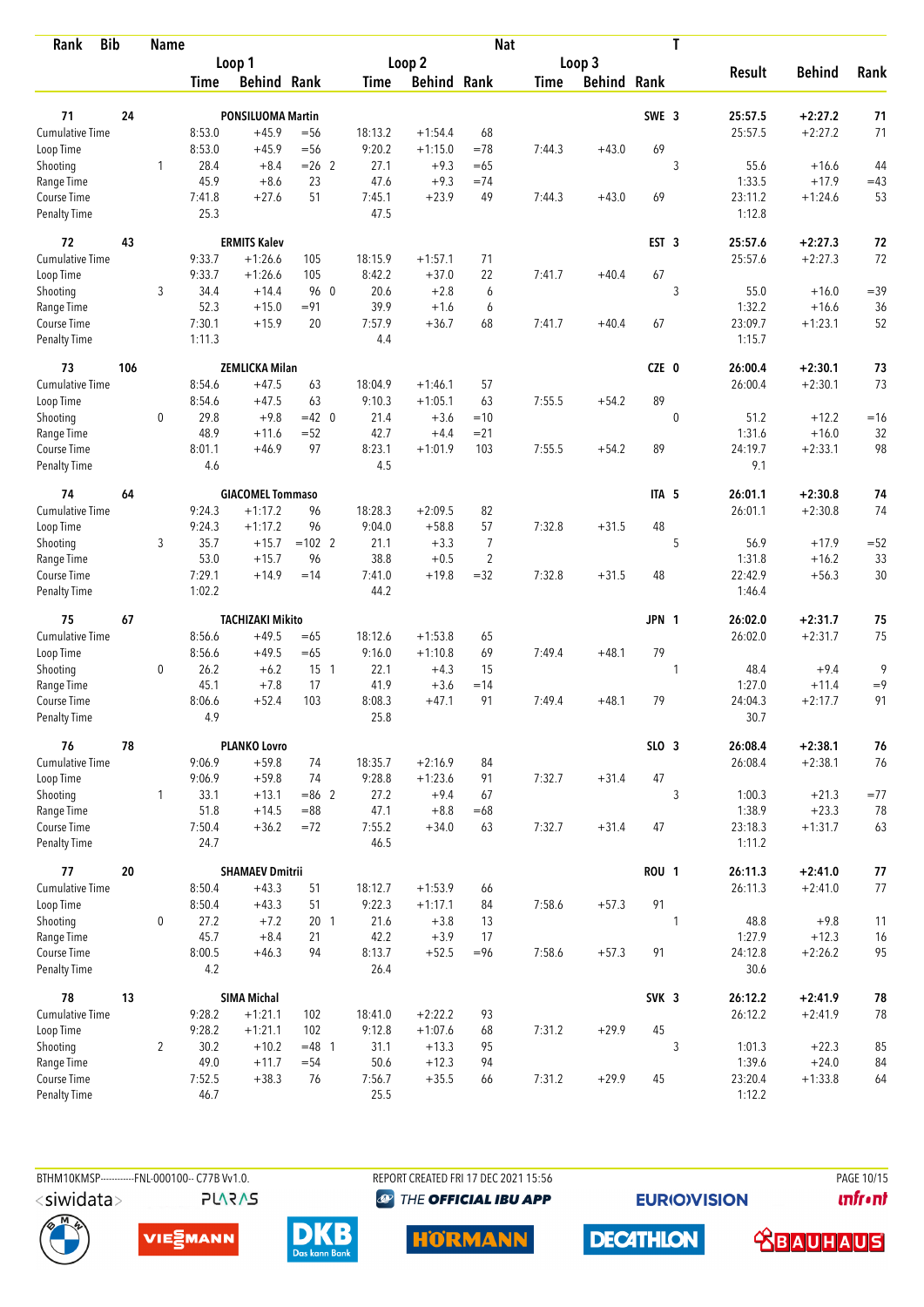| <b>Bib</b><br>Rank                 |    | <b>Name</b>    |                |                           |                 |                |                    | <b>Nat</b> |             |                    |                  | T              |                   |                      |            |
|------------------------------------|----|----------------|----------------|---------------------------|-----------------|----------------|--------------------|------------|-------------|--------------------|------------------|----------------|-------------------|----------------------|------------|
|                                    |    |                |                | Loop 1                    |                 |                | Loop 2             |            |             | Loop 3             |                  |                |                   |                      |            |
|                                    |    |                | Time           | <b>Behind Rank</b>        |                 | Time           | <b>Behind Rank</b> |            | <b>Time</b> | <b>Behind Rank</b> |                  |                | <b>Result</b>     | <b>Behind</b>        | Rank       |
| 79                                 | 72 |                |                | <b>MUSTONEN Joni</b>      |                 |                |                    |            |             |                    | FIN <sub>2</sub> |                | 26:13.6           | $+2:43.3$            | 79         |
| <b>Cumulative Time</b>             |    |                | 8:59.7         | $+52.6$                   | 71              | 18:23.4        | $+2:04.6$          | 77         |             |                    |                  |                | 26:13.6           | $+2:43.3$            | 79         |
| Loop Time                          |    |                | 8:59.7         | $+52.6$                   | 71              | 9:23.7         | $+1:18.5$          | 87         | 7:50.2      | $+48.9$            | 82               |                |                   |                      |            |
| Shooting                           |    | 1              | 31.1           | $+11.1$                   | $=61$ 1         | 34.3           | $+16.5$            | 104        |             |                    |                  | $\overline{2}$ | 1:05.4            | $+26.4$              | $=100$     |
| Range Time                         |    |                | 49.6           | $+12.3$                   | $=62$           | 53.0           | $+14.7$            | $=101$     |             |                    |                  |                | 1:42.6            | $+27.0$              | 95         |
| Course Time                        |    |                | 7:46.4         | $+32.2$                   | $=61$           | 8:05.8         | $+44.6$            | $= 87$     | 7:50.2      | $+48.9$            | 82               |                | 23:42.4           | $+1:55.8$            | 80         |
| <b>Penalty Time</b>                |    |                | 23.7           |                           |                 | 24.9           |                    |            |             |                    |                  |                | 48.6              |                      |            |
| 80                                 | 5  |                |                | <b>GOW Scott</b>          |                 |                |                    |            |             |                    | CAN 4            |                | 26:13.9           | $+2:43.6$            | 80         |
| Cumulative Time                    |    |                | 8:58.1         | $+51.0$                   | $=68$           | 18:38.8        | $+2:20.0$          | 88         |             |                    |                  |                | 26:13.9           | $+2:43.6$            | 80         |
| Loop Time                          |    |                | 8:58.1         | $+51.0$                   | $=68$           | 9:40.7         | $+1:35.5$          | 99         | 7:35.1      | $+33.8$            | 54               |                |                   |                      |            |
| Shooting                           |    | 1              | 26.3           | $+6.3$                    | 16 <sub>3</sub> | 26.0           | $+8.2$             | $= 51$     |             |                    |                  | 4              | 52.4              | $+13.4$              | 19         |
| Range Time                         |    |                | 45.3           | $+8.0$                    | 19              | 45.9           | $+7.6$             | 55         |             |                    |                  |                | 1:31.2            | $+15.6$              | 29         |
| Course Time                        |    |                | 7:47.2         | $+33.0$                   | $=66$           | 7:46.3         | $+25.1$            | 51         | 7:35.1      | $+33.8$            | 54               |                | 23:08.6           | $+1:22.0$            | 51         |
| Penalty Time                       |    |                | 25.6           |                           |                 | 1:08.5         |                    |            |             |                    |                  |                | 1:34.1            |                      |            |
| 81                                 | 68 |                |                | <b>LAHAYE-GOFFART Tom</b> |                 |                |                    |            |             |                    | BEL 1            |                | 26:16.1           | $+2:45.8$            | 81         |
| Cumulative Time                    |    |                | 8:49.9         | $+42.8$                   | 50              | 18:11.4        | $+1:52.6$          | 62         |             |                    |                  |                | 26:16.1           | $+2:45.8$            | 81         |
| Loop Time                          |    |                | 8:49.9         | $+42.8$                   | 50              | 9:21.5         | $+1:16.3$          | 81         | 8:04.7      | $+1:03.4$          | 98               |                |                   |                      |            |
| Shooting                           |    | 0              | 29.9           | $+9.9$                    | 44 1            | 26.3           | $+8.5$             | $= 56$     |             |                    |                  | 1              | 56.2              | $+17.2$              | 48         |
| Range Time                         |    |                | 48.8<br>7:56.7 | $+11.5$                   | $=49$<br>88     | 45.5           | $+7.2$<br>$+49.9$  | $=47$      |             |                    | 98               |                | 1:34.3<br>24:12.5 | $+18.7$<br>$+2:25.9$ | 47<br>94   |
| Course Time<br><b>Penalty Time</b> |    |                | 4.4            | $+42.5$                   |                 | 8:11.1<br>24.9 |                    | $= 92$     | 8:04.7      | $+1:03.4$          |                  |                | 29.3              |                      |            |
| 82                                 | 77 |                |                | <b>VACLAVIK Adam</b>      |                 |                |                    |            |             |                    | CZE 4            |                | 26:16.9           | $+2:46.6$            | 82         |
| <b>Cumulative Time</b>             |    |                | 8:53.7         | $+46.6$                   | $=$ 59          | 18:37.9        | $+2:19.1$          | 87         |             |                    |                  |                | 26:16.9           | $+2:46.6$            | 82         |
| Loop Time                          |    |                | 8:53.7         | $+46.6$                   | $= 59$          | 9:44.2         | $+1:39.0$          | 101        | 7:39.0      | $+37.7$            | 63               |                |                   |                      |            |
| Shooting                           |    | $\mathbf{1}$   | 31.3           | $+11.3$                   | $=66$ 3         | 32.7           | $+14.9$            | 99         |             |                    |                  | 4              | 1:04.0            | $+25.0$              | $= 95$     |
| Range Time                         |    |                | 50.2           | $+12.9$                   | $= 72$          | 52.0           | $+13.7$            | 100        |             |                    |                  |                | 1:42.2            | $+26.6$              | $= 93$     |
| Course Time                        |    |                | 7:38.2         | $+24.0$                   | 40              | 7:44.4         | $+23.2$            | 47         | 7:39.0      | $+37.7$            | 63               |                | 23:01.6           | $+1:15.0$            | $=46$      |
| <b>Penalty Time</b>                |    |                | 25.3           |                           |                 | 1:07.8         |                    |            |             |                    |                  |                | 1:33.1            |                      |            |
| 83                                 | 98 |                |                | <b>CISAR Alex</b>         |                 |                |                    |            |             |                    | SLO 0            |                | 26:17.8           | $+2:47.5$            | 83         |
| <b>Cumulative Time</b>             |    |                | 8:54.3         | $+47.2$                   | 62              | 18:06.2        | $+1:47.4$          | 58         |             |                    |                  |                | 26:17.8           | $+2:47.5$            | 83         |
| Loop Time                          |    |                | 8:54.3         | $+47.2$                   | 62              | 9:11.9         | $+1:06.7$          | $=65$      | 8:11.6      | $+1:10.3$          | $=101$           |                |                   |                      |            |
| Shooting                           |    | 0              | 25.2           | $+5.2$                    | $=13$ 0         | 20.0           | $+2.2$             | 4          |             |                    |                  | $\mathbf 0$    | 45.2              | $+6.2$               | 4          |
| Range Time                         |    |                | 43.3           | $+6.0$                    | 10              | 39.6           | $+1.3$             | 5          |             |                    |                  |                | 1:22.9            | $+7.3$               | $\sqrt{5}$ |
| Course Time<br><b>Penalty Time</b> |    |                | 8:06.7<br>4.3  | $+52.5$                   | 104             | 8:27.9<br>4.4  | $+1:06.7$          | 105        | 8:11.6      | $+1:10.3$          | $=101$           |                | 24:46.2<br>8.7    | $+2:59.6$            | 103        |
| 84                                 | 3  |                |                | <b>MAGAZEEV Pavel</b>     |                 |                |                    |            |             |                    | MDA 2            |                | 26:19.5           | $+2:49.2$            | 84         |
| <b>Cumulative Time</b>             |    |                | 9:24.5         | $+1:17.4$                 | 97              | 18:36.2        | $+2:17.4$          | 85         |             |                    |                  |                | 26:19.5           | $+2:49.2$            | 84         |
| Loop Time                          |    |                | 9:24.5         | $+1:17.4$                 | 97              | 9:11.7         | $+1:06.5$          | 64         | 7:43.3      | $+42.0$            | 68               |                |                   |                      |            |
| Shooting                           |    | $\mathbf{1}$   | 28.4           | $+8.4$                    | $= 26$ 1        | 26.3           | $+8.5$             | $=$ 56     |             |                    |                  | $\overline{2}$ | 54.8              | $+15.8$              | 37         |
| Range Time                         |    |                | 47.9           | $+10.6$                   | $= 38$          | 46.7           | $+8.4$             | $=65$      |             |                    |                  |                | 1:34.6            | $+19.0$              | $=49$      |
| Course Time                        |    |                | 8:10.0         | $+55.8$                   | 107             | 7:58.6         | $+37.4$            | 69         | 7:43.3      | $+42.0$            | 68               |                | 23:51.9           | $+2:05.3$            | 85         |
| Penalty Time                       |    |                | 26.6           |                           |                 | 26.4           |                    |            |             |                    |                  |                | 53.0              |                      |            |
| 85                                 | 48 |                |                | <b>PUCHIANU Cornel</b>    |                 |                |                    |            |             |                    | <b>ROU 4</b>     |                | 26:22.2           | $+2:51.9$            | 85         |
| Cumulative Time                    |    |                | 9:22.2         | $+1:15.1$                 | $= 91$          | 18:42.9        | $+2:24.1$          | 95         |             |                    |                  |                | 26:22.2           | $+2:51.9$            | 85         |
| Loop Time                          |    |                | 9:22.2         | $+1:15.1$                 | $= 91$          | 9:20.7         | $+1:15.5$          | 80         | 7:39.3      | $+38.0$            | 64               |                |                   |                      |            |
| Shooting                           |    | $\overline{2}$ | 36.4           | $+16.4$                   | 104 2           | 27.6           | $+9.8$             | $=69$      |             |                    |                  | $\overline{4}$ | 1:04.0            | $+25.0$              | $= 95$     |
| Range Time<br>Course Time          |    |                | 56.0           | $+18.7$                   | 104<br>$= 37$   | 51.5           | $+13.2$            | $= 97$     |             | $+38.0$            |                  |                | 1:47.5<br>22:59.0 | $+31.9$              | $=103$     |
| Penalty Time                       |    |                | 7:37.8<br>48.4 | $+23.6$                   |                 | 7:41.9<br>47.3 | $+20.7$            | $=36$      | 7:39.3      |                    | 64               |                | 1:35.7            | $+1:12.4$            | $=44$      |
| 86                                 | 75 |                |                | <b>HASILLA Tomas</b>      |                 |                |                    |            |             |                    | SVK <sub>3</sub> |                | 26:22.3           | $+2:52.0$            | 86         |
| <b>Cumulative Time</b>             |    |                | 9:25.2         | $+1:18.1$                 | $= 98$          | 18:37.1        | $+2:18.3$          | 86         |             |                    |                  |                | 26:22.3           | $+2:52.0$            | 86         |
| Loop Time                          |    |                | 9:25.2         | $+1:18.1$                 | $= 98$          | 9:11.9         | $+1:06.7$          | $=65$      | 7:45.2      | $+43.9$            | 71               |                |                   |                      |            |
| Shooting                           |    | $\overline{2}$ | 28.6           | $+8.6$                    | $=30$ 1         | 25.6           | $+7.8$             | $=45$      |             |                    |                  | 3              | 54.2              | $+15.2$              | 30         |
| Range Time                         |    |                | 49.1           | $+11.8$                   | 57              | 46.4           | $+8.1$             | 60         |             |                    |                  |                | 1:35.5            | $+19.9$              | 59         |
| Course Time                        |    |                | 7:49.3         | $+35.1$                   | 70              | 8:00.3         | $+39.1$            | 74         | 7:45.2      | $+43.9$            | 71               |                | 23:34.8           | $+1:48.2$            | 74         |
| Penalty Time                       |    |                | 46.8           |                           |                 | 25.2           |                    |            |             |                    |                  |                | 1:12.0            |                      |            |

BTHM10KMSP------------FNL-000100-- C77B Vv1.0. **PLARAS**  REPORT CREATED FRI 17 DEC 2021 15:56 **<sup><sup>3</sup>** THE OFFICIAL IBU APP</sup>

**EURIOVISION** 

PAGE 11/15 **unfront** 







**HORMANN** 

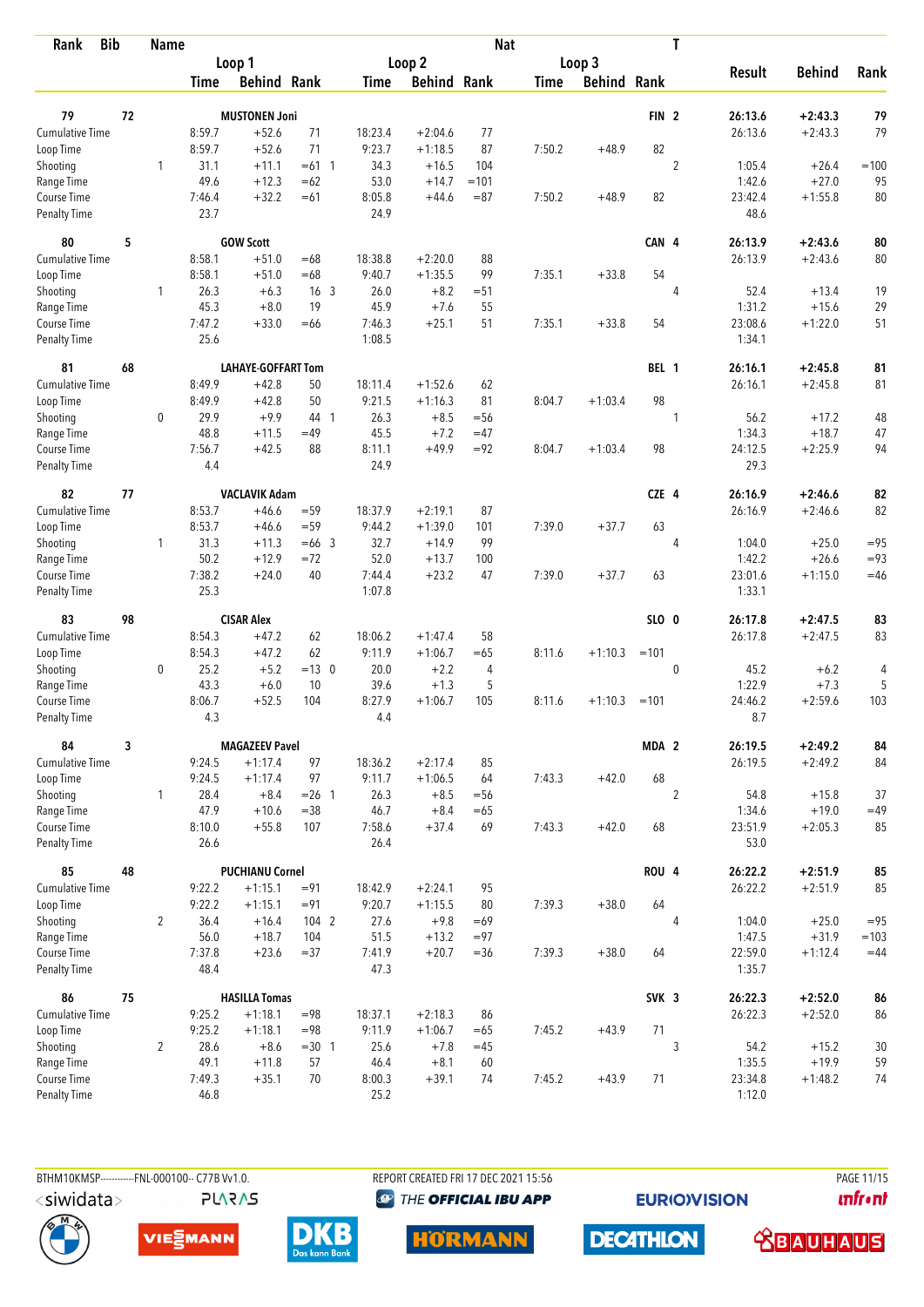| Rank                        | <b>Bib</b> | Name           |                |                             |                 |                |                    | <b>Nat</b> |        |                    |                  | T              |                 |               |                |
|-----------------------------|------------|----------------|----------------|-----------------------------|-----------------|----------------|--------------------|------------|--------|--------------------|------------------|----------------|-----------------|---------------|----------------|
|                             |            |                |                | Loop 1                      |                 |                | Loop <sub>2</sub>  |            |        | Loop 3             |                  |                |                 |               |                |
|                             |            |                | Time           | <b>Behind Rank</b>          |                 | Time           | <b>Behind Rank</b> |            | Time   | <b>Behind Rank</b> |                  |                | <b>Result</b>   | <b>Behind</b> | Rank           |
| 87                          | 41         |                |                | <b>SINAPOV Anton</b>        |                 |                |                    |            |        |                    | BUL <sub>3</sub> |                | 26:22.6         | $+2:52.3$     | 87             |
| <b>Cumulative Time</b>      |            |                | 10:02.2        | $+1:55.1$                   | 109             | 18:47.6        | $+2:28.8$          | 99         |        |                    |                  |                | 26:22.6         | $+2:52.3$     | 87             |
| Loop Time                   |            |                | 10:02.2        | $+1:55.1$                   | 109             | 8:45.4         | $+40.2$            | 28         | 7:35.0 | $+33.7$            | 53               |                |                 |               |                |
| Shooting                    |            | 3              | 30.1           | $+10.1$                     | $=46$ 0         | 24.4           | $+6.6$             | $=29$      |        |                    |                  | 3              | 54.5            | $+15.5$       | $= 32$         |
| Range Time                  |            |                | 49.7           | $+12.4$                     | 64              | 42.3           | $+4.0$             | 18         |        |                    |                  |                | 1:32.0          | $+16.4$       | 35             |
| Course Time                 |            |                | 7:55.9         | $+41.7$                     | $= 84$          | 7:59.1         | $+37.9$            | $=70$      | 7:35.0 | $+33.7$            | 53               |                | 23:30.0         | $+1:43.4$     | 72             |
| <b>Penalty Time</b>         |            |                | 1:16.6         |                             |                 | 4.0            |                    |            |        |                    |                  |                | 1:20.6          |               |                |
| 88                          | 102        |                |                | <b>CAPPELLARI Daniele</b>   |                 |                |                    |            |        |                    | ITA <sub>3</sub> |                | 26:28.9         | $+2:58.6$     | 88             |
| <b>Cumulative Time</b>      |            |                | 8:50.9         | $+43.8$                     | 52              | 18:24.6        | $+2:05.8$          | 78         |        |                    |                  |                | 26:28.9         | $+2:58.6$     | 88             |
| Loop Time                   |            |                | 8:50.9         | $+43.8$                     | 52              | 9:33.7         | $+1:28.5$          | 95         | 8:04.3 | $+1:03.0$          | 97               |                |                 |               |                |
| Shooting                    |            | 1              | 25.0           | $+5.0$                      | 11 <sub>2</sub> | 19.5           | $+1.7$             | 3          |        |                    |                  | 3              | 44.5            | $+5.5$        | $\overline{c}$ |
| Range Time                  |            |                | 43.0           | $+5.7$                      | 9               | 39.0           | $+0.7$             | 3          |        |                    |                  |                | 1:22.0          | $+6.4$        | 3              |
| Course Time                 |            |                | 7:42.8         | $+28.6$                     | 54              | 8:05.8         | $+44.6$            | $= 87$     | 8:04.3 | $+1:03.0$          | 97               |                | 23:52.9         | $+2:06.3$     | 87             |
| Penalty Time                |            |                | 25.1           |                             |                 | 48.9           |                    |            |        |                    |                  |                | 1:14.0          |               |                |
| 89                          | 86         |                |                | <b>PATRIJUKS Aleksandrs</b> |                 |                |                    |            |        |                    | LAT <sub>3</sub> |                | 26:29.8         | $+2:59.5$     | 89             |
| Cumulative Time             |            |                | 9:24.2         | $+1:17.1$                   | 95              | 18:40.3        | $+2:21.5$          | 91         |        |                    |                  |                | 26:29.8         | $+2:59.5$     | 89             |
| Loop Time                   |            |                | 9:24.2         | $+1:17.1$                   | 95              | 9:16.1         | $+1:10.9$          | 70         | 7:49.5 | $+48.2$            | 80               |                |                 |               |                |
| Shooting                    |            | $\overline{2}$ | 28.2           | $+8.2$                      | 25 <sub>1</sub> | 28.7           | $+10.9$            | $= 80$     |        |                    |                  | 3              | 56.9            | $+17.9$       | $=52$          |
| Range Time                  |            |                | 46.8           | $+9.5$                      | $= 28$          | 47.8           | $+9.5$             | $=78$      |        |                    |                  |                | 1:34.6          | $+19.0$       | $=49$          |
| Course Time                 |            |                | 7:50.4         | $+36.2$                     | $=72$           | 8:03.9         | $+42.7$            | $= 84$     | 7:49.5 | $+48.2$            | 80               |                | 23:43.8         | $+1:57.2$     | 81             |
| <b>Penalty Time</b>         |            |                | 47.0           |                             |                 | 24.4           |                    |            |        |                    |                  |                | 1:11.4          |               |                |
| 90                          | 23         |                |                | <b>BAUER Klemen</b>         |                 |                |                    |            |        |                    | SLO 4            |                | 26:31.9         | $+3:01.6$     | 90             |
| <b>Cumulative Time</b>      |            |                | 9:18.8         | $+1:11.7$                   | 87              | 18:46.2        | $+2:27.4$          | 98         |        |                    |                  |                | 26:31.9         | $+3:01.6$     | 90             |
| Loop Time                   |            |                | 9:18.8         | $+1:11.7$                   | 87              | 9:27.4         | $+1:22.2$          | 89         | 7:45.7 | $+44.4$            | 72               |                |                 |               |                |
| Shooting                    |            | $\overline{2}$ | 31.4           | $+11.4$                     | $=68$ 2         | 24.2           | $+6.4$             | 27         |        |                    |                  | 4              | 55.7            | $+16.7$       | 45             |
| Range Time                  |            |                | 49.8           | $+12.5$                     | 65              | 44.3           | $+6.0$             | $=34$      |        |                    |                  |                | 1:34.1          | $+18.5$       | $=45$          |
| Course Time                 |            |                | 7:39.5         | $+25.3$                     | 44              | 7:55.3         | $+34.1$            | 64         | 7:45.7 | $+44.4$            | 72               |                | 23:20.5         | $+1:33.9$     | 65             |
| <b>Penalty Time</b>         |            |                | 49.5           |                             |                 | 47.8           |                    |            |        |                    |                  |                | 1:37.3          |               |                |
| 91                          | 104        |                |                | <b>NORDGREN Leif</b>        |                 |                |                    |            |        |                    | USA <sub>2</sub> |                | 26:32.6         | $+3:02.3$     | 91             |
| <b>Cumulative Time</b>      |            |                | 9:08.4         | $+1:01.3$                   | 76              | 18:31.6        | $+2:12.8$          | 83         |        |                    |                  |                | 26:32.6         | $+3:02.3$     | 91             |
| Loop Time                   |            |                | 9:08.4         | $+1:01.3$                   | 76              | 9:23.2         | $+1:18.0$          | 86         | 8:01.0 | $+59.7$            | 94               |                |                 |               |                |
| Shooting                    |            | 1              | 31.4           | $+11.4$                     | $=68$ 1         | 26.0           | $+8.2$             | $= 51$     |        |                    |                  | $\overline{2}$ | 57.4            | $+18.4$       | 57             |
| Range Time                  |            |                | 50.7           | $+13.4$                     | 78              | 45.8           | $+7.5$             | $= 53$     |        |                    |                  |                | 1:36.5          | $+20.9$       | 63             |
| Course Time                 |            |                | 7:50.3         | $+36.1$                     | 71              | 8:11.1         | $+49.9$            | $= 92$     | 8:01.0 | $+59.7$            | 94               |                | 24:02.4         | $+2:15.8$     | 90             |
| <b>Penalty Time</b>         |            |                | 27.4           |                             |                 | 26.3           |                    |            |        |                    |                  |                | 53.7            |               |                |
| 92                          | 80         |                |                | <b>ZHANG Chunyu</b>         |                 |                |                    |            |        |                    | CHN 2            |                | 26:35.6         | $+3:05.3$     | 92             |
| Cumulative Time             |            |                | 9:17.5         | $+1:10.4$                   | 84              | 18:39.4        | $+2:20.6$          | 89         |        |                    |                  |                | 26:35.6         | $+3:05.3$     | 92             |
| Loop Time                   |            |                | 9:17.5         | $+1:10.4$                   | 84              | 9:21.9         | $+1:16.7$          | 83         | 7:56.2 | $+54.9$            | $90\,$           |                |                 |               |                |
| Shooting                    |            | $\mathbf{1}$   | 33.8           | $+13.8$                     | $= 93 \quad 1$  | 33.0           | $+15.2$            | 100        |        |                    |                  | $\overline{2}$ | 1:06.9          | $+27.9$       | 103            |
| Range Time                  |            |                | 53.2           | $+15.9$                     | 97              | 54.3           | $+16.0$            | 104        |        |                    |                  |                | 1:47.5          | $+31.9$       | $=103$         |
| Course Time<br>Penalty Time |            |                | 7:56.1<br>28.2 | $+41.9$                     | 86              | 8:00.4<br>27.2 | $+39.2$            | 75         | 7:56.2 | $+54.9$            | 90               |                | 23:52.7<br>55.4 | $+2:06.1$     | 86             |
| 93                          | 93         |                |                | <b>BANYS Linas</b>          |                 |                |                    |            |        |                    | LTU <sub>1</sub> |                | 26:36.8         | $+3:06.5$     | 93             |
| <b>Cumulative Time</b>      |            |                | 8:51.6         | $+44.5$                     | 54              | 18:27.1        | $+2:08.3$          | 79         |        |                    |                  |                | 26:36.8         | $+3:06.5$     | 93             |
| Loop Time                   |            |                | 8:51.6         | $+44.5$                     | 54              | 9:35.5         | $+1:30.3$          | 97         | 8:09.7 | $+1:08.4$          | 100              |                |                 |               |                |
| Shooting                    |            | $\mathbf 0$    | 24.6           | $+4.6$                      | $= 7 \quad 1$   | 26.8           | $+9.0$             | $=62$      |        |                    |                  | 1              | 51.4            | $+12.4$       | 18             |
| Range Time                  |            |                | 43.4           | $+6.1$                      | $=11$           | 47.4           | $+9.1$             | 71         |        |                    |                  |                | 1:30.8          | $+15.2$       | $=26$          |
| Course Time                 |            |                | 8:03.4         | $+49.2$                     | 100             | 8:20.8         | $+59.6$            | 101        | 8:09.7 | $+1:08.4$          | 100              |                | 24:33.9         | $+2:47.3$     | 102            |
| <b>Penalty Time</b>         |            |                | 4.8            |                             |                 | 27.3           |                    |            |        |                    |                  |                | 32.1            |               |                |
| 94                          | 90         |                |                | <b>KAUKENAS Tomas</b>       |                 |                |                    |            |        |                    | LTU <sub>3</sub> |                | 26:38.1         | $+3:07.8$     | 94             |
| Cumulative Time             |            |                | 9:25.2         | $+1:18.1$                   | $= 98$          | 18:44.1        | $+2:25.3$          | 96         |        |                    |                  |                | 26:38.1         | $+3:07.8$     | 94             |
| Loop Time                   |            |                | 9:25.2         | $+1:18.1$                   | $= 98$          | 9:18.9         | $+1:13.7$          | 74         | 7:54.0 | $+52.7$            | 86               |                |                 |               |                |
| Shooting                    |            | $\overline{2}$ | 32.9           | $+12.9$                     | $= 81$ 1        | 27.6           | $+9.8$             | $=69$      |        |                    |                  | 3              | 1:00.5          | $+21.5$       | $=79$          |
| Range Time                  |            |                | 51.9           | $+14.6$                     | 90              | 47.8           | $+9.5$             | $=78$      |        |                    |                  |                | 1:39.7          | $+24.1$       | $=85$          |
| Course Time                 |            |                | 7:47.2         | $+33.0$                     | $=66$           | 8:06.7         | $+45.5$            | 89         | 7:54.0 | $+52.7$            | 86               |                | 23:47.9         | $+2:01.3$     | 83             |
| <b>Penalty Time</b>         |            |                | 46.1           |                             |                 | 24.4           |                    |            |        |                    |                  |                | 1:10.5          |               |                |

**PLARAS** 

BTHM10KMSP-----------FNL-000100-- C77B Vv1.0. REPORT CREATED FRI 17 DEC 2021 15:56 PAGE 12/15

**<sup><sup>3</sup>** THE OFFICIAL IBU APP</sup>

**EURIOVISION** 

**unfront** 







**HORMANN** 



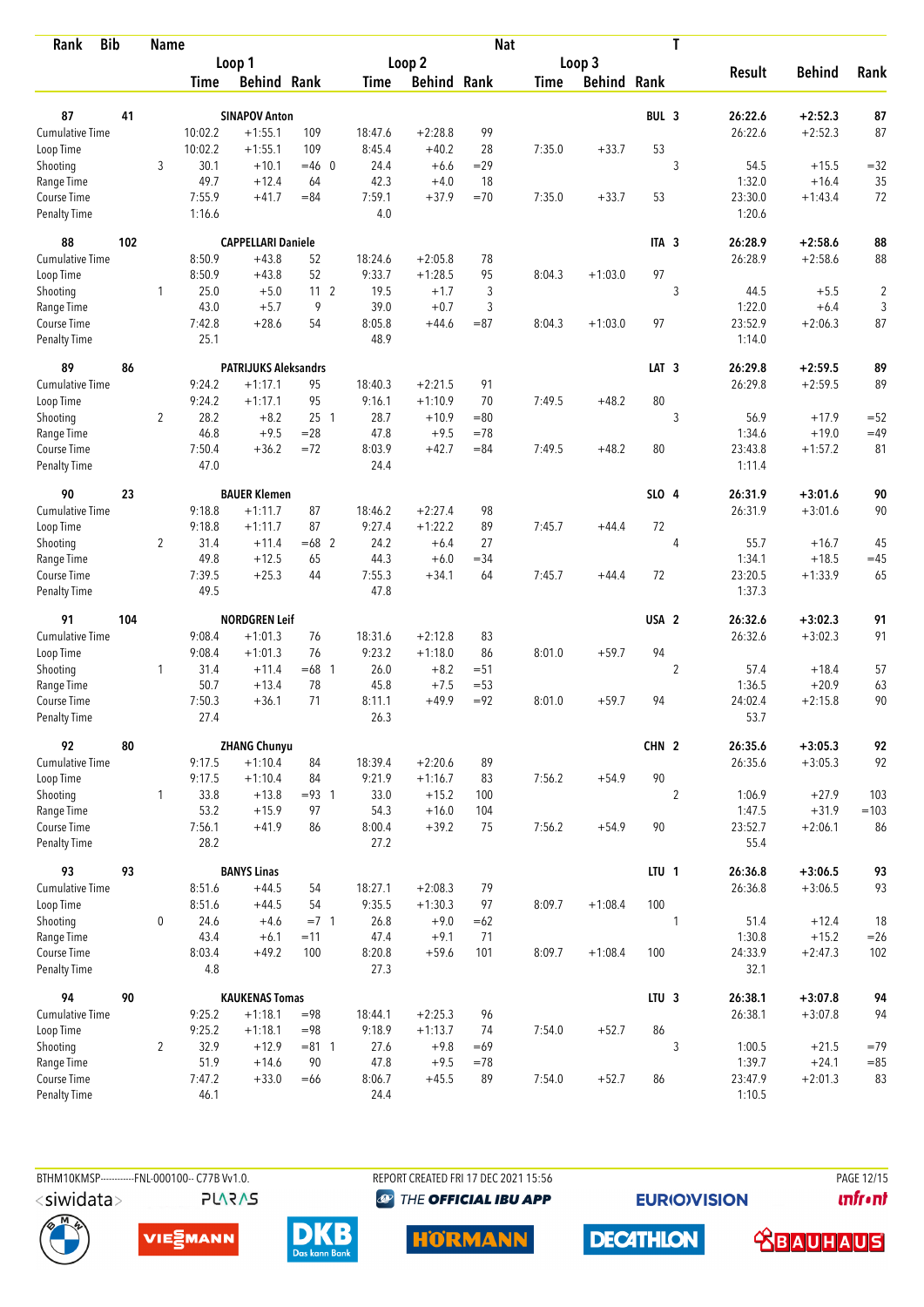| Rank                               | <b>Bib</b> | <b>Name</b>    |                  |                           |          |                |                    | <b>Nat</b> |             |                    |                  | T              |                 |               |        |
|------------------------------------|------------|----------------|------------------|---------------------------|----------|----------------|--------------------|------------|-------------|--------------------|------------------|----------------|-----------------|---------------|--------|
|                                    |            |                |                  | Loop 1                    |          |                | Loop 2             |            |             | Loop 3             |                  |                |                 |               |        |
|                                    |            |                | Time             | <b>Behind Rank</b>        |          | Time           | <b>Behind Rank</b> |            | <b>Time</b> | <b>Behind Rank</b> |                  |                | <b>Result</b>   | <b>Behind</b> | Rank   |
| 95                                 | 33         |                |                  | <b>GUZIK Grzegorz</b>     |          |                |                    |            |             |                    | POL <sub>3</sub> |                | 26:38.3         | $+3:08.0$     | 95     |
| Cumulative Time                    |            |                | 9:09.7           | $+1:02.6$                 | 78       | 18:51.8        | $+2:33.0$          | 102        |             |                    |                  |                | 26:38.3         | $+3:08.0$     | 95     |
| Loop Time                          |            |                | 9:09.7           | $+1:02.6$                 | 78       | 9:42.1         | $+1:36.9$          | 100        | 7:46.5      | $+45.2$            | 75               |                |                 |               |        |
| Shooting                           |            | 1              | 29.3             | $+9.3$                    | $=35$ 2  | 28.4           | $+10.6$            | $=78$      |             |                    |                  | 3              | 57.7            | $+18.7$       | 59     |
| Range Time                         |            |                | 50.4             | $+13.1$                   | $=75$    | 49.4           | $+11.1$            | 87         |             |                    |                  |                | 1:39.8          | $+24.2$       | $= 87$ |
| Course Time                        |            |                | 7:53.0           | $+38.8$                   | 79       | 8:04.9         | $+43.7$            | 86         | 7:46.5      | $+45.2$            | 75               |                | 23:44.4         | $+1:57.8$     | 82     |
| <b>Penalty Time</b>                |            |                | 26.3             |                           |          | 47.8           |                    |            |             |                    |                  |                | 1:14.1          |               |        |
| 96                                 | 46         |                |                  | <b>MAKAROV Maksim</b>     |          |                |                    |            |             |                    | MDA 2            |                | 26:40.7         | $+3:10.4$     | 96     |
| <b>Cumulative Time</b>             |            |                | 9:39.2           | $+1:32.1$                 | 106      | 18:40.6        | $+2:21.8$          | 92         |             |                    |                  |                | 26:40.7         | $+3:10.4$     | 96     |
| Loop Time                          |            |                | 9:39.2           | $+1:32.1$                 | 106      | 9:01.4         | $+56.2$            | 51         | 8:00.1      | $+58.8$            | 93               |                |                 |               |        |
| Shooting                           |            | $\overline{2}$ | 31.2             | $+11.2$                   | $=64$ 0  | 23.4           | $+5.6$             | 20         |             |                    |                  | $\overline{2}$ | 54.7            | $+15.7$       | 36     |
| Range Time                         |            |                | 50.1             | $+12.8$                   | $=68$    | 43.1           | $+4.8$             | 24         |             |                    |                  |                | 1:33.2          | $+17.6$       | 40     |
| Course Time                        |            |                | 8:00.6           | $+46.4$                   | 95       | 8:13.7         | $+52.5$            | $= 96$     | 8:00.1      | $+58.8$            | 93               |                | 24:14.4         | $+2:27.8$     | 96     |
| <b>Penalty Time</b>                |            |                | 48.5             |                           |          | 4.6            |                    |            |             |                    |                  |                | 53.1            |               |        |
| 97                                 | 110        |                |                  | <b>JAKOB Patrick</b>      |          |                |                    |            |             |                    | AUT <sub>1</sub> |                | 26:46.0         | $+3:15.7$     | 97     |
| Cumulative Time                    |            |                | 8:56.6           | $+49.5$                   | $=65$    | 18:27.2        | $+2:08.4$          | 80         |             |                    |                  |                | 26:46.0         | $+3:15.7$     | 97     |
| Loop Time                          |            |                | 8:56.6           | $+49.5$                   | $=65$    | 9:30.6         | $+1:25.4$          | 93         | 8:18.8      | $+1:17.5$          | 105              |                |                 |               |        |
| Shooting                           |            | 0              | 33.2             | $+13.2$                   | $= 88$ 1 | 30.1           | $+12.3$            | $= 90$     |             |                    |                  | 1              | 1:03.4          | $+24.4$       | 92     |
| Range Time                         |            |                | 52.9             | $+15.6$                   | 95       | 51.5           | $+13.2$            | $= 97$     |             |                    |                  |                | 1:44.4          | $+28.8$       | 100    |
| Course Time                        |            |                | 7:59.5<br>4.2    | $+45.3$                   | 92       | 8:12.1<br>27.0 | $+50.9$            | 95         | 8:18.8      | $+1:17.5$          | 105              |                | 24:30.4<br>31.2 | $+2:43.8$     | 100    |
| <b>Penalty Time</b>                |            |                |                  |                           |          |                |                    |            |             |                    |                  |                |                 |               |        |
| 98                                 | 74         |                |                  | <b>TODEV Blagoy</b>       |          |                |                    |            |             |                    | BUL <sub>2</sub> |                | 26:56.1         | $+3:25.8$     | 98     |
| <b>Cumulative Time</b>             |            |                | 9:18.1           | $+1:11.0$                 | $= 85$   | 18:49.3        | $+2:30.5$          | 100        |             |                    |                  |                | 26:56.1         | $+3:25.8$     | 98     |
| Loop Time                          |            |                | 9:18.1           | $+1:11.0$                 | $= 85$   | 9:31.2         | $+1:26.0$          | 94         | 8:06.8      | $+1:05.5$          | 99               |                |                 |               |        |
| Shooting                           |            | $\mathbf{1}$   | 31.7             | $+11.7$                   | $=73$ 1  | 25.9           | $+8.1$             | $=49$      |             |                    |                  | $\overline{2}$ | 57.6            | $+18.6$       | 58     |
| Range Time                         |            |                | 49.9             | $+12.6$                   | 66       | 47.1           | $+8.8$             | $=68$      |             |                    |                  |                | 1:37.0          | $+21.4$       | $=67$  |
| Course Time<br><b>Penalty Time</b> |            |                | 8:03.6<br>24.6   | $+49.4$                   | 101      | 8:16.7<br>27.4 | $+55.5$            | 99         | 8:06.8      | $+1:05.5$          | 99               |                | 24:27.1<br>52.0 | $+2:40.5$     | 99     |
| 98                                 | 84         |                |                  | <b>KIREYEV Vladislav</b>  |          |                |                    |            |             |                    | KAZ 1            |                | 26:56.1         | $+3:25.8$     | 98     |
| <b>Cumulative Time</b>             |            |                |                  | $+1:12.9$                 | 89       | 18:40.2        | $+2:21.4$          | 90         |             |                    |                  |                |                 |               | 98     |
| Loop Time                          |            |                | 9:20.0<br>9:20.0 | $+1:12.9$                 | 89       | 9:20.2         | $+1:15.0$          | $=78$      | 8:15.9      | $+1:14.6$          | 104              |                | 26:56.1         | $+3:25.8$     |        |
| Shooting                           |            | 1              | 29.3             | $+9.3$                    | $=35$ 0  | 20.4           | $+2.6$             | 5          |             |                    |                  | 1              | 49.8            | $+10.8$       | 13     |
| Range Time                         |            |                | 48.7             | $+11.4$                   | $=47$    | 41.3           | $+3.0$             | 12         |             |                    |                  |                | 1:30.0          | $+14.4$       | $=20$  |
| Course Time                        |            |                | 8:02.5           | $+48.3$                   | 99       | 8:34.2         | $+1:13.0$          | 107        | 8:15.9      | $+1:14.6$          | 104              |                | 24:52.6         | $+3:06.0$     | 105    |
| <b>Penalty Time</b>                |            |                | 28.8             |                           |          | 4.7            |                    |            |             |                    |                  |                | 33.5            |               |        |
| 100                                | 82         |                |                  | <b>MISE Edgars</b>        |          |                |                    |            |             |                    | LAT <sub>2</sub> |                | 27:05.2         | $+3:34.9$     | 100    |
| <b>Cumulative Time</b>             |            |                | 9:27.9           | $+1:20.8$                 | 101      | 19:02.0        | $+2:43.2$          | 104        |             |                    |                  |                | 27:05.2         | $+3:34.9$     | 100    |
| Loop Time                          |            |                | 9:27.9           | $+1:20.8$                 | 101      | 9:34.1         | $+1:28.9$          | 96         | 8:03.2      | $+1:01.9$          | 95               |                |                 |               |        |
| Shooting                           |            | $\mathbf{1}$   | 31.6             | $+11.6$                   | 72 1     | 25.6           | $+7.8$             | $=45$      |             |                    |                  | $\overline{2}$ | 57.2            | $+18.2$       | $=55$  |
| Range Time                         |            |                | 51.1             | $+13.8$                   | $= 81$   | 46.7           | $+8.4$             | $=65$      |             |                    |                  |                | 1:37.8          | $+22.2$       | 74     |
| Course Time                        |            |                | 8:09.7           | $+55.5$                   | 106      | 8:20.2         | $+59.0$            | 100        | 8:03.2      | $+1:01.9$          | 95               |                | 24:33.1         | $+2:46.5$     | 101    |
| Penalty Time                       |            |                | 27.1             |                           |          | 27.2           |                    |            |             |                    |                  |                | 54.3            |               |        |
| 101                                | 100        |                |                  | <b>ROMANOV Nikita</b>     |          |                |                    |            |             |                    | LTU <sub>1</sub> |                | 27:08.9         | $+3:38.6$     | 101    |
| <b>Cumulative Time</b>             |            |                | 8:56.8           | $+49.7$                   | 67       | 18:42.8        | $+2:24.0$          | 94         |             |                    |                  |                | 27:08.9         | $+3:38.6$     | 101    |
| Loop Time                          |            |                | 8:56.8           | $+49.7$                   | 67       | 9:46.0         | $+1:40.8$          | 105        | 8:26.1      | $+1:24.8$          | 107              |                |                 |               |        |
| Shooting                           |            | $\mathbf 0$    | 30.1             | $+10.1$                   | $=46$ 1  | 26.6           | $+8.8$             | $= 59$     |             |                    |                  | 1              | 56.8            | $+17.8$       | $=50$  |
| Range Time                         |            |                | 48.0             | $+10.7$                   | 40       | 46.5           | $+8.2$             | 61         |             |                    |                  |                | 1:34.5          | $+18.9$       | 48     |
| Course Time                        |            |                | 8:04.6           | $+50.4$                   | 102      | 8:32.9         | $+1:11.7$          | 106        | 8:26.1      | $+1:24.8$          | 107              |                | 25:03.6         | $+3:17.0$     | 108    |
| <b>Penalty Time</b>                |            |                | 4.2              |                           |          | 26.6           |                    |            |             |                    |                  |                | 30.8            |               |        |
| 102                                | 76         |                |                  | <b>PANCERZ Przemyslaw</b> |          |                |                    |            |             |                    | <b>POL 1</b>     |                | 27:13.2         | $+3:42.9$     | 102    |
| Cumulative Time                    |            |                | 9:01.3           | $+54.2$                   | 72       | 18:46.0        | $+2:27.2$          | 97         |             |                    |                  |                | 27:13.2         | $+3:42.9$     | 102    |
| Loop Time                          |            |                | 9:01.3           | $+54.2$                   | 72       | 9:44.7         | $+1:39.5$          | 102        | 8:27.2      | $+1:25.9$          | 108              |                |                 |               |        |
| Shooting                           |            | 0              | 30.6             | $+10.6$                   | $=52$ 1  | 30.5           | $+12.7$            | 93         |             |                    |                  | 1              | 1:01.1          | $+22.1$       | $= 83$ |
| Range Time                         |            |                | 49.0             | $+11.7$                   | $= 54$   | 50.2           | $+11.9$            | 91         |             |                    |                  |                | 1:39.2          | $+23.6$       | $= 81$ |
| Course Time                        |            |                | 8:08.1           | $+53.9$                   | 105      | 8:27.0         | $+1:05.8$          | 104        | 8:27.2      | $+1:25.9$          | 108              |                | 25:02.3         | $+3:15.7$     | 107    |
| <b>Penalty Time</b>                |            |                | 4.2              |                           |          | 27.5           |                    |            |             |                    |                  |                | 31.7            |               |        |

**PLARAS** 

BTHM10KMSP-----------FNL-000100-- C77B Vv1.0. REPORT CREATED FRI 17 DEC 2021 15:56 PAGE 13/15 **<sup><sup>3</sup>** THE OFFICIAL IBU APP</sup>

**EURIOVISION** 



VIESMANN



**HORMANN** 



 **<u>CBAUHAUS</u>** 

**unfront**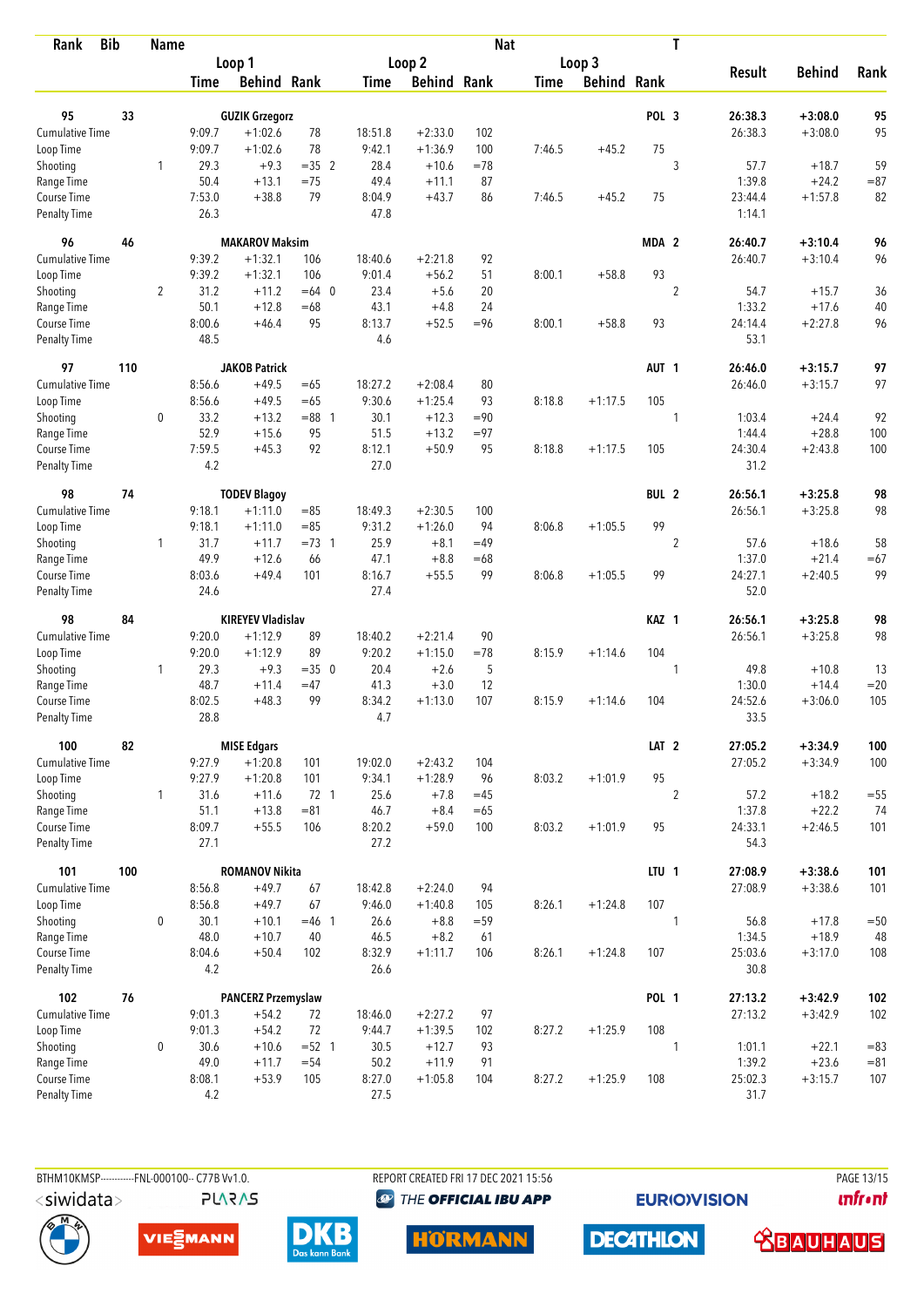| Rank                      | <b>Bib</b> | <b>Name</b>    |                |                                |          |                |                    |        | <b>Nat</b>  |               |                  | T              |               |                        |            |
|---------------------------|------------|----------------|----------------|--------------------------------|----------|----------------|--------------------|--------|-------------|---------------|------------------|----------------|---------------|------------------------|------------|
|                           |            |                |                | Loop 1                         |          |                | Loop 2             |        |             | Loop 3        |                  |                |               |                        |            |
|                           |            |                | <b>Time</b>    | <b>Behind Rank</b>             |          | <b>Time</b>    | <b>Behind Rank</b> |        | <b>Time</b> | <b>Behind</b> | Rank             |                | <b>Result</b> | <b>Behind</b>          | Rank       |
| 103                       | 96         |                |                |                                |          |                |                    |        |             |               | CHN <sub>3</sub> |                | 27:13.3       |                        |            |
| Cumulative Time           |            |                | 9:13.5         | <b>ZHU Zhenyu</b><br>$+1:06.4$ | 82       | 18:58.7        | $+2:39.9$          | 103    |             |               |                  |                | 27:13.3       | $+3:43.0$<br>$+3:43.0$ | 103<br>103 |
| Loop Time                 |            |                | 9:13.5         | $+1:06.4$                      | 82       | 9:45.2         | $+1:40.0$          | 103    | 8:14.6      | $+1:13.3$     | 103              |                |               |                        |            |
| Shooting                  |            | 1              | 30.7           | $+10.7$                        | $= 54$ 2 | 28.1           | $+10.3$            | 75     |             |               |                  | 3              | 58.9          | $+19.9$                | 67         |
| Range Time                |            |                | 51.8           | $+14.5$                        | $= 88$   | 46.6           | $+8.3$             | $=62$  |             |               |                  |                | 1:38.4        | $+22.8$                | 75         |
| Course Time               |            |                | 7:55.3         | $+41.1$                        | 81       | 8:07.5         | $+46.3$            | 90     | 8:14.6      | $+1:13.3$     | 103              |                | 24:17.4       | $+2:30.8$              | 97         |
| <b>Penalty Time</b>       |            |                | 26.4           |                                |          | 51.1           |                    |        |             |               |                  |                | 1:17.5        |                        |            |
| 104                       | 105        |                |                | <b>BEAUVAIS Cesar</b>          |          |                |                    |        |             |               | BEL 1            |                | 27:13.7       | $+3:43.4$              | 104        |
| <b>Cumulative Time</b>    |            |                | 9:22.2         | $+1:15.1$                      | $= 91$   | 18:51.2        | $+2:32.4$          | 101    |             |               |                  |                | 27:13.7       | $+3:43.4$              | 104        |
| Loop Time                 |            |                | 9:22.2         | $+1:15.1$                      | $= 91$   | 9:29.0         | $+1:23.8$          | 92     | 8:22.5      | $+1:21.2$     | 106              |                |               |                        |            |
| Shooting                  |            | 1              | 35.3           | $+15.3$                        | 99 0     | 28.2           | $+10.4$            | $=76$  |             |               |                  | 1              | 1:03.5        | $+24.5$                | 93         |
| Range Time                |            |                | 55.4           | $+18.1$                        | $=101$   | 50.0           | $+11.7$            | $= 88$ |             |               |                  |                | 1:45.4        | $+29.8$                | 101        |
| Course Time               |            |                | 7:58.3         | $+44.1$                        | 91       | 8:34.7         | $+1:13.5$          | 108    | 8:22.5      | $+1:21.2$     | 106              |                | 24:55.5       | $+3:08.9$              | 106        |
| Penalty Time              |            |                | 28.5           |                                |          | 4.3            |                    |        |             |               |                  |                | 32.8          |                        |            |
| 105                       | 103        |                |                | <b>SLOTINS Roberts</b>         |          |                |                    |        |             |               | LAT 4            |                | 27:26.6       | $+3:56.3$              | 105        |
| <b>Cumulative Time</b>    |            |                | 10:12.3        | $+2:05.2$                      | 110      | 19:34.7        | $+3:15.9$          | 106    |             |               |                  |                | 27:26.6       | $+3:56.3$              | 105        |
| Loop Time                 |            |                | 10:12.3        | $+2:05.2$                      | 110      | 9:22.4         | $+1:17.2$          | 85     | 7:51.9      | $+50.6$       | 85               |                |               |                        |            |
| Shooting                  |            | 3              | 42.1           | $+22.1$                        | 109 1    | 34.5           | $+16.7$            | 105    |             |               |                  | 4              | 1:16.6        | $+37.6$                | 109        |
| Range Time                |            |                | 1:01.9         | $+24.6$                        | 109      | 54.4           | $+16.1$            | $=105$ |             |               |                  |                | 1:56.3        | $+40.7$                | 108        |
| Course Time               |            |                | 8:00.4         | $+46.2$                        | 93       | 8:01.4         | $+40.2$            | $= 77$ | 7:51.9      | $+50.6$       | 85               |                | 23:53.7       | $+2:07.1$              | 88         |
| Penalty Time              |            |                | 1:10.0         |                                |          | 26.6           |                    |        |             |               |                  |                | 1:36.6        |                        |            |
| 106                       | 50         |                |                | <b>STALDER Sebastian</b>       |          |                |                    |        |             |               | SUI <sub>4</sub> |                | 27:39.8       | $+4:09.5$              | 106        |
| <b>Cumulative Time</b>    |            |                | 9:47.1         | $+1:40.0$                      | 108      | 19:40.6        | $+3:21.8$          | 107    |             |               |                  |                | 27:39.8       | $+4:09.5$              | 106        |
| Loop Time                 |            |                | 9:47.1         | $+1:40.0$                      | 108      | 9:53.5         | $+1:48.3$          | 106    | 7:59.2      | $+57.9$       | 92               |                |               |                        |            |
| Shooting                  |            | $\overline{2}$ | 48.0           | $+28.0$                        | 1102     | 24.1           | $+6.3$             | 26     |             |               |                  | 4              | 1:12.2        | $+33.2$                | 107        |
| Range Time                |            |                | 1:07.1         | $+29.8$                        | 110      | 44.7           | $+6.4$             | 37     |             |               |                  |                | 1:51.8        | $+36.2$                | 107        |
| Course Time               |            |                | 7:50.6<br>49.4 | $+36.4$                        | 74       | 8:16.5<br>52.3 | $+55.3$            | 98     | 7:59.2      | $+57.9$       | 92               |                | 24:06.3       | $+2:19.7$              | 93         |
| <b>Penalty Time</b>       |            |                |                |                                |          |                |                    |        |             |               |                  |                | 1:41.7        |                        |            |
| 107                       | 70         |                |                | <b>RAENKEL Raido</b>           |          |                |                    |        |             |               | EST 6            |                | 27:42.3       | $+4:12.0$              | 107        |
| <b>Cumulative Time</b>    |            |                | 9:33.3         | $+1:26.2$                      | 104      | 19:57.8        | $+3:39.0$          | 108    |             |               |                  |                | 27:42.3       | $+4:12.0$              | 107        |
| Loop Time                 |            |                | 9:33.3         | $+1:26.2$                      | 104      | 10:24.5        | $+2:19.3$          | 109    | 7:44.5      | $+43.2$       | 70               |                |               |                        |            |
| Shooting                  |            | 2              | 39.2           | $+19.2$                        | 1074     | 35.6           | $+17.8$            | 106    |             |               |                  | 6              | 1:14.9        | $+35.9$                | 108        |
| Range Time                |            |                | 59.4           | $+22.1$                        | 108      | 57.3           | $+19.0$            | 109    |             |               |                  |                | 1:56.7        | $+41.1$                | 109        |
| Course Time               |            |                | 7:46.4         | $+32.2$                        | $=61$    | 7:54.3         | $+33.1$            | 61     | 7:44.5      | $+43.2$       | 70               |                | 23:25.2       | $+1:38.6$              | 66         |
| <b>Penalty Time</b>       |            |                | 47.5           |                                |          | 1:32.9         |                    |        |             |               |                  |                | 2:20.4        |                        |            |
| 108                       | 60         |                |                | <b>TKALENKO Ruslan</b>         |          |                |                    |        |             |               | UKR 3            |                | 27:42.4       | $+4:12.1$              | 108        |
| <b>Cumulative Time</b>    |            |                | 9:32.2         | $+1:25.1$                      | 103      | 19:30.8        | $+3:12.0$          | 105    |             |               |                  |                | 27:42.4       | $+4:12.1$              | 108        |
| Loop Time                 |            |                | 9:32.2         | $+1:25.1$                      | 103      | 9:58.6         | $+1:53.4$          | 107    | 8:11.6      | $+1:10.3$     | $=101$           |                |               |                        |            |
| Shooting                  |            | 1              | 31.8           | $+11.8$                        | 75 2     | 28.4           | $+10.6$            | $=78$  |             |               |                  | 3              | 1:00.3        | $+21.3$                | $=77$      |
| Range Time                |            |                | 51.1           | $+13.8$                        | $= 81$   | 48.0           | $+9.7$             | $= 81$ |             |               |                  |                | 1:39.1        | $+23.5$                | $=79$      |
| Course Time               |            |                | 8:14.9         | $+1:00.7$                      | 108      | 8:21.5         | $+1:00.3$          | 102    | 8:11.6      | $+1:10.3$     | $=101$           |                | 24:48.0       | $+3:01.4$              | 104        |
| Penalty Time              |            |                | 26.2           |                                |          | 49.1           |                    |        |             |               |                  |                | 1:15.3        |                        |            |
| 109                       | 109        |                |                | <b>SKORUSA Wojciech</b>        |          |                |                    |        |             |               | POL 2            |                | 29:16.9       | $+5:46.6$              | 109        |
| <b>Cumulative Time</b>    |            |                | 9:44.8         | $+1:37.7$                      | 107      | 19:59.2        | $+3:40.4$          | 109    |             |               |                  |                | 29:16.9       | $+5:46.6$              | 109        |
| Loop Time                 |            |                | 9:44.8         | $+1:37.7$                      | 107      | 10:14.4        | $+2:09.2$          | 108    | 9:17.7      | $+2:16.4$     | 109              |                |               |                        |            |
| Shooting                  |            | 1              | 39.6           | $+19.6$                        | 108 1    | 28.8           | $+11.0$            | $= 83$ |             |               |                  | $\overline{2}$ | 1:08.4        | $+29.4$                | 104        |
| Range Time<br>Course Time |            |                | 58.6           | $+21.3$                        | 107      | 50.1           | $+11.8$            | 90     |             |               |                  |                | 1:48.7        | $+33.1$                | 105        |
|                           |            |                | 8:20.7         | $+1:06.5$                      | 109      | 8:57.3         | $+1:36.1$          | 109    | 9:17.7      | $+2:16.4$     | 109              |                | 26:35.7       | $+4:49.1$              | 109        |
| <b>Penalty Time</b>       |            |                | 25.5           |                                |          | 27.0           |                    |        |             |               |                  |                | 52.5          |                        |            |



BTHM10KMSP------------FNL-000100-- C77B Vv1.0.

REPORT CREATED FRI 17 DEC 2021 15:56 **<sup><sup>3</sup>** THE OFFICIAL IBU APP</sup>

**HÖRMANN** 

**EURIOVISION** 

**DECATHLON** 

PAGE 14/15 **unfront** 

 **<u>CBAUHAUS</u>** 







**PLARAS**